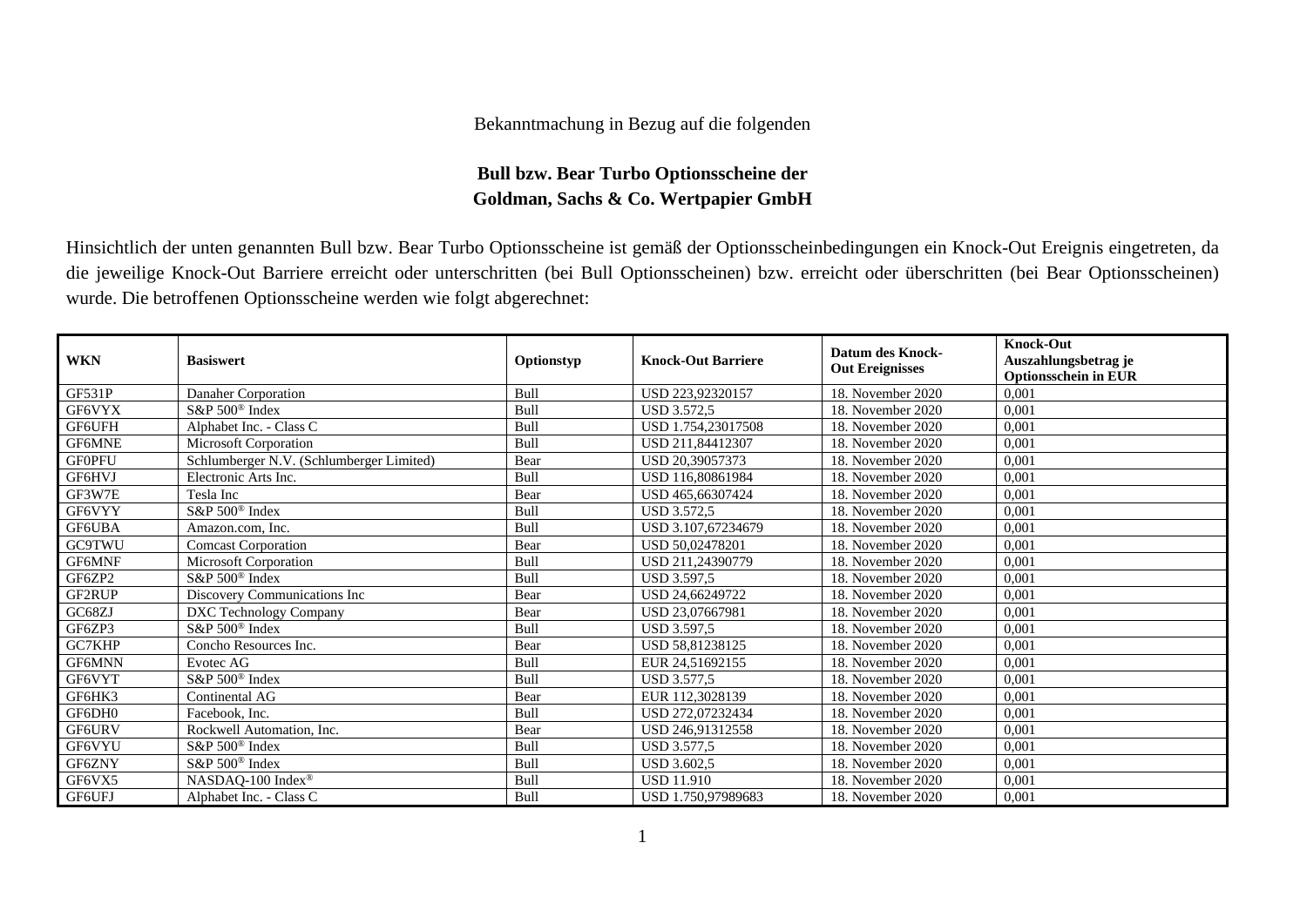| <b>WKN</b>    | <b>Basiswert</b>                                | Optionstyp | <b>Knock-Out Barriere</b> | <b>Datum des Knock-</b><br><b>Out Ereignisses</b> | <b>Knock-Out</b><br>Auszahlungsbetrag je<br><b>Optionsschein in EUR</b> |
|---------------|-------------------------------------------------|------------|---------------------------|---------------------------------------------------|-------------------------------------------------------------------------|
| GF6ZYB        | NASDAQ-100 Index®                               | Bear       | <b>USD 12.025</b>         | 18. November 2020                                 | 0,001                                                                   |
| GF4X0N        | Thermo Fisher Scientific, Inc.                  | Bull       | USD 462,02557833          | 18. November 2020                                 | 0,001                                                                   |
| GF6ZNZ        | S&P 500 <sup>®</sup> Index                      | Bull       | <b>USD 3.602,5</b>        | 18. November 2020                                 | 0,001                                                                   |
| GF6VX6        | NASDAQ-100 Index®                               | Bull       | <b>USD 11.900</b>         | 18. November 2020                                 | 0,001                                                                   |
| GF6U95        | 1 Feinunze Silber, Feinheit mind. 0,999         | Bull       | USD 24,14280396           | 19. November 2020                                 | 0,001                                                                   |
| GF6VHN        | Dow Jones Industrial Average® Index             | Bull       | USD 29.436,77412088       | 18. November 2020                                 | 0,001                                                                   |
| GF6ZZD        | S&P 500 <sup>®</sup> Index                      | Bull       | <b>USD 3.605</b>          | 18. November 2020                                 | 0,001                                                                   |
| GF6VS9        | Dow Jones Industrial Average® Index             | Bull       | <b>USD 29.450</b>         | 18. November 2020                                 | 0,001                                                                   |
| GF2EDV        | ConocoPhillips                                  | Bear       | USD 40,45515227           | 18. November 2020                                 | 0,001                                                                   |
| GF6VZ1        | S&P 500 <sup>®</sup> Index                      | Bull       | <b>USD 3.567,5</b>        | 18. November 2020                                 | 0,001                                                                   |
| GF6ZLW        | NASDAQ-100 Index®                               | Bear       | <b>USD 12.020</b>         | 18. November 2020                                 | 0,001                                                                   |
| GF6U96        | 1 Feinunze Silber, Feinheit mind. 0,999         | Bull       | USD 24,1137982            | 19. November 2020                                 | 0,001                                                                   |
| GF6VSA        | Dow Jones Industrial Average <sup>®</sup> Index | Bull       | <b>USD 29.450</b>         | 18. November 2020                                 | 0,001                                                                   |
| GF6UK6        | Duke Energy Corporation                         | Bull       | USD 91,84658731           | 18. November 2020                                 | 0,001                                                                   |
| GF6VZ2        | S&P 500 <sup>®</sup> Index                      | Bull       | USD 3.567,5               | 18. November 2020                                 | 0,001                                                                   |
| GF6UFK        | Alphabet Inc. - Class C                         | Bull       | USD 1.747,00955694        | 18. November 2020                                 | 0,001                                                                   |
| GF6ZLX        | NASDAQ-100 Index®                               | Bear       | <b>USD 12.020</b>         | 18. November 2020                                 | 0,001                                                                   |
| GF6U97        | 1 Feinunze Silber, Feinheit mind. 0,999         | Bull       | USD 24,08279202           | 19. November 2020                                 | 0,001                                                                   |
| GF6ZG8        | Dow Jones Industrial Average <sup>®</sup> Index | Bull       | <b>USD 29.740</b>         | 18. November 2020                                 | 0,001                                                                   |
| GC70YF        | Discovery Communications Inc                    | Bear       | USD 24,81195614           | 18. November 2020                                 | 0,001                                                                   |
| GF6VSB        | Dow Jones Industrial Average <sup>®</sup> Index | Bull       | <b>USD 29.440</b>         | 18. November 2020                                 | 0,001                                                                   |
| GF5B2L        | <b>CMS</b> Energy Corporation                   | Bull       | USD 62,21302386           | 18. November 2020                                 | 0,001                                                                   |
| GF1ZA2        | Tesla Inc                                       | Bear       | USD 475,60347163          | 18. November 2020                                 | 0,001                                                                   |
| GF6VX4        | NASDAQ-100 Index®                               | Bull       | <b>USD 11.910</b>         | 18. November 2020                                 | 0,001                                                                   |
| GF6VYV        | S&P 500 <sup>®</sup> Index                      | Bull       | <b>USD 3.575</b>          | 18. November 2020                                 | 0,001                                                                   |
| GF6VSC        | Dow Jones Industrial Average <sup>®</sup> Index | Bull       | <b>USD 29.440</b>         | 18. November 2020                                 | 0,001                                                                   |
| GF6ZG9        | Dow Jones Industrial Average® Index             | Bull       | <b>USD 29.720</b>         | 18. November 2020                                 | 0,001                                                                   |
| <b>GF6U98</b> | 1 Feinunze Silber, Feinheit mind. 0,999         | Bull       | USD 24,04978546           | 19. November 2020                                 | 0,001                                                                   |
| GF6MPT        | Facebook, Inc.                                  | Bull       | USD 272,60344404          | 18. November 2020                                 | 0,001                                                                   |
| GF6VX7        | NASDAQ-100 Index®                               | Bull       | <b>USD 11.900</b>         | 18. November 2020                                 | 0,001                                                                   |
| GF6VYW        | S&P 500 <sup>®</sup> Index                      | Bull       | <b>USD 3.575</b>          | 18. November 2020                                 | 0,001                                                                   |
| GF2NZW        | Tesla Inc                                       | Bear       | USD 474,80451385          | 18. November 2020                                 | 0,001                                                                   |
| GF6ZGL        | Dow Jones Industrial Average® Index             | Bull       | <b>USD 29.550</b>         | 18. November 2020                                 | 0,001                                                                   |
| GF6ZYC        | NASDAQ-100 Index®                               | Bear       | <b>USD 12.020</b>         | 18. November 2020                                 | 0,001                                                                   |
| GF6ZRC        | Dow Jones Industrial Average® Index             | Bull       | <b>USD 29.670</b>         | 18. November 2020                                 | 0,001                                                                   |
| GF6ZP0        | S&P 500 <sup>®</sup> Index                      | Bull       | <b>USD 3.600</b>          | 18. November 2020                                 | 0,001                                                                   |
| GF1V6S        | Tesla Inc                                       | Bear       | USD 493,96103579          | 18. November 2020                                 | 0,001                                                                   |
| GF6URU        | Rockwell Automation, Inc.                       | Bear       | USD 246,47317347          | 18. November 2020                                 | 0,001                                                                   |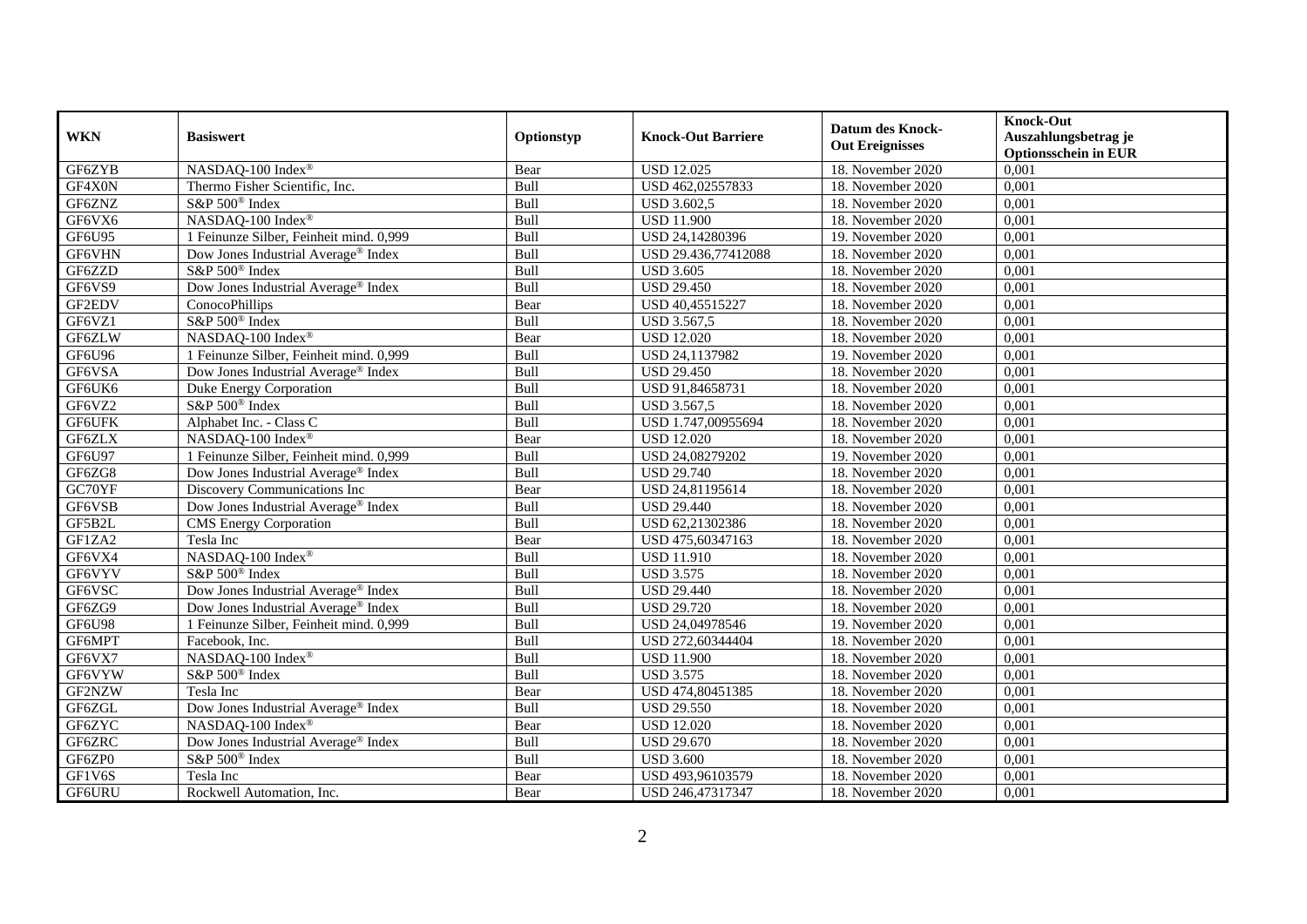| <b>WKN</b>    | <b>Basiswert</b>                                | Optionstyp | <b>Knock-Out Barriere</b> | <b>Datum des Knock-</b><br><b>Out Ereignisses</b> | <b>Knock-Out</b><br>Auszahlungsbetrag je<br><b>Optionsschein in EUR</b> |
|---------------|-------------------------------------------------|------------|---------------------------|---------------------------------------------------|-------------------------------------------------------------------------|
| GF6ZGD        | Dow Jones Industrial Average <sup>®</sup> Index | Bull       | <b>USD 29.620</b>         | 18. November 2020                                 | 0,001                                                                   |
| GF6VHL        | Dow Jones Industrial Average® Index             | Bull       | USD 29.456,77583317       | 18. November 2020                                 | 0,001                                                                   |
| GF6VR7        | S&P 500 <sup>®</sup> Index                      | Bull       | USD 3.582,2463871         | 18. November 2020                                 | 0,001                                                                   |
| GF6ZYM        | NASDAQ-100 Index®                               | Bull       | <b>USD 11.910</b>         | 18. November 2020                                 | 0,001                                                                   |
| GF6ZRD        | Dow Jones Industrial Average® Index             | Bull       | <b>USD 29.660</b>         | 18. November 2020                                 | 0,001                                                                   |
| GF6ZP1        | S&P 500 <sup>®</sup> Index                      | Bull       | <b>USD 3.600</b>          | 18. November 2020                                 | 0,001                                                                   |
| GF6ZGE        | Dow Jones Industrial Average® Index             | Bull       | <b>USD 29.620</b>         | 18. November 2020                                 | 0,001                                                                   |
| GF6VHM        | Dow Jones Industrial Average® Index             | Bull       | USD 29.446,77497702       | 18. November 2020                                 | 0,001                                                                   |
| GF6VR8        | S&P 500 <sup>®</sup> Index                      | Bull       | USD 3.579,74617306        | 18. November 2020                                 | 0,001                                                                   |
| GF6ZRQ        | Dow Jones Industrial Average <sup>®</sup> Index | Bull       | <b>USD 29.550</b>         | 18. November 2020                                 | 0,001                                                                   |
| GF6VYM        | S&P 500 <sup>®</sup> Index                      | Bull       | <b>USD 3.585</b>          | 18. November 2020                                 | 0,001                                                                   |
| GF5VBH        | Regeneron Pharmaceuticals, Inc.                 | Bull       | USD 522,53068892          | 18. November 2020                                 | 0,001                                                                   |
| GF6ZGF        | Dow Jones Industrial Average® Index             | Bull       | <b>USD 29.600</b>         | 18. November 2020                                 | 0,001                                                                   |
| GF6ZR8        | Dow Jones Industrial Average® Index             | Bull       | <b>USD 29.710</b>         | 18. November 2020                                 | 0,001                                                                   |
| GF6VR9        | S&P 500 <sup>®</sup> Index                      | Bull       | USD 3.577,24595902        | 18. November 2020                                 | 0,001                                                                   |
| GF4NK9        | Tesla Inc                                       | Bear       | USD 481,87278036          | 18. November 2020                                 | 0,001                                                                   |
| GF6ZRG        | Dow Jones Industrial Average® Index             | Bull       | <b>USD 29.630</b>         | 18. November 2020                                 | 0,001                                                                   |
| GF6VYN        | S&P 500 <sup>®</sup> Index                      | Bull       | <b>USD 3.585</b>          | 18. November 2020                                 | 0,001                                                                   |
| GF6ZR1        | Dow Jones Industrial Average® Index             | Bull       | <b>USD 29.780</b>         | 18. November 2020                                 | 0,001                                                                   |
| GF6ZG6        | Dow Jones Industrial Average® Index             | Bull       | <b>USD 29.750</b>         | 18. November 2020                                 | 0,001                                                                   |
| GF6ZZH        | S&P 500 <sup>®</sup> Index                      | Bull       | <b>USD 3.595</b>          | 18. November 2020                                 | 0,001                                                                   |
| <b>GF2LWX</b> | Tesla Inc                                       | Bear       | USD 472,2202096           | 18. November 2020                                 | 0,001                                                                   |
| GF6ZRH        | Dow Jones Industrial Average® Index             | Bull       | <b>USD 29.620</b>         | 18. November 2020                                 | 0,001                                                                   |
| GF6VYZ        | S&P 500 <sup>®</sup> Index                      | Bull       | <b>USD 3.570</b>          | 18. November 2020                                 | 0,001                                                                   |
| GF6ZR2        | Dow Jones Industrial Average <sup>®</sup> Index | Bull       | <b>USD 29.770</b>         | 18. November 2020                                 | 0,001                                                                   |
| GF6ZG7        | Dow Jones Industrial Average® Index             | Bull       | <b>USD 29.740</b>         | 18. November 2020                                 | 0,001                                                                   |
| GF6ZZJ        | S&P 500 <sup>®</sup> Index                      | Bull       | <b>USD 3.592,5</b>        | 18. November 2020                                 | 0,001                                                                   |
| GF6ZR9        | Dow Jones Industrial Average® Index             | Bull       | <b>USD 29.700</b>         | 18. November 2020                                 | 0,001                                                                   |
| GF6VZ0        | S&P 500 <sup>®</sup> Index                      | Bull       | <b>USD 3.570</b>          | 18. November 2020                                 | 0,001                                                                   |
| GF4KVD        | Thermo Fisher Scientific, Inc.                  | Bull       | USD 459,04324262          | 18. November 2020                                 | 0,001                                                                   |
| GF6ZR3        | Dow Jones Industrial Average® Index             | Bull       | <b>USD 29.760</b>         | 18. November 2020                                 | 0,001                                                                   |
| GF4ZHS        | <b>Barrick Gold Corporation</b>                 | Bull       | USD 24,7889613            | 18. November 2020                                 | 0,001                                                                   |
| GF6ZG1        | Dow Jones Industrial Average <sup>®</sup> Index | Bull       | <b>USD 29.800</b>         | 18. November 2020                                 | 0,001                                                                   |
| GF6VR6        | S&P 500 <sup>®</sup> Index                      | Bull       | USD 3.584,74660113        | 18. November 2020                                 | 0,001                                                                   |
| GF6ZRL        | Dow Jones Industrial Average® Index             | Bull       | <b>USD 29.590</b>         | 18. November 2020                                 | 0,001                                                                   |
| GF6ZP4        | S&P 500 <sup>®</sup> Index                      | Bull       | <b>USD 3.595</b>          | 18. November 2020                                 | 0,001                                                                   |
| GF4KVE        | Thermo Fisher Scientific, Inc.                  | Bull       | USD 455,03124057          | 18. November 2020                                 | 0,001                                                                   |
| GF6VHK        | Dow Jones Industrial Average® Index             | Bull       | USD 29.466,77668932       | 18. November 2020                                 | 0,001                                                                   |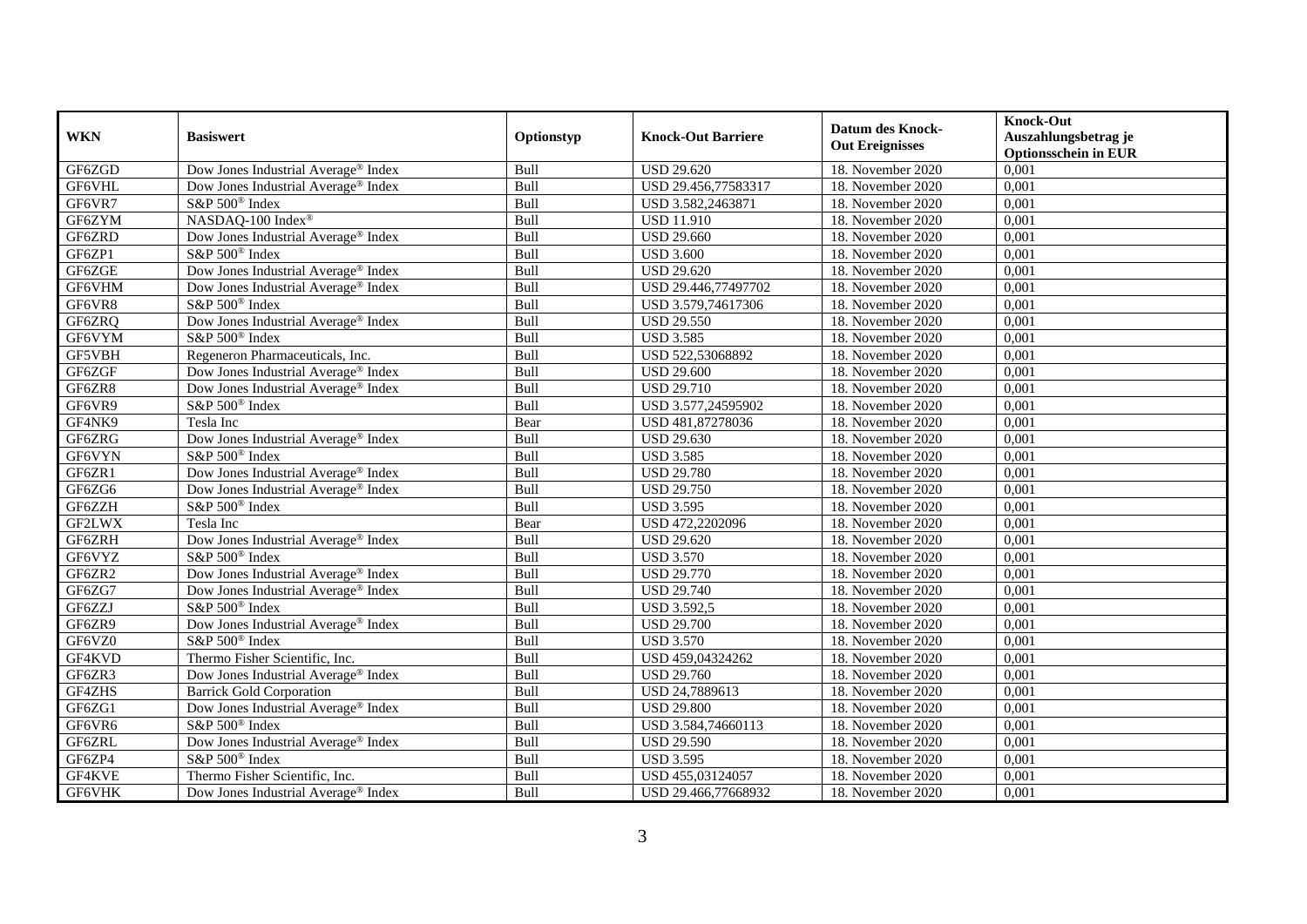| <b>WKN</b> | <b>Basiswert</b>                                | Optionstyp | <b>Knock-Out Barriere</b> | <b>Datum des Knock-</b><br><b>Out Ereignisses</b> | <b>Knock-Out</b><br>Auszahlungsbetrag je<br><b>Optionsschein in EUR</b> |
|------------|-------------------------------------------------|------------|---------------------------|---------------------------------------------------|-------------------------------------------------------------------------|
| GF6ZG2     | Dow Jones Industrial Average® Index             | Bull       | <b>USD 29.800</b>         | 18. November 2020                                 | 0,001                                                                   |
| GF6ZP5     | S&P 500 <sup>®</sup> Index                      | Bull       | <b>USD 3.595</b>          | 18. November 2020                                 | 0,001                                                                   |
| GF6ZRM     | Dow Jones Industrial Average® Index             | Bull       | <b>USD 29.580</b>         | 18. November 2020                                 | 0,001                                                                   |
| GC83SP     | <b>Barrick Gold Corporation</b>                 | Bull       | USD 24,47864425           | 18. November 2020                                 | 0,001                                                                   |
| GF6ZZE     | S&P 500 <sup>®</sup> Index                      | Bull       | <b>USD 3.602,5</b>        | 18. November 2020                                 | 0,001                                                                   |
| GF4H40     | Tesla Inc                                       | Bear       | USD 468,26060182          | 18. November 2020                                 | 0,001                                                                   |
| GF6ZQZ     | Dow Jones Industrial Average® Index             | Bull       | <b>USD 29.800</b>         | 18. November 2020                                 | 0,001                                                                   |
| GF6ZG3     | Dow Jones Industrial Average® Index             | Bull       | <b>USD 29.780</b>         | 18. November 2020                                 | 0,001                                                                   |
| GF6VYR     | S&P 500 <sup>®</sup> Index                      | Bull       | <b>USD 3.580</b>          | 18. November 2020                                 | 0,001                                                                   |
| GF6ZRA     | Dow Jones Industrial Average <sup>®</sup> Index | Bull       | <b>USD 29.690</b>         | 18. November 2020                                 | 0,001                                                                   |
| GF6ZZF     | S&P 500 <sup>®</sup> Index                      | Bull       | <b>USD 3.600</b>          | 18. November 2020                                 | 0,001                                                                   |
| GF1V6R     | Tesla Inc                                       | Bear       | USD 492,24186828          | 18. November 2020                                 | 0,001                                                                   |
| GF6ZR0     | Dow Jones Industrial Average® Index             | Bull       | <b>USD 29.790</b>         | 18. November 2020                                 | 0,001                                                                   |
| GF6ZG4     | Dow Jones Industrial Average® Index             | Bull       | <b>USD 29.780</b>         | 18. November 2020                                 | 0,001                                                                   |
| GF6ZRB     | Dow Jones Industrial Average® Index             | Bull       | <b>USD 29.680</b>         | 18. November 2020                                 | 0,001                                                                   |
| GF6VYS     | S&P 500 <sup>®</sup> Index                      | Bull       | <b>USD 3.580</b>          | 18. November 2020                                 | 0,001                                                                   |
| GF6ZZG     | S&P 500 <sup>®</sup> Index                      | Bull       | <b>USD 3.597,5</b>        | 18. November 2020                                 | 0,001                                                                   |
| GF55VU     | <b>Barrick Gold Corporation</b>                 | Bull       | USD 24,64366586           | 18. November 2020                                 | 0,001                                                                   |
| GF4KL4     | Tesla Inc                                       | Bear       | USD 477,92163824          | 18. November 2020                                 | 0,001                                                                   |
| GF6ZR6     | Dow Jones Industrial Average® Index             | Bull       | <b>USD 29.730</b>         | 18. November 2020                                 | 0,001                                                                   |
| GF6ZG5     | Dow Jones Industrial Average® Index             | Bull       | <b>USD 29.750</b>         | 18. November 2020                                 | 0,001                                                                   |
| GF6ZNW     | S&P 500 <sup>®</sup> Index                      | Bull       | <b>USD 3.605</b>          | 18. November 2020                                 | 0,001                                                                   |
| GF6ZRN     | Dow Jones Industrial Average® Index             | Bull       | <b>USD 29.570</b>         | 18. November 2020                                 | 0,001                                                                   |
| GF6VRC     | S&P 500 <sup>®</sup> Index                      | Bull       | USD 3.569,74531691        | 18. November 2020                                 | 0,001                                                                   |
| GF61R2     | Tesla Inc                                       | Bear       | USD 487,6551715           | 18. November 2020                                 | 0,001                                                                   |
| GF6ZGA     | Dow Jones Industrial Average <sup>®</sup> Index | Bull       | <b>USD 29.720</b>         | 18. November 2020                                 | 0,001                                                                   |
| GF6ZR7     | Dow Jones Industrial Average® Index             | Bull       | <b>USD 29.720</b>         | 18. November 2020                                 | 0,001                                                                   |
| GF6ZNX     | S&P 500 <sup>®</sup> Index                      | Bull       | <b>USD 3.605</b>          | 18. November 2020                                 | 0,001                                                                   |
| GF6ZRP     | Dow Jones Industrial Average® Index             | Bull       | <b>USD 29.560</b>         | 18. November 2020                                 | 0,001                                                                   |
| GF6VRA     | S&P 500 <sup>®</sup> Index                      | Bull       | USD 3.574,74574499        | 18. November 2020                                 | 0,001                                                                   |
| GF6ZGB     | Dow Jones Industrial Average® Index             | Bull       | <b>USD 29.700</b>         | 18. November 2020                                 | 0,001                                                                   |
| GF6ZR4     | Dow Jones Industrial Average® Index             | Bull       | <b>USD 29.750</b>         | 18. November 2020                                 | 0,001                                                                   |
| GF6ZRE     | Dow Jones Industrial Average® Index             | Bull       | <b>USD 29.650</b>         | 18. November 2020                                 | 0,001                                                                   |
| GF6VYP     | S&P 500 <sup>®</sup> Index                      | Bull       | <b>USD 3.582,5</b>        | 18. November 2020                                 | 0,001                                                                   |
| GF6VRB     | S&P 500 <sup>®</sup> Index                      | Bull       | USD 3.572,24553095        | 18. November 2020                                 | 0,001                                                                   |
| GF6ZGC     | Dow Jones Industrial Average® Index             | Bull       | <b>USD 29.700</b>         | 18. November 2020                                 | 0,001                                                                   |
| GF6ZR5     | Dow Jones Industrial Average® Index             | Bull       | <b>USD 29.740</b>         | 18. November 2020                                 | 0,001                                                                   |
| GF6VYQ     | S&P 500 <sup>®</sup> Index                      | Bull       | <b>USD 3.582,5</b>        | 18. November 2020                                 | 0,001                                                                   |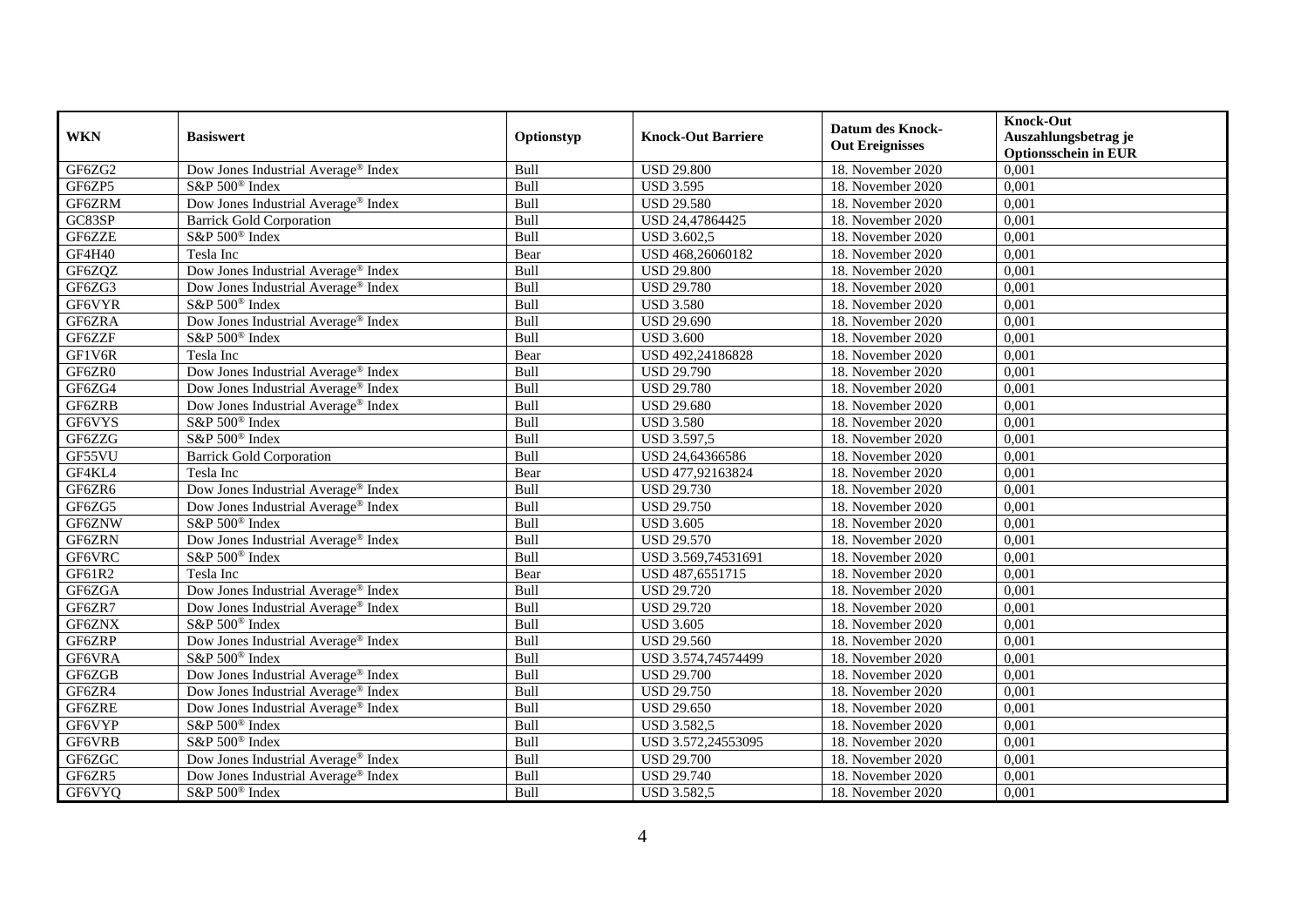| <b>WKN</b>    | <b>Basiswert</b>                                         | Optionstyp       | <b>Knock-Out Barriere</b> | <b>Datum des Knock-</b> | <b>Knock-Out</b><br>Auszahlungsbetrag je |
|---------------|----------------------------------------------------------|------------------|---------------------------|-------------------------|------------------------------------------|
|               |                                                          |                  |                           | <b>Out Ereignisses</b>  | <b>Optionsschein in EUR</b>              |
| GF6ZRF        | Dow Jones Industrial Average <sup>®</sup> Index          | Bull             | <b>USD 29.640</b>         | 18. November 2020       | 0,001                                    |
| GF6ZGJ        | Dow Jones Industrial Average <sup>®</sup> Index          | Bull             | <b>USD 29.580</b>         | 18. November 2020       | 0,001                                    |
| GF6ZRJ        | Dow Jones Industrial Average <sup>®</sup> Index          | Bull             | <b>USD 29.610</b>         | 18. November 2020       | 0,001                                    |
| GF6ZGK        | Dow Jones Industrial Average <sup>®</sup> Index          | Bull             | <b>USD 29.550</b>         | 18. November 2020       | 0,001                                    |
| GF6ZRK        | Dow Jones Industrial Average® Index                      | Bull             | <b>USD 29.600</b>         | 18. November 2020       | 0,001                                    |
| GF6ZGG        | Dow Jones Industrial Average <sup>®</sup> Index          | Bull             | <b>USD 29.600</b>         | 18. November 2020       | 0,001                                    |
| GF6ZGH        | Dow Jones Industrial Average® Index                      | Bull             | <b>USD 29.580</b>         | 18. November 2020       | 0,001                                    |
| GF6U9T        | 1 Feinunze Gold, Feinheit mind. 0,995, LBMA              | Bull             | USD 1.859,94309307        | 19. November 2020       | 0,001                                    |
| GF6U9S        | 1 Feinunze Gold, Feinheit mind. 0,995, LBMA              | Bull             | USD 1.862,81366427        | 19. November 2020       | 0,001                                    |
| GF6UNT        | The Bank of New York Mellon Corporation                  | Bull             | USD 38,75439396           | 18. November 2020       | 0,001                                    |
| GF71B0        | <b>AIXTRON SE</b>                                        | Bear             | <b>EUR 10,74</b>          | 19. November 2020       | 0,001                                    |
| GF6MQ2        | ThyssenKrupp AG                                          | Bull             | EUR 4,64302595            | 19. November 2020       | 0,001                                    |
| GF71BU        | <b>AIXTRON SE</b>                                        | Bear             | <b>EUR 10,63</b>          | 19. November 2020       | 0,001                                    |
| GF6HHD        | Bayer AG                                                 | Bull             | EUR 46,78010649           | 19. November 2020       | 0,001                                    |
| GF6DLS        | ThyssenKrupp AG                                          | Bull             | EUR 4,69407784            | 19. November 2020       | 0,001                                    |
| GF728J        | DAX <sup>®</sup> (Performance Index)/ X-DAX <sup>®</sup> | Bull             | EUR 13.100                | 19. November 2020       | 0,001                                    |
| GF71GP        | Evotec AG                                                | Bull             | <b>EUR 24,43</b>          | 19. November 2020       | 0,001                                    |
| <b>GF728K</b> | DAX <sup>®</sup> (Performance Index)/ X-DAX <sup>®</sup> | Bull             | EUR 13.100                | 19. November 2020       | 0,001                                    |
| GF6HN0        | Deutsche Telekom AG                                      | Bull             | EUR 14,71832965           | 19. November 2020       | 0,001                                    |
| GF716D        | Allianz SE                                               | Bull             | EUR 194,73                | 19. November 2020       | 0,001                                    |
| GF6DLR        | ThyssenKrupp AG                                          | Bull             | EUR 4,73411262            | 19. November 2020       | 0,001                                    |
| GF71RU        | Münchener Rückversicherungs-Gesellschaft AG              | Bull             | <b>EUR 238,78</b>         | 19. November 2020       | 0,001                                    |
| GF6HMZ        | Deutsche Telekom AG                                      | Bull             | EUR 14,75835232           | 19. November 2020       | 0,001                                    |
| GF715Y        | Allianz SE                                               | Bull             | EUR 195,41                | 19. November 2020       | 0,001                                    |
| <b>GF727H</b> | DAX <sup>®</sup> (Performance Index)                     | Bear             | EUR 13.110                | 19. November 2020       | 0,001                                    |
| GF71UK        | MTU Aero Engines AG                                      | Bull             | EUR 199,33                | 19. November 2020       | 0,001                                    |
| GF6UJA        | Deutsche Telekom AG                                      | $Bu\overline{l}$ | EUR 14,78239106           | 19. November 2020       | 0,001                                    |
| GF5YPE        | <b>Newmont Corporation</b>                               | Bull             | USD 62,04638087           | 18. November 2020       | 0,001                                    |
| <b>GF715V</b> | <b>Allianz SE</b>                                        | Bull             | EUR 195,03                | 19. November 2020       | 0,001                                    |
| GF727J        | DAX <sup>®</sup> (Performance Index)                     | Bull             | EUR 13.110                | 19. November 2020       | 0,001                                    |
| GF71UL        | MTU Aero Engines AG                                      | Bull             | EUR 197,81                | 19. November 2020       | 0,001                                    |
| GF716Y        | <b>Allianz SE</b>                                        | Bull             | EUR 195,11                | 19. November 2020       | 0,001                                    |
| GF7270        | DAX <sup>®</sup> (Performance Index)                     | Bull             | EUR 13.130                | 19. November 2020       | 0,001                                    |
| GF71FQ        | Symrise AG                                               | Bear             | EUR 104,49                | 19. November 2020       | 0,001                                    |
| <b>GF727K</b> | $\overline{\text{DAX}^{\otimes}}$ (Performance Index)    | Bull             | EUR 13.110                | 19. November 2020       | 0,001                                    |
| GF714D        | Allianz SE                                               | Bull             | EUR 195,2                 | 19. November 2020       | 0,001                                    |
| GF5VAG        | Kion Group AG                                            | Bull             | EUR 64,00115479           | 19. November 2020       | 0,001                                    |
| GF6UGR        | Merck KGaA                                               | Bull             | EUR 127,43061193          | 19. November 2020       | 0,001                                    |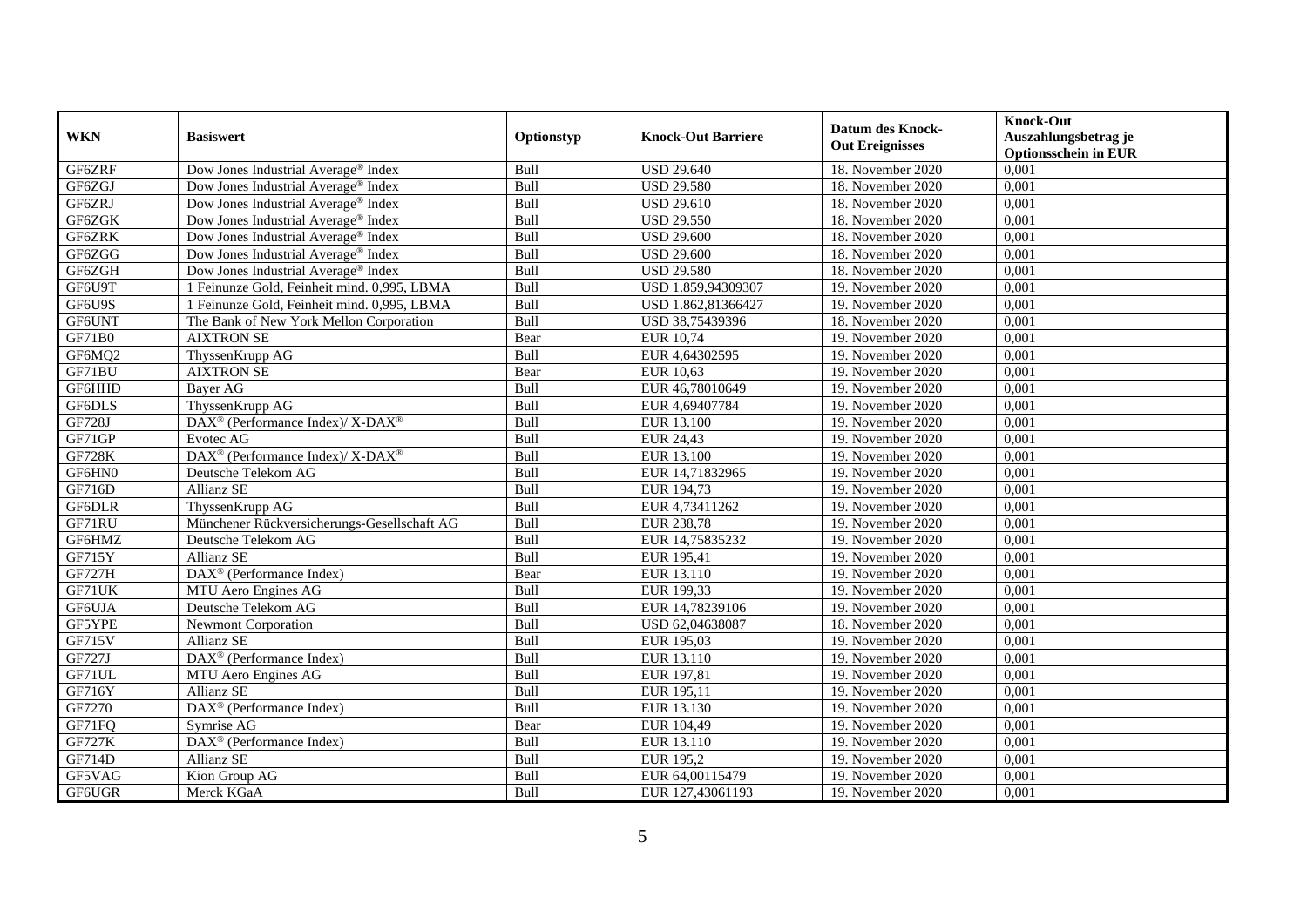| <b>WKN</b>    | <b>Basiswert</b>                                            | Optionstyp | <b>Knock-Out Barriere</b> | Datum des Knock-<br><b>Out Ereignisses</b> | <b>Knock-Out</b><br>Auszahlungsbetrag je<br><b>Optionsschein in EUR</b> |
|---------------|-------------------------------------------------------------|------------|---------------------------|--------------------------------------------|-------------------------------------------------------------------------|
| GF71FD        | Vonovia SE                                                  | Bear       | EUR 57,69                 | 19. November 2020                          | 0,001                                                                   |
| GF6UFT        | Cancom SE                                                   | Bull       | EUR 43,88197211           | 19. November 2020                          | 0,001                                                                   |
| GF6MQ0        | ThyssenKrupp AG                                             | Bull       | EUR 4,83314984            | 19. November 2020                          | 0,001                                                                   |
| GF72AV        | DAX <sup>®</sup> (Performance Index)                        | Bull       | EUR 13.220                | 19. November 2020                          | 0,001                                                                   |
| <b>GF727L</b> | DAX <sup>®</sup> (Performance Index)                        | Bull       | EUR 13.110                | 19. November 2020                          | 0,001                                                                   |
| GF716J        | <b>Allianz SE</b>                                           | Bull       | EUR 194,86                | 19. November 2020                          | 0,001                                                                   |
| GF6UDU        | Deutsche Bank AG                                            | Bull       | EUR 9,02221098            | 19. November 2020                          | 0,001                                                                   |
| GF71FB        | Vonovia SE                                                  | Bear       | <b>EUR 56,88</b>          | 19. November 2020                          | 0,001                                                                   |
| <b>GF720R</b> | Cancom SE                                                   | Bull       | <b>EUR 44,45</b>          | 19. November 2020                          | 0,001                                                                   |
| GF72EU        | DAX <sup>®</sup> (Performance Index)                        | Bear       | <b>EUR 12.885</b>         | 19. November 2020                          | 0,001                                                                   |
| GF6MQ1        | ThyssenKrupp AG                                             | Bull       | EUR 4,77311072            | 19. November 2020                          | 0,001                                                                   |
| GF715L        | Allianz SE                                                  | Bull       | EUR 195,46                | 19. November 2020                          | 0,001                                                                   |
| GF7277        | $\overline{\text{DAX}^{\otimes}}$ (Performance Index)       | Bull       | EUR 13.125                | 19. November 2020                          | 0,001                                                                   |
| GF6MP1        | Zalando SE                                                  | Bull       | EUR 78,42722594           | 19. November 2020                          | 0,001                                                                   |
| GF6UDV        | Deutsche Bank AG                                            | Bull       | EUR 8,98220117            | 19. November 2020                          | 0,001                                                                   |
| GF718H        | Deutsche Lufthansa AG                                       | Bull       | EUR 9,67                  | 19. November 2020                          | 0,001                                                                   |
| <b>GF720S</b> | Cancom SE                                                   | Bull       | <b>EUR 44,06</b>          | 19. November 2020                          | 0,001                                                                   |
| GF71FC        | Vonovia SE                                                  | Bear       | EUR 57,29                 | 19. November 2020                          | 0,001                                                                   |
| GF72BF        | DAX <sup>®</sup> (Performance Index)                        | Bull       | EUR 13.170                | 19. November 2020                          | 0,001                                                                   |
| GF7278        | DAX <sup>®</sup> (Performance Index)                        | Bull       | EUR 13.125                | 19. November 2020                          | 0,001                                                                   |
| GF716V        | <b>Allianz SE</b>                                           | Bull       | EUR 195,37                | 19. November 2020                          | 0,001                                                                   |
| GF720Q        | Cancom SE                                                   | Bull       | EUR 44,79                 | 19. November 2020                          | 0,001                                                                   |
| GF71RK        | Delivery Hero AG                                            | Bear       | EUR 96,42                 | 19. November 2020                          | 0,001                                                                   |
| GF72B7        | DAX <sup>®</sup> (Performance Index)                        | Bull       | EUR 13.190                | 19. November 2020                          | 0,001                                                                   |
| <b>GF726R</b> | $DAX^{\otimes}$ (Performance Index)                         | Bull       | EUR 13.140                | 19. November 2020                          | 0,001                                                                   |
| GC88FF        | Bouygues S.A.                                               | Bear       | EUR 34,57834925           | 19. November 2020                          | 0,001                                                                   |
| GF72F2        | DAX <sup>®</sup> (Performance Index)/X-DAX <sup>®</sup>     | Bull       | EUR 13.125                | 19. November 2020                          | 0,001                                                                   |
| GF6MUF        | Fresenius Medical Care AG & Co. KGaA                        | Bull       | EUR 71,11634745           | 19. November 2020                          | 0,001                                                                   |
| GF6HUD        | LVMH Moët Hennessy Louis Vuitton SE                         | Bear       | EUR 487,77203966          | 19. November 2020                          | 0,001                                                                   |
| GF714C        | <b>Allianz SE</b>                                           | Bull       | EUR 195,07                | 19. November 2020                          | 0,001                                                                   |
| GF6UGQ        | Merck KGaA                                                  | Bull       | EUR 127,89068634          | 19. November 2020                          | 0,001                                                                   |
| GF71RL        | Delivery Hero AG                                            | Bear       | EUR 97,13                 | 19. November 2020                          | 0,001                                                                   |
| <b>GF72C8</b> | DAX <sup>®</sup> (Performance Index)                        | Bear       | EUR 13.105                | 19. November 2020                          | 0,001                                                                   |
| GF71ER        | Nestlé S.A.                                                 | Bull       | CHF 104,2                 | 19. November 2020                          | 0,001                                                                   |
| <b>GF727T</b> | DAX <sup>®</sup> (Performance Index)                        | Bull       | EUR 13.100                | 19. November 2020                          | 0,001                                                                   |
| GF72F3        | $DAX^{\circledast}$ (Performance Index)/ X-DAX <sup>®</sup> | Bull       | EUR 13.120                | 19. November 2020                          | 0,001                                                                   |
| GF22EX        | Puma SE                                                     | Bear       | EUR 85,66106265           | 19. November 2020                          | 0,001                                                                   |
| GF718J        | Deutsche Lufthansa AG                                       | Bull       | EUR 9,66                  | 19. November 2020                          | 0,001                                                                   |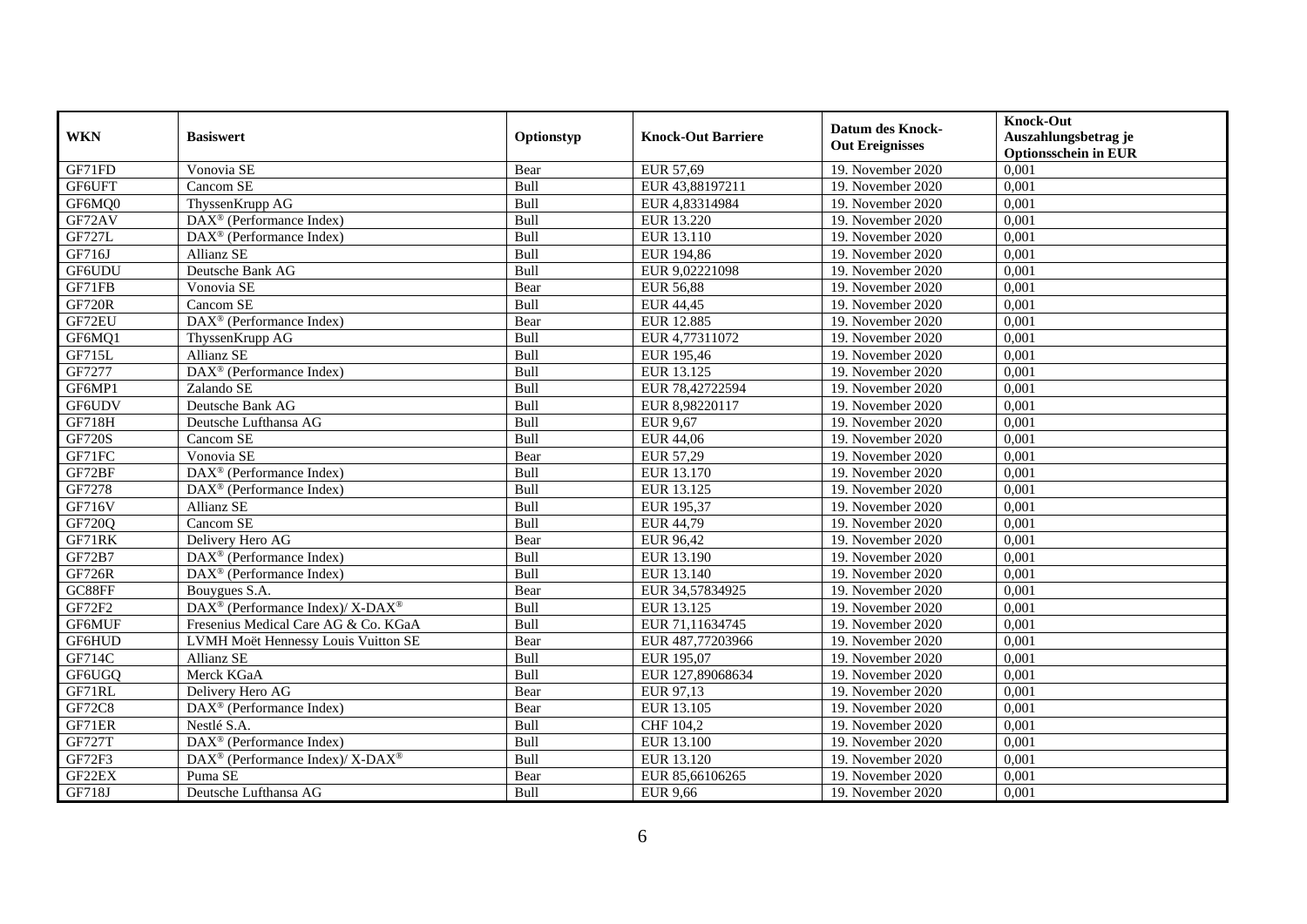| <b>WKN</b>    | <b>Basiswert</b>                                                         | Optionstyp | <b>Knock-Out Barriere</b> | <b>Datum des Knock-</b><br><b>Out Ereignisses</b> | <b>Knock-Out</b><br>Auszahlungsbetrag je<br><b>Optionsschein in EUR</b> |
|---------------|--------------------------------------------------------------------------|------------|---------------------------|---------------------------------------------------|-------------------------------------------------------------------------|
| GF71FM        | <b>BNP</b> Paribas S.A.                                                  | Bull       | EUR 40,16                 | 19. November 2020                                 | 0,001                                                                   |
| GF716F        | Allianz SE                                                               | Bull       | <b>EUR 195,5</b>          | 19. November 2020                                 | 0,001                                                                   |
| GF72F0        | DAX <sup>®</sup> (Performance Index)/ X-DAX <sup>®</sup>                 | Bull       | EUR 13.135                | 19. November 2020                                 | 0,001                                                                   |
| <b>GF719F</b> | Deutsche Lufthansa AG                                                    | Bull       | EUR 9,69                  | 19. November 2020                                 | 0,001                                                                   |
| <b>GF727U</b> | DAX <sup>®</sup> (Performance Index)                                     | Bull       | EUR 13.100                | 19. November 2020                                 | 0,001                                                                   |
| GF71SL        | Daimler AG                                                               | Bear       | EUR 55,58                 | 19. November 2020                                 | 0,001                                                                   |
| <b>GF729F</b> | DAX <sup>®</sup> (Performance Index)                                     | Bull       | EUR 13.340                | 19. November 2020                                 | 0.001                                                                   |
| GF716G        | <b>Allianz SE</b>                                                        | Bull       | EUR 195,54                | 19. November 2020                                 | 0,001                                                                   |
| GF6UL2        | HelloFresh SE                                                            | Bear       | EUR 45,39338109           | 19. November 2020                                 | 0,001                                                                   |
| GF72F4        | DAX <sup>®</sup> (Performance Index)/ X-DAX <sup>®</sup>                 | Bull       | EUR 13.115                | 19. November 2020                                 | 0,001                                                                   |
| GF718M        | Deutsche Lufthansa AG                                                    | Bull       | <b>EUR 9,63</b>           | 19. November 2020                                 | 0,001                                                                   |
| <b>GF727B</b> | DAX <sup>®</sup> (Performance Index)                                     | Bull       | EUR 13.120                | 19. November 2020                                 | 0,001                                                                   |
| <b>GF728V</b> | DAX <sup>®</sup> (Performance Index)                                     | Bull       | EUR 13.390                | 19. November 2020                                 | 0,001                                                                   |
| <b>GF717H</b> | Allianz SE                                                               | Bull       | EUR 194,94                | 19. November 2020                                 | 0.001                                                                   |
| GF72F5        | $\overline{\text{DAX}^{\otimes}}$ (Performance Index)/X-DAX <sup>®</sup> | Bull       | EUR 13.110                | 19. November 2020                                 | 0,001                                                                   |
| <b>GF727C</b> | $\overline{\text{DAX}^{\otimes}}$ (Performance Index)                    | Bull       | EUR 13.120                | 19. November 2020                                 | 0,001                                                                   |
| GF729Z        | $\overline{\text{DAX}}^{\textcirc}$ (Performance Index)                  | Bull       | EUR 13.295                | 19. November 2020                                 | 0,001                                                                   |
| <b>GF718N</b> | Deutsche Lufthansa AG                                                    | Bull       | <b>EUR 9,64</b>           | 19. November 2020                                 | 0,001                                                                   |
| GF714P        | <b>Allianz SE</b>                                                        | Bull       | EUR 194,81                | 19. November 2020                                 | 0,001                                                                   |
| GF721V        | ThyssenKrupp AG                                                          | Bull       | <b>EUR 4,96</b>           | 19. November 2020                                 | 0,001                                                                   |
| GF72F6        | DAX <sup>®</sup> (Performance Index)/ X-DAX <sup>®</sup>                 | Bull       | EUR 13.105                | 19. November 2020                                 | 0,001                                                                   |
| GF6DPO        | HelloFresh SE                                                            | Bear       | EUR 46,35207259           | 19. November 2020                                 | 0,001                                                                   |
| <b>GF726Y</b> | DAX <sup>®</sup> (Performance Index)                                     | Bull       | EUR 13.130                | 19. November 2020                                 | 0,001                                                                   |
| GF719X        | Deutsche Lufthansa AG                                                    | Bull       | <b>EUR 9,66</b>           | 19. November 2020                                 | 0,001                                                                   |
| GF72AZ        | $DAX^{\otimes}$ (Performance Index)                                      | Bull       | EUR 13.210                | 19. November 2020                                 | 0,001                                                                   |
| GF721W        | ThyssenKrupp AG                                                          | Bull       | <b>EUR 4,93</b>           | 19. November 2020                                 | 0,001                                                                   |
| GF715S        | Allianz SE                                                               | Bull       | EUR 195,33                | 19. November 2020                                 | 0,001                                                                   |
| GF72F7        | DAX <sup>®</sup> (Performance Index)/ X-DAX <sup>®</sup>                 | Bull       | EUR 13.100                | 19. November 2020                                 | 0,001                                                                   |
| <b>GF727D</b> | DAX <sup>®</sup> (Performance Index)                                     | Bull       | EUR 13.120                | 19. November 2020                                 | 0,001                                                                   |
| <b>GF718F</b> | Deutsche Lufthansa AG                                                    | Bull       | <b>EUR 9,67</b>           | 19. November 2020                                 | 0,001                                                                   |
| <b>GF72E6</b> | $\text{DAX}^{\otimes}$ (Performance Index)                               | Bear       | EUR 12.940                | 19. November 2020                                 | 0,001                                                                   |
| <b>GF72F8</b> | DAX <sup>®</sup> (Performance Index)/ X-DAX <sup>®</sup>                 | Bull       | EUR 13.095                | 19. November 2020                                 | 0,001                                                                   |
| GF716U        | <b>Allianz SE</b>                                                        | Bull       | EUR 194,98                | 19. November 2020                                 | 0,001                                                                   |
| GF6MJC        | Siemens AG                                                               | Bull       | EUR 110,24266716          | 19. November 2020                                 | 0,001                                                                   |
| <b>GF727E</b> | DAX <sup>®</sup> (Performance Index)                                     | Bull       | EUR 13.120                | 19. November 2020                                 | 0,001                                                                   |
| GF721X        | ThyssenKrupp AG                                                          | Bull       | <b>EUR 4,86</b>           | 19. November 2020                                 | 0,001                                                                   |
| GF718G        | Deutsche Lufthansa AG                                                    | Bull       | <b>EUR 9,68</b>           | 19. November 2020                                 | 0,001                                                                   |
| GF72EE        | DAX <sup>®</sup> (Performance Index)                                     | Bear       | EUR 12.920                | 19. November 2020                                 | 0,001                                                                   |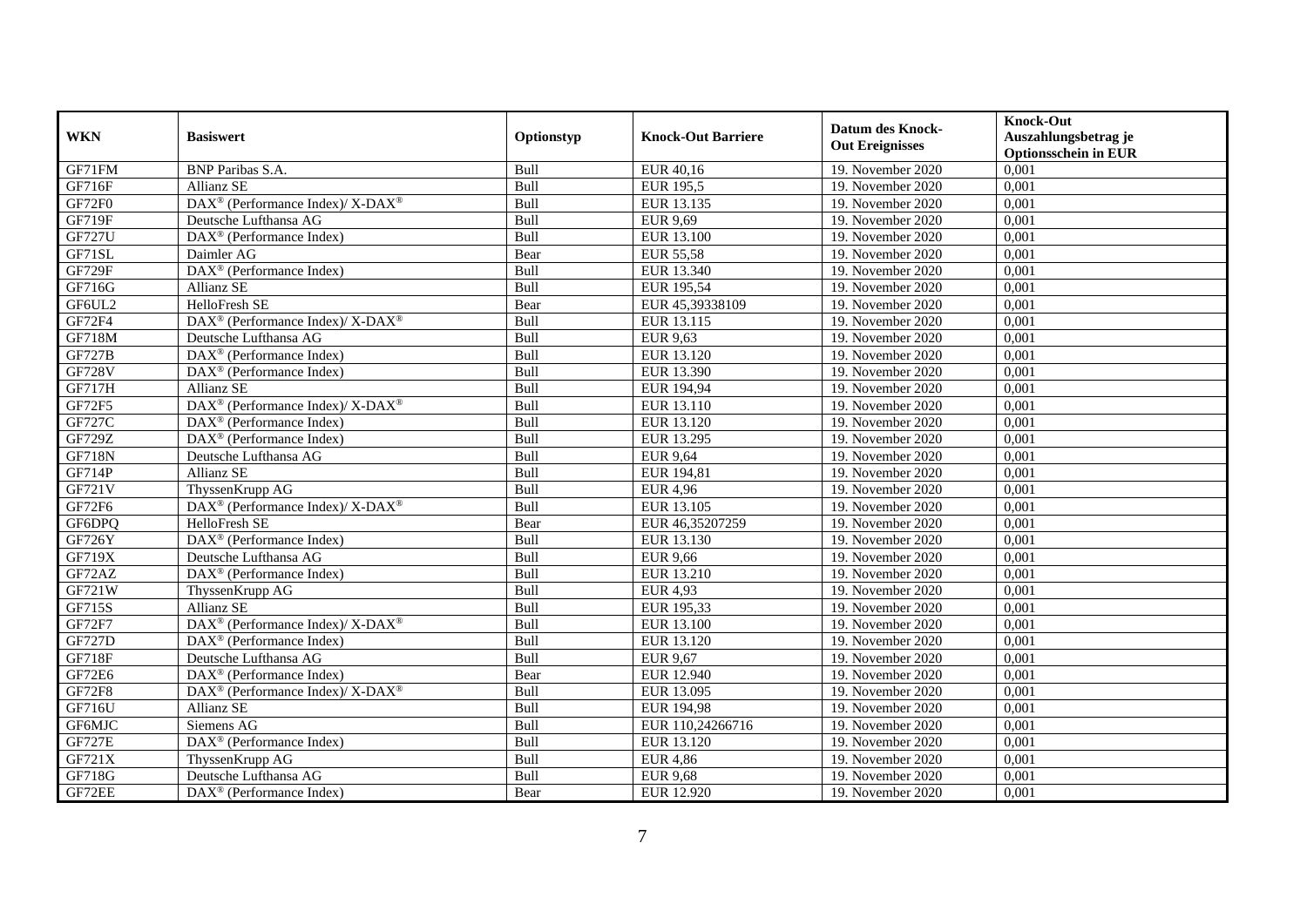| <b>WKN</b>    | <b>Basiswert</b>                                         | Optionstyp | <b>Knock-Out Barriere</b> | <b>Datum des Knock-</b><br><b>Out Ereignisses</b> | <b>Knock-Out</b><br>Auszahlungsbetrag je<br><b>Optionsschein in EUR</b> |
|---------------|----------------------------------------------------------|------------|---------------------------|---------------------------------------------------|-------------------------------------------------------------------------|
| <b>GF6LFX</b> | <b>Beiersdorf AG</b>                                     | Bull       | EUR 97,49542103           | 19. November 2020                                 | 0,001                                                                   |
| GF72F9        | DAX <sup>®</sup> (Performance Index)/ X-DAX <sup>®</sup> | Bull       | EUR 13.090                | 19. November 2020                                 | 0,001                                                                   |
| GF714Z        | Allianz SE                                               | Bull       | EUR 194,77                | 19. November 2020                                 | 0,001                                                                   |
| <b>GF727F</b> | DAX <sup>®</sup> (Performance Index)                     | Bull       | EUR 13.120                | 19. November 2020                                 | 0,001                                                                   |
| GF72BM        | DAX <sup>®</sup> (Performance Index)                     | Bull       | EUR 13.155                | 19. November $2020$                               | 0,001                                                                   |
| GF6ULH        | Aurubis AG                                               | Bull       | EUR 62,05693069           | 19. November 2020                                 | 0,001                                                                   |
| GF6MJD        | Siemens AG                                               | Bull       | EUR 109,83243397          | 19. November 2020                                 | 0,001                                                                   |
| GF71X1        | Hugo Boss AG                                             | Bull       | EUR 26,03                 | 19. November 2020                                 | 0,001                                                                   |
| GF72FA        | DAX <sup>®</sup> (Performance Index)/ X-DAX <sup>®</sup> | Bull       | EUR 13.085                | 19. November 2020                                 | 0,001                                                                   |
| GF6LF0        | Beiersdorf AG                                            | Bull       | EUR 97,04516508           | 19. November 2020                                 | 0,001                                                                   |
| GF5VAE        | Kion Group AG                                            | Bull       | EUR 66,01465176           | 19. November 2020                                 | 0,001                                                                   |
| GF7173        | Allianz SE                                               | Bull       | EUR 195,58                | 19. November 2020                                 | 0,001                                                                   |
| GF727G        | $\overline{\text{DAX}^{\otimes}}$ (Performance Index)    | Bull       | EUR 13.110                | 19. November 2020                                 | 0,001                                                                   |
| GF72CN        | $DAX^{\circledR}$ (Performance Index)                    | Bear       | EUR 13.070                | 19. November 2020                                 | 0,001                                                                   |
| GF718L        | Deutsche Lufthansa AG                                    | Bull       | <b>EUR 9,65</b>           | 19. November 2020                                 | 0,001                                                                   |
| GF72F1        | DAX <sup>®</sup> (Performance Index)/ X-DAX <sup>®</sup> | Bull       | EUR 13.130                | 19. November 2020                                 | 0,001                                                                   |
| GF71X2        | Hugo Boss AG                                             | Bull       | <b>EUR 25,94</b>          | 19. November 2020                                 | 0,001                                                                   |
| GF6UHD        | Siemens AG                                               | Bull       | EUR 109.12068062          | 19. November 2020                                 | 0,001                                                                   |
| GF5VAF        | Kion Group AG                                            | Bull       | EUR 64,67232044           | 19. November 2020                                 | 0,001                                                                   |
| GF6LF3        | Beiersdorf AG                                            | Bull       | EUR 96,81503426           | 19. November 2020                                 | 0,001                                                                   |
| GF715H        | <b>Allianz SE</b>                                        | Bull       | EUR 194,9                 | 19. November 2020                                 | 0,001                                                                   |
| GF7271        | DAX <sup>®</sup> (Performance Index)                     | Bull       | EUR 13.130                | 19. November 2020                                 | 0,001                                                                   |
| GF72BR        | $DAX^{\otimes}$ (Performance Index)                      | Bull       | EUR 13.145                | 19. November 2020                                 | 0,001                                                                   |
| GF71A0        | Deutsche Lufthansa AG                                    | Bull       | <b>EUR 9,71</b>           | 19. November 2020                                 | 0,001                                                                   |
| GF71X3        | Hugo Boss AG                                             | Bull       | <b>EUR 25,59</b>          | 19. November 2020                                 | 0,001                                                                   |
| GF6BG2        | Siemens AG                                               | Bull       | EUR 109,31317712          | 19. November 2020                                 | 0,001                                                                   |
| GF715M        | <b>Allianz SE</b>                                        | Bull       | <b>EUR 195,28</b>         | 19. November 2020                                 | 0,001                                                                   |
| GF6LG0        | <b>Beiersdorf AG</b>                                     | Bull       | EUR 97,2752959            | 19. November 2020                                 | 0,001                                                                   |
| GF72DU        | $DAX^{\circledR}$ (Performance Index)                    | Bear       | EUR 12.970                | 19. November 2020                                 | 0,001                                                                   |
| GF7272        | $DAX^{\circledR}$ (Performance Index)                    | Bull       | EUR 13.125                | 19. November 2020                                 | 0,001                                                                   |
| <b>GF718P</b> | Deutsche Lufthansa AG                                    | Bull       | <b>EUR 9,64</b>           | 19. November 2020                                 | 0,001                                                                   |
| GF716P        | Allianz SE                                               | Bull       | EUR 195,24                | 19. November 2020                                 | 0,001                                                                   |
| GF7299        | DAX <sup>®</sup> (Performance Index)                     | Bull       | EUR 13.355                | 19. November 2020                                 | 0,001                                                                   |
| <b>GF727P</b> | $\overline{\text{DAX}}^{\textcirc}$ (Performance Index)  | Bull       | EUR 13.100                | 19. November 2020                                 | 0,001                                                                   |
| GF71QQ        | <b>SAPSE</b>                                             | Bear       | EUR 99,91                 | 19. November 2020                                 | 0,001                                                                   |
| GF719D        | Deutsche Lufthansa AG                                    | Bull       | <b>EUR 9,7</b>            | 19. November 2020                                 | 0,001                                                                   |
| GF7167        | Allianz SE                                               | Bull       | EUR 195,16                | 19. November 2020                                 | 0,001                                                                   |
| GC94WX        | Kion Group AG                                            | Bull       | EUR 63,49031157           | 19. November 2020                                 | 0,001                                                                   |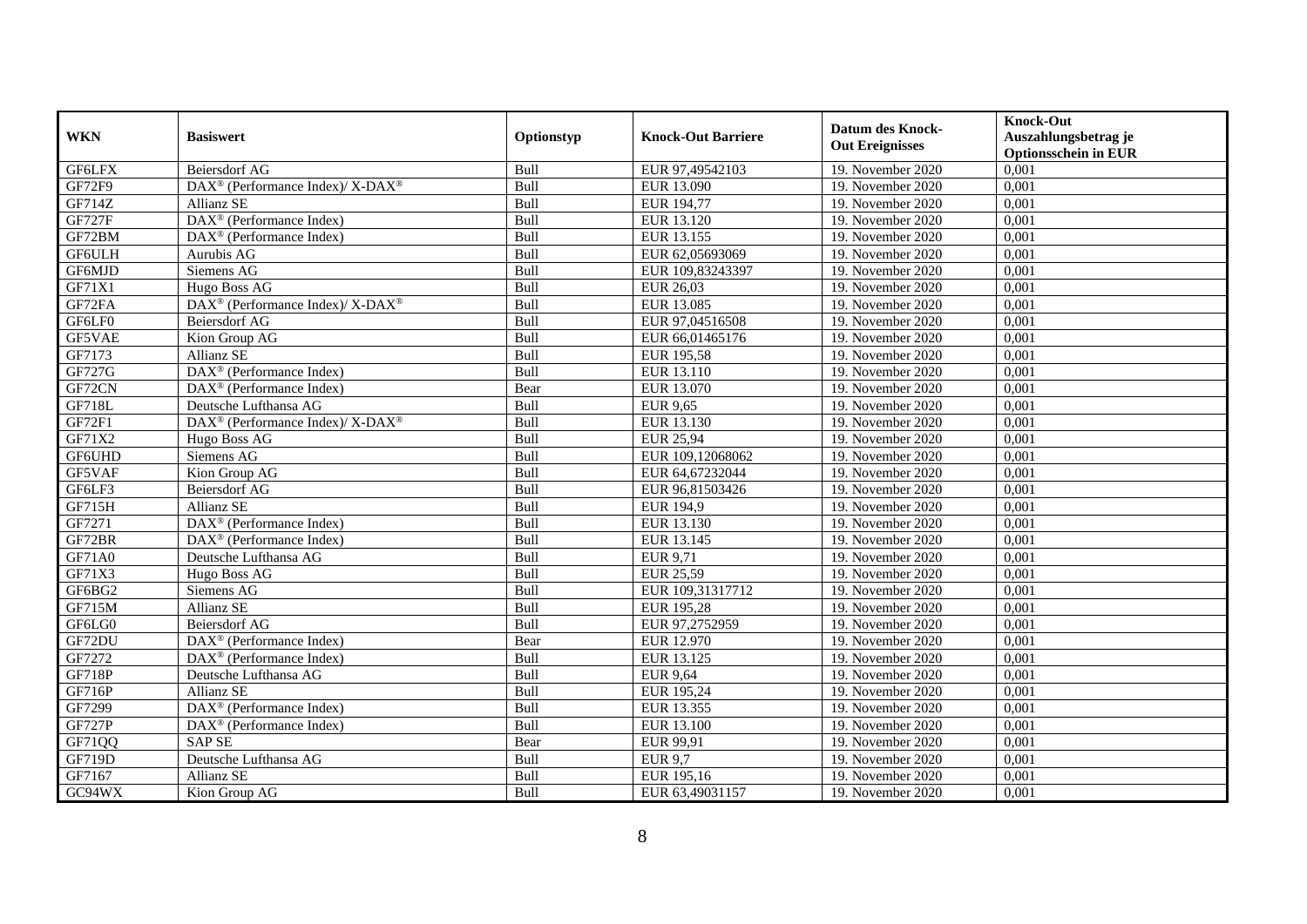| <b>WKN</b>    | <b>Basiswert</b>                                             | Optionstyp | <b>Knock-Out Barriere</b> | <b>Datum des Knock-</b><br><b>Out Ereignisses</b> | <b>Knock-Out</b><br>Auszahlungsbetrag je<br><b>Optionsschein in EUR</b> |
|---------------|--------------------------------------------------------------|------------|---------------------------|---------------------------------------------------|-------------------------------------------------------------------------|
| GF72AB        | $\overline{\text{DAX}}^{\textcirc}$ (Performance Index)      | Bull       | EUR 13.265                | 19. November 2020                                 | 0,001                                                                   |
| GF727Q        | $DAX^{\circledR}$ (Performance Index)                        | Bull       | EUR 13.100                | 19. November 2020                                 | 0,001                                                                   |
| <b>GF719E</b> | Deutsche Lufthansa AG                                        | Bull       | <b>EUR 9,69</b>           | 19. November 2020                                 | 0,001                                                                   |
| GF72CE        | $DAX^{\circledast}$ (Performance Index)                      | Bear       | EUR 13.090                | 19. November 2020                                 | 0,001                                                                   |
| <b>GF727R</b> | DAX <sup>®</sup> (Performance Index)                         | Bull       | <b>EUR 13.100</b>         | 19. November 2020                                 | 0,001                                                                   |
| GF72EJ        | $\overline{\text{DAX}^{\otimes}}$ (Performance Index)        | Bear       | EUR 12.910                | 19. November 2020                                 | 0,001                                                                   |
| GF727S        | $\text{DAX}^{\circledast}$ (Performance Index)               | Bull       | EUR 13.100                | 19. November 2020                                 | 0,001                                                                   |
| GF72AR        | $DAX^{\circledR}$ (Performance Index)                        | Bull       | EUR 13.230                | 19. November 2020                                 | 0,001                                                                   |
| GF7274        | $DAX^{\circledR}$ (Performance Index)                        | Bull       | EUR 13.125                | 19. November 2020                                 | 0,001                                                                   |
| GF72CJ        | $DAX^{\circledR}$ (Performance Index)                        | Bear       | EUR 13.080                | 19. November 2020                                 | 0,001                                                                   |
| GF7275        | DAX <sup>®</sup> (Performance Index)                         | Bull       | EUR 13.125                | 19. November 2020                                 | 0,001                                                                   |
| <b>GF728T</b> | $\overline{\text{DAX}^{\otimes}}$ (Performance Index)        | Bull       | EUR 13.395                | 19. November 2020                                 | 0,001                                                                   |
| GF7276        | $DAX^{\circledast}$ (Performance Index)                      | Bull       | EUR 13.125                | 19. November 2020                                 | 0,001                                                                   |
| GF72D2        | $DAX^{\circledR}$ (Performance Index)                        | Bear       | EUR 13.035                | 19. November 2020                                 | 0,001                                                                   |
| <b>GF727M</b> | $DAX^{\circledast}$ (Performance Index)                      | Bull       | EUR 13.110                | 19. November 2020                                 | 0,001                                                                   |
| <b>GF72E2</b> | $DAX^{\circledast}$ (Performance Index)                      | Bear       | EUR 12.950                | 19. November 2020                                 | 0,001                                                                   |
| <b>GF727N</b> | DAX <sup>®</sup> (Performance Index)                         | Bull       | EUR 13.110                | 19. November 2020                                 | 0,001                                                                   |
| GF72C4        | $DAX^{\circledcirc}$ (Performance Index)                     | Bear       | EUR 13.115                | 19. November 2020                                 | 0,001                                                                   |
| GF7279        | DAX <sup>®</sup> (Performance Index)                         | Bull       | EUR 13.120                | 19. November 2020                                 | 0,001                                                                   |
| <b>GF72E8</b> | DAX <sup>®</sup> (Performance Index)                         | Bear       | EUR 12.935                | 19. November 2020                                 | 0,001                                                                   |
| GF72A3        | DAX <sup>®</sup> (Performance Index)                         | Bull       | EUR 13.285                | 19. November 2020                                 | 0,001                                                                   |
| GF72C6        | $\overline{\text{DAX}^{\otimes}}$ (Performance Index)        | Bear       | EUR 13.110                | 19. November 2020                                 | 0,001                                                                   |
| <b>GF72D8</b> | $\text{DAX}^{\circledast}$ (Performance Index)               | Bear       | EUR 13.020                | 19. November 2020                                 | 0,001                                                                   |
| GF72AH        | DAX <sup>®</sup> (Performance Index)                         | Bull       | <b>EUR 13.250</b>         | 19. November 2020                                 | 0,001                                                                   |
| <b>GF729B</b> | $DAX^{\circledR}$ (Performance Index)                        | Bull       | EUR 13.350                | 19. November 2020                                 | 0,001                                                                   |
| GF72AD        | $DAX^{\circledast}$ (Performance Index)                      | Bull       | EUR 13.260                | 19. November 2020                                 | 0,001                                                                   |
| <b>GF729H</b> | DAX <sup>®</sup> (Performance Index)                         | Bull       | EUR 13.335                | 19. November 2020                                 | 0,001                                                                   |
| GF72AK        | $DAX^{\otimes}$ (Performance Index)                          | Bull       | EUR 13.245                | 19. November 2020                                 | 0,001                                                                   |
| <b>GF729M</b> | $DAX^{\circledR}$ (Performance Index)                        | Bull       | EUR 13.325                | 19. November 2020                                 | 0,001                                                                   |
| GF72AP        | DAX <sup>®</sup> (Performance Index)                         | Bull       | EUR 13.235                | 19. November 2020                                 | 0,001                                                                   |
| GF71N5        | Koninklijke KPN N.V.                                         | Bear       | <b>EUR 2,61</b>           | 19. November 2020                                 | 0,001                                                                   |
| GF7295        | DAX <sup>®</sup> (Performance Index)                         | Bull       | EUR 13.365                | 19. November 2020                                 | 0,001                                                                   |
| <b>GF72A7</b> | $\overline{\text{DAX}^{\otimes}}$ (Performance Index)        | Bull       | EUR 13.275                | 19. November 2020                                 | 0,001                                                                   |
| GF72B9        | $DAX^{\circledast}$ (Performance Index)                      | Bull       | EUR 13.185                | 19. November 2020                                 | 0,001                                                                   |
| <b>GF729T</b> | $DAX^{\circledast}$ (Performance Index)                      | Bull       | EUR 13.310                | 19. November 2020                                 | 0,001                                                                   |
| <b>GF729D</b> | $DAX^{\circledast}$ (Performance Index)                      | Bull       | EUR 13.345                | 19. November 2020                                 | 0,001                                                                   |
| GF72AF        | $DAX^{\circledast}$ (Performance Index)                      | Bull       | EUR 13.255                | 19. November 2020                                 | 0,001                                                                   |
| GF72BH        | $\overline{\text{DAX}}^{\textcircled{}}$ (Performance Index) | Bull       | EUR 13.165                | 19. November 2020                                 | 0,001                                                                   |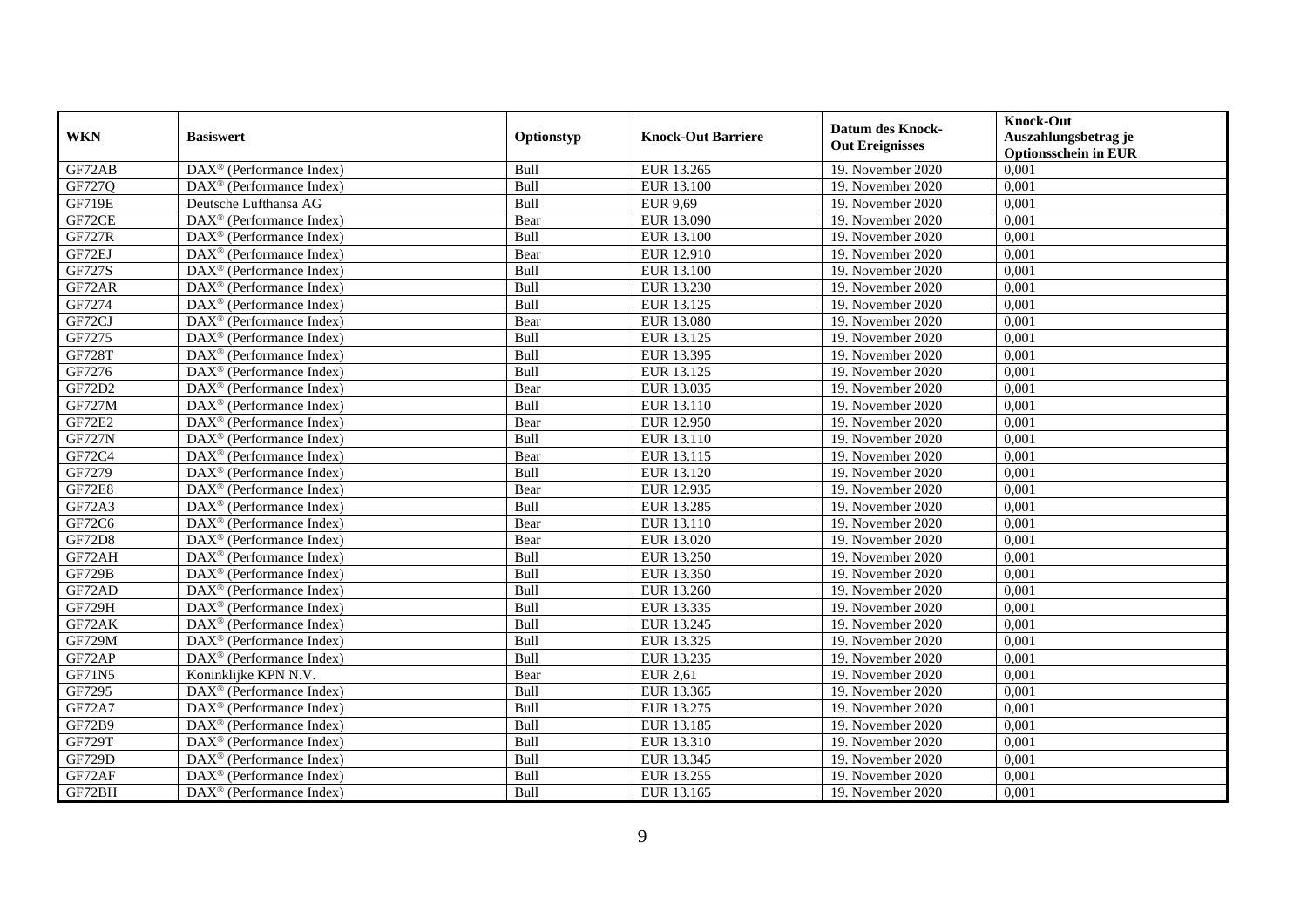|               | <b>Basiswert</b>                                      | Optionstyp | <b>Knock-Out Barriere</b> | <b>Datum des Knock-</b> | <b>Knock-Out</b>            |
|---------------|-------------------------------------------------------|------------|---------------------------|-------------------------|-----------------------------|
| <b>WKN</b>    |                                                       |            |                           | <b>Out Ereignisses</b>  | Auszahlungsbetrag je        |
|               |                                                       |            |                           |                         | <b>Optionsschein in EUR</b> |
| <b>GF729V</b> | DAX <sup>®</sup> (Performance Index)                  | Bull       | EUR 13.305                | 19. November 2020       | 0,001                       |
| GF72AX        | $DAX^{\circledast}$ (Performance Index)               | Bull       | EUR 13.215                | 19. November 2020       | 0,001                       |
| GF7291        | $DAX^{\circledast}$ (Performance Index)               | Bull       | EUR 13.375                | 19. November 2020       | 0,001                       |
| GF72B5        | $\text{DAX}^{\circledast}$ (Performance Index)        | Bull       | EUR 13.195                | 19. November 2020       | 0,001                       |
| <b>GF729K</b> | DAX <sup>®</sup> (Performance Index)                  | Bull       | EUR 13.330                | 19. November 2020       | 0,001                       |
| GF72AM        | DAX <sup>®</sup> (Performance Index)                  | Bull       | EUR 13.240                | 19. November 2020       | 0,001                       |
| GF72BP        | $\text{DAX}^{\circledast}$ (Performance Index)        | Bull       | EUR 13.150                | 19. November 2020       | 0,001                       |
| GF72CQ        | $DAX^{\circledR}$ (Performance Index)                 | Bear       | EUR 13.065                | 19. November 2020       | 0,001                       |
| GF7297        | DAX <sup>®</sup> (Performance Index)                  | Bull       | EUR 13.360                | 19. November 2020       | 0,001                       |
| GF72A9        | DAX <sup>®</sup> (Performance Index)                  | Bull       | EUR 13.270                | 19. November 2020       | 0,001                       |
| GF72BB        | $DAX^{\circledast}$ (Performance Index)               | Bull       | <b>EUR 13.180</b>         | 19. November 2020       | 0,001                       |
| GF72CC        | DAX <sup>®</sup> (Performance Index)                  | Bear       | EUR 13.095                | 19. November 2020       | 0,001                       |
| GF7293        | $\overline{\text{DAX}^{\otimes}}$ (Performance Index) | Bull       | EUR 13.370                | 19. November 2020       | 0,001                       |
| GF72A5        | DAX <sup>®</sup> (Performance Index)                  | Bull       | EUR 13.280                | 19. November 2020       | 0,001                       |
| <b>GF728Z</b> | $\text{DAX}^{\circledast}$ (Performance Index)        | Bull       | EUR 13.380                | 19. November 2020       | 0,001                       |
| GF72A1        | $\text{DAX}^{\circledast}$ (Performance Index)        | Bull       | EUR 13.290                | 19. November 2020       | 0,001                       |
| GF72B3        | DAX <sup>®</sup> (Performance Index)                  | Bull       | EUR 13.200                | 19. November 2020       | 0,001                       |
| GF729P        | $\text{DAX}^{\circledast}$ (Performance Index)        | Bull       | EUR 13.320                | 19. November 2020       | 0,001                       |
| GF72BT        | $DAX^{\circledast}$ (Performance Index)               | Bull       | EUR 13.140                | 19. November 2020       | 0,001                       |
| GF72CU        | $DAX^{\circledast}$ (Performance Index)               | Bear       | EUR 13.055                | 19. November 2020       | 0,001                       |
| <b>GF728X</b> | DAX <sup>®</sup> (Performance Index)                  | Bull       | EUR 13.385                | 19. November 2020       | 0,001                       |
| <b>GF729X</b> | $\overline{\text{DAX}^{\otimes}}$ (Performance Index) | Bull       | EUR 13.300                | 19. November 2020       | 0,001                       |
| GF72B1        | $DAX^{\circledast}$ (Performance Index)               | Bull       | EUR 13.205                | 19. November 2020       | 0,001                       |
| GF72D4        | $\overline{\text{DAX}^{\otimes}}$ (Performance Index) | Bear       | EUR 13.030                | 19. November 2020       | 0,001                       |
| <b>GF729R</b> | DAX <sup>®</sup> (Performance Index)                  | Bull       | EUR 13.315                | 19. November 2020       | 0,001                       |
| GF72AT        | $\text{DAX}^{\circledast}$ (Performance Index)        | Bull       | EUR 13.225                | 19. November 2020       | 0,001                       |
| GF72CW        | DAX <sup>®</sup> (Performance Index)                  | Bear       | EUR 13.050                | 19. November 2020       | 0,001                       |
| GF72BD        | DAX <sup>®</sup> (Performance Index)                  | Bull       | EUR 13.175                | 19. November 2020       | 0,001                       |
| GF72DG        | $DAX^{\circledast}$ (Performance Index)               | Bear       | <b>EUR 13.000</b>         | 19. November 2020       | 0,001                       |
| GF72BK        | $DAX^{\circledast}$ (Performance Index)               | Bull       | EUR 13.160                | 19. November 2020       | 0,001                       |
| GF72CL        | $\text{DAX}^{\circledast}$ (Performance Index)        | Bear       | EUR 13.075                | 19. November 2020       | 0,001                       |
| GF72DN        | DAX <sup>®</sup> (Performance Index)                  | Bear       | EUR 12.985                | 19. November 2020       | 0,001                       |
| GF72EQ        | DAX <sup>®</sup> (Performance Index)                  | Bear       | EUR 12.895                | 19. November 2020       | 0,001                       |
| GF72CG        | $\overline{\text{DAX}^{\otimes}}$ (Performance Index) | Bear       | EUR 13.085                | 19. November 2020       | 0,001                       |
| GF72DJ        | $\text{DAX}^{\circledast}$ (Performance Index)        | Bear       | EUR 12.995                | 19. November 2020       | 0,001                       |
| GF72EL        | DAX <sup>®</sup> (Performance Index)                  | Bear       | EUR 12.905                | 19. November 2020       | 0,001                       |
| GF72DQ        | DAX <sup>®</sup> (Performance Index)                  | Bear       | <b>EUR 12.980</b>         | 19. November 2020       | 0,001                       |
| GF72ES        | $\text{DAX}^{\circledast}$ (Performance Index)        | Bear       | EUR 12.890                | 19. November 2020       | 0,001                       |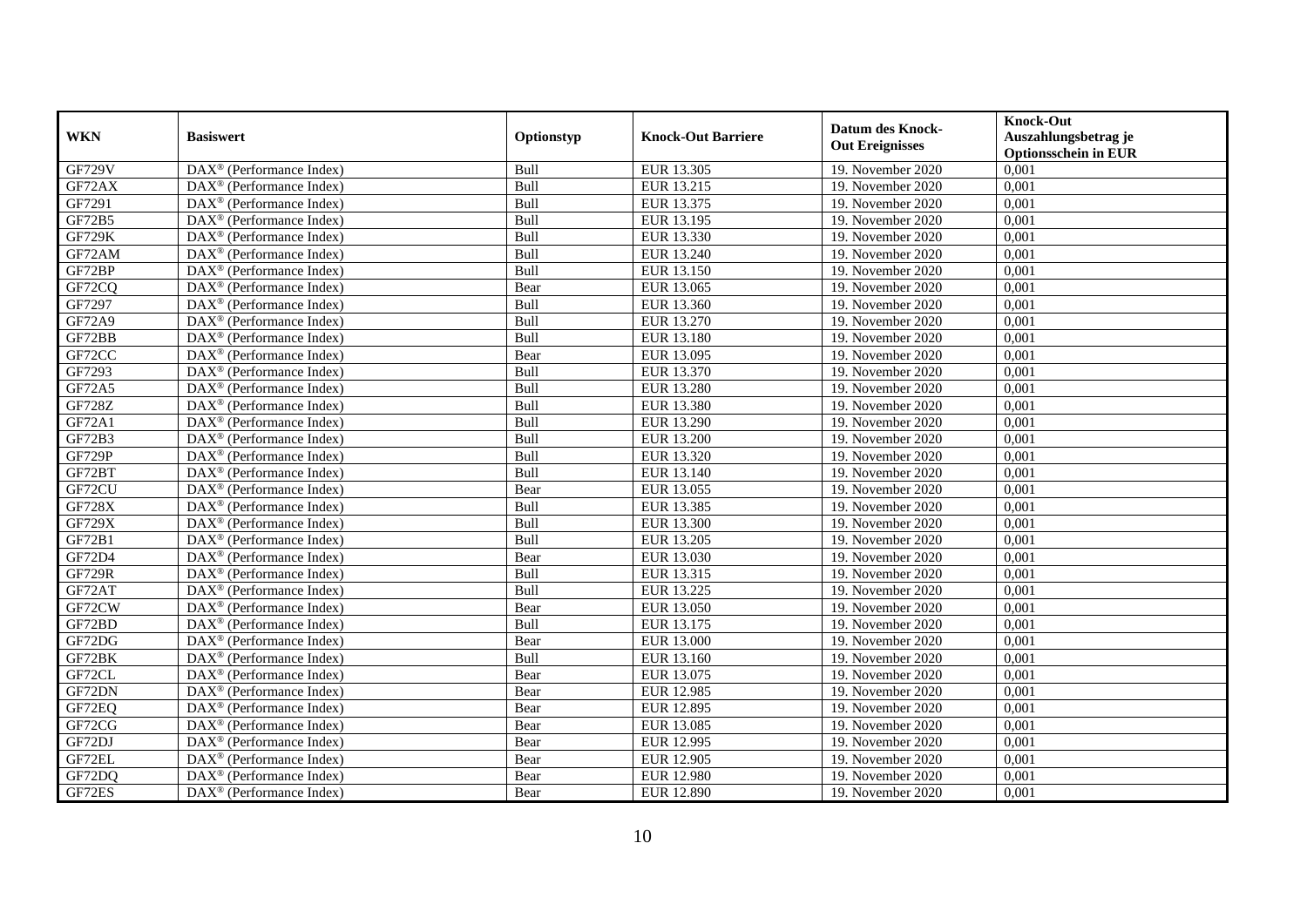| <b>WKN</b>    | <b>Basiswert</b>                                            | Optionstyp | <b>Knock-Out Barriere</b> | <b>Datum des Knock-</b><br><b>Out Ereignisses</b> | <b>Knock-Out</b><br>Auszahlungsbetrag je<br><b>Optionsschein in EUR</b> |
|---------------|-------------------------------------------------------------|------------|---------------------------|---------------------------------------------------|-------------------------------------------------------------------------|
| GF72CS        | $\overline{\text{DAX}^{\otimes}}$ (Performance Index)       | Bear       | EUR 13.060                | 19. November 2020                                 | 0,001                                                                   |
| GF72EW        | $DAX^{\otimes}$ (Performance Index)                         | Bear       | <b>EUR 12.880</b>         | 19. November 2020                                 | 0,001                                                                   |
| GF72CA        | $DAX^{\circledR}$ (Performance Index)                       | Bear       | EUR 13.100                | 19. November 2020                                 | 0,001                                                                   |
| GF72DC        | $DAX^{\circledast}$ (Performance Index)                     | Bear       | EUR 13.010                | 19. November 2020                                 | 0,001                                                                   |
| GF72CY        | DAX <sup>®</sup> (Performance Index)                        | Bear       | EUR 13.045                | 19. November 2020                                 | 0,001                                                                   |
| GF72E0        | $\overline{\text{DAX}^{\otimes}}$ (Performance Index)       | Bear       | EUR 12.955                | 19. November 2020                                 | 0,001                                                                   |
| GF72DL        | $\text{DAX}^{\circledast}$ (Performance Index)              | Bear       | EUR 12.990                | 19. November 2020                                 | 0,001                                                                   |
| GF72EN        | $DAX^{\circledR}$ (Performance Index)                       | Bear       | <b>EUR 12.900</b>         | 19. November 2020                                 | 0,001                                                                   |
| GF72D0        | $DAX^{\circledR}$ (Performance Index)                       | Bear       | EUR 13.040                | 19. November 2020                                 | 0,001                                                                   |
| GF72E4        | $DAX^{\circledR}$ (Performance Index)                       | Bear       | EUR 12.945                | 19. November 2020                                 | 0,001                                                                   |
| GF72EA        | $\overline{\text{DAX}^{\otimes}(\text{Performance Index})}$ | Bear       | <b>EUR 12.930</b>         | 19. November 2020                                 | 0,001                                                                   |
| GF72DS        | $\overline{\text{DAX}^{\otimes}}$ (Performance Index)       | Bear       | EUR 12.975                | 19. November 2020                                 | 0,001                                                                   |
| GF72DE        | $\overline{\text{DAX}^{\otimes}}$ (Performance Index)       | Bear       | EUR 13.005                | 19. November 2020                                 | 0,001                                                                   |
| GF72EG        | $DAX^{\circledR}$ (Performance Index)                       | Bear       | EUR 12.915                | 19. November 2020                                 | 0,001                                                                   |
| GF72DA        | $DAX^{\circledast}$ (Performance Index)                     | Bear       | EUR 13.015                | 19. November 2020                                 | 0,001                                                                   |
| GF72EC        | DAX <sup>®</sup> (Performance Index)                        | Bear       | EUR 12.925                | 19. November 2020                                 | 0,001                                                                   |
| GF72D6        | DAX <sup>®</sup> (Performance Index)                        | Bear       | EUR 13.025                | 19. November 2020                                 | 0,001                                                                   |
| GF72DW        | $DAX^{\circledcirc}$ (Performance Index)                    | Bear       | EUR 12.965                | 19. November 2020                                 | 0,001                                                                   |
| GF72DY        | DAX <sup>®</sup> (Performance Index)                        | Bear       | EUR 12.960                | 19. November 2020                                 | 0,001                                                                   |
| GF7273        | $DAX^{\circledR}$ (Performance Index)                       | Bear       | EUR 13.125                | 19. November 2020                                 | 0,001                                                                   |
| <b>GF537F</b> | Wacker Chemie AG                                            | Bear       | EUR 94, 11662114          | 19. November 2020                                 | 0,001                                                                   |
| GF2YF9        | Covestro AG                                                 | Bear       | EUR 46,68992556           | 19. November 2020                                 | 0,001                                                                   |
| <b>GF727A</b> | DAX <sup>®</sup> (Performance Index)                        | Bear       | EUR 13.120                | 19. November 2020                                 | 0,001                                                                   |
| GF71UU        | Royal Dutch Shell plc                                       | Bull       | <b>EUR 13,88</b>          | 19. November 2020                                 | 0,001                                                                   |
| GF71FE        | Vonovia SE                                                  | Bear       | <b>EUR 58,1</b>           | 19. November 2020                                 | 0,001                                                                   |
| GF71RM        | Delivery Hero AG                                            | Bear       | EUR 97,61                 | 19. November 2020                                 | 0,001                                                                   |
| GF72C0        | DAX <sup>®</sup> (Performance Index)                        | Bear       | EUR 13.125                | 19. November 2020                                 | 0,001                                                                   |
| GF72C2        | DAX <sup>®</sup> (Performance Index)                        | Bear       | EUR 13.120                | 19. November 2020                                 | 0,001                                                                   |
| <b>GF6DLT</b> | ThyssenKrupp AG                                             | Bull       | EUR 4,57397351            | 19. November 2020                                 | 0,001                                                                   |
| GF6ZKC        | DAX <sup>®</sup> (Performance Index)                        | Bull       | EUR 13.070                | 19. November 2020                                 | 0,001                                                                   |
| GF71GR        | Heineken N.V.                                               | Bull       | EUR 90,57                 | 19. November 2020                                 | 0,001                                                                   |
| GF6DXH        | 1 Feinunze Gold, Feinheit mind. 0,995, LBMA                 | Bull       | USD 1.856,78170106        | 19. November 2020                                 | 0,001                                                                   |
| GF6MFT        | 1 Feinunze Silber, Feinheit mind. 0,999                     | Bull       | USD 23,86224393           | 19. November 2020                                 | 0,001                                                                   |
| GF6ZKD        | DAX <sup>®</sup> (Performance Index)                        | Bull       | EUR 13.070                | 19. November 2020                                 | 0,001                                                                   |
| GF72FC        | DAX <sup>®</sup> (Performance Index)/ X-DAX <sup>®</sup>    | Bull       | EUR 13.075                | 19. November 2020                                 | 0,001                                                                   |
| GF6MFS        | 1 Feinunze Silber, Feinheit mind. 0,999                     | Bull       | USD 23,88225587           | 19. November 2020                                 | 0,001                                                                   |
| GF3STS        | Alstom S.A.                                                 | Bear       | EUR 43,45087969           | 19. November 2020                                 | 0,001                                                                   |
| GF72FB        | DAX <sup>®</sup> (Performance Index)/ X-DAX <sup>®</sup>    | Bull       | EUR 13.080                | 19. November 2020                                 | 0,001                                                                   |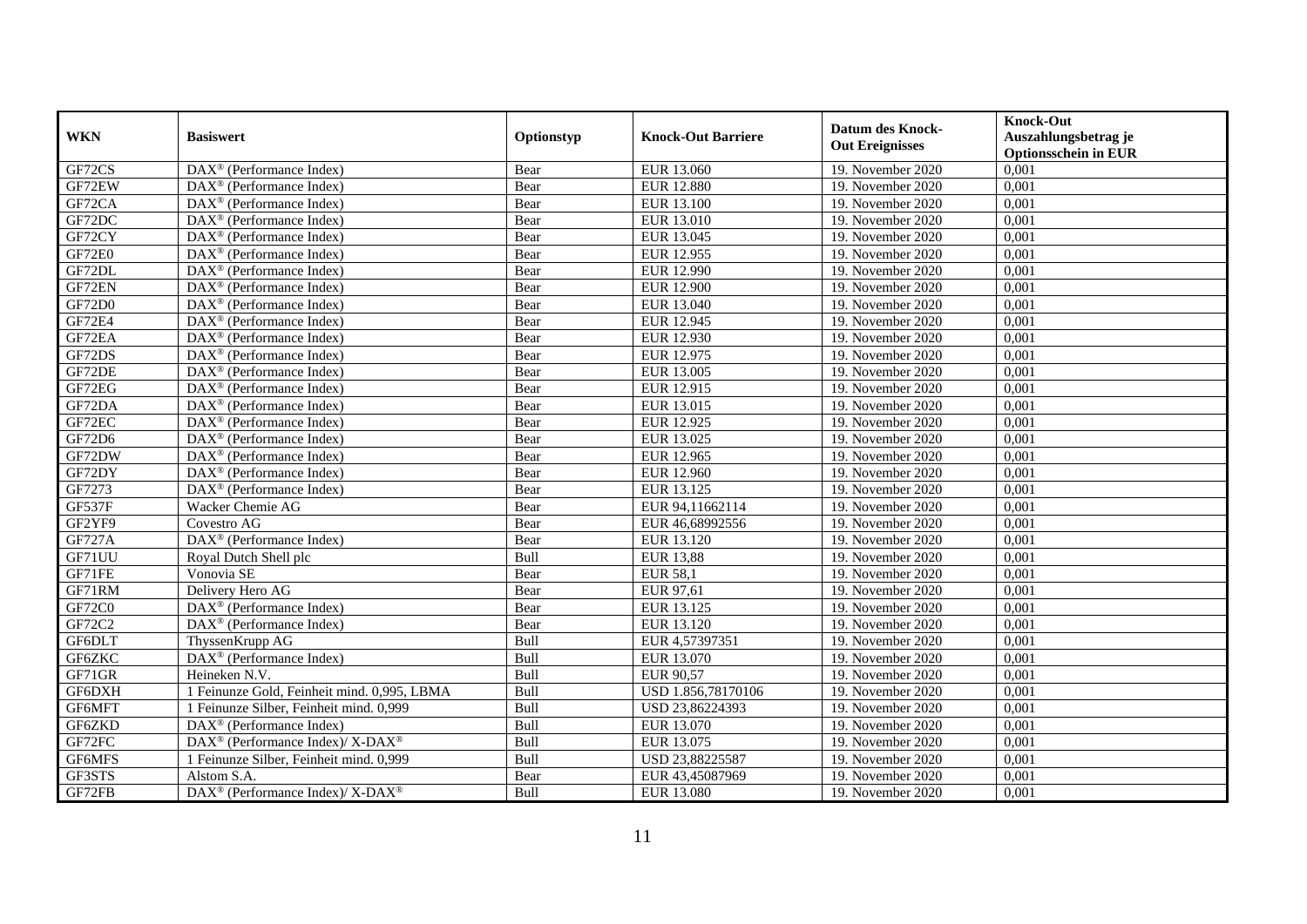|               | <b>Basiswert</b>                                         | Optionstyp | <b>Knock-Out Barriere</b> | <b>Datum des Knock-</b> | <b>Knock-Out</b>            |
|---------------|----------------------------------------------------------|------------|---------------------------|-------------------------|-----------------------------|
| <b>WKN</b>    |                                                          |            |                           | <b>Out Ereignisses</b>  | Auszahlungsbetrag je        |
|               |                                                          |            |                           |                         | <b>Optionsschein in EUR</b> |
| GF7281        | $\overline{\text{DAX}}^{\textcirc}$ (Performance Index)  | Bull       | EUR 13.080                | 19. November 2020       | 0,001                       |
| GF7282        | $DAX^{\circledR}$ (Performance Index)                    | Bull       | <b>EUR 13.080</b>         | 19. November 2020       | 0,001                       |
| <b>GF727V</b> | $DAX^{\circledR}$ (Performance Index)                    | Bull       | EUR 13.090                | 19. November 2020       | 0,001                       |
| GF727Z        | DAX <sup>®</sup> (Performance Index)                     | Bull       | EUR 13.090                | 19. November 2020       | 0,001                       |
| GF7280        | DAX <sup>®</sup> (Performance Index)                     | Bull       | EUR 13.090                | 19. November 2020       | 0,001                       |
| <b>GF727W</b> | DAX <sup>®</sup> (Performance Index)                     | Bull       | EUR 13.090                | 19. November 2020       | 0,001                       |
| <b>GF727X</b> | $DAX^{\circledast}$ (Performance Index)                  | Bull       | EUR 13.090                | 19. November 2020       | 0,001                       |
| <b>GF727Y</b> | $DAX^{\circledR}$ (Performance Index)                    | Bull       | EUR 13.090                | 19. November 2020       | 0,001                       |
| GF7283        | $\overline{\text{DAX}^{\otimes}}$ (Performance Index)    | Bull       | EUR 13.080                | 19. November 2020       | 0,001                       |
| GF7284        | $DAX^{\circledR}$ (Performance Index)                    | Bull       | EUR 13.075                | 19. November 2020       | 0,001                       |
| GF7285        | $DAX^{\circledast}$ (Performance Index)                  | Bull       | EUR 13.075                | 19. November 2020       | 0,001                       |
| GF7286        | $\overline{\text{DAX}}^{\textcirc}$ (Performance Index)  | Bull       | EUR 13.075                | 19. November 2020       | 0,001                       |
| GF7287        | $DAX^{\circledR}$ (Performance Index)                    | Bull       | EUR 13.075                | 19. November 2020       | 0,001                       |
| GF7288        | $DAX^{\circledcirc}$ (Performance Index)                 | Bull       | EUR 13.075                | 19. November 2020       | 0,001                       |
| GF7289        | $\overline{\text{DAX}^{\otimes}}$ (Performance Index)    | Bull       | EUR 13.075                | 19. November 2020       | 0,001                       |
| GF71EE        | Symrise AG                                               | Bear       | EUR 105,42                | 19. November 2020       | 0,001                       |
| GF6MS8        | Bayer AG                                                 | Bull       | EUR 46,36407618           | 19. November 2020       | 0,001                       |
| GF71GT        | Vonovia SE                                               | Bear       | <b>EUR 58.5</b>           | 19. November 2020       | 0,001                       |
| GF6UDX        | Deutsche Bank AG                                         | Bull       | EUR 8,93218891            | 19. November 2020       | 0,001                       |
| GF6HHE        | Bayer AG                                                 | Bull       | EUR 46,60996062           | 19. November 2020       | 0,001                       |
| GF6UD0        | Commerzbank AG                                           | Bull       | EUR 4,94066195            | 19. November 2020       | 0,001                       |
| GF6VVV        | DAX <sup>®</sup> (Performance Index)                     | Bull       | EUR 13.040                | 19. November 2020       | 0,001                       |
| GF7180        | Deutsche Lufthansa AG                                    | Bull       | <b>EUR 9.51</b>           | 19. November 2020       | 0,001                       |
| GC8DNM        | PEUGEOT S.A.                                             | Bear       | EUR 19,43872768           | 19. November 2020       | 0,001                       |
| GF6UL4        | MTU Aero Engines AG                                      | Bull       | EUR 192,72652565          | 19. November 2020       | 0,001                       |
| GF6HN1        | Deutsche Telekom AG                                      | Bull       | EUR 14,67830701           | 19. November 2020       | 0,001                       |
| GF715F        | Allianz SE                                               | Bull       | EUR 194,43                | 19. November 2020       | 0,001                       |
| GF6DY6        | 1 Feinunze Silber, Feinheit mind. 0,999                  | Bull       | USD 23,74089397           | 19. November 2020       | 0,001                       |
| <b>GF6UDP</b> | <b>Baver AG</b>                                          | Bull       | EUR 46,66143476           | 19. November 2020       | 0,001                       |
| GF6UDW        | Deutsche Bank AG                                         | Bull       | EUR 8,95219381            | 19. November 2020       | 0,001                       |
| GF6R66        | DAX <sup>®</sup> (Performance Index)/ X-DAX <sup>®</sup> | Bull       | EUR 13.047,62061522       | 19. November 2020       | 0,001                       |
| GF7191        | Deutsche Lufthansa AG                                    | Bull       | <b>EUR 9,61</b>           | 19. November 2020       | 0,001                       |
| GF71SM        | Daimler AG                                               | Bear       | <b>EUR 55,68</b>          | 19. November 2020       | 0,001                       |
| GF6UL3        | MTU Aero Engines AG                                      | Bull       | EUR 194,19680429          | 19. November 2020       | 0,001                       |
| GF71X4        | Hugo Boss AG                                             | Bull       | EUR 25,41                 | 19. November 2020       | 0,001                       |
| GF6UJB        | Deutsche Telekom AG                                      | Bull       | EUR 14,70237812           | 19. November 2020       | 0,001                       |
| GF6ZKW        | DAX <sup>®</sup> (Performance Index)                     | Bull       | EUR 13.040                | 19. November 2020       | 0,001                       |
| GF715G        | Allianz SE                                               | Bull       | EUR 194,47                | 19. November 2020       | 0,001                       |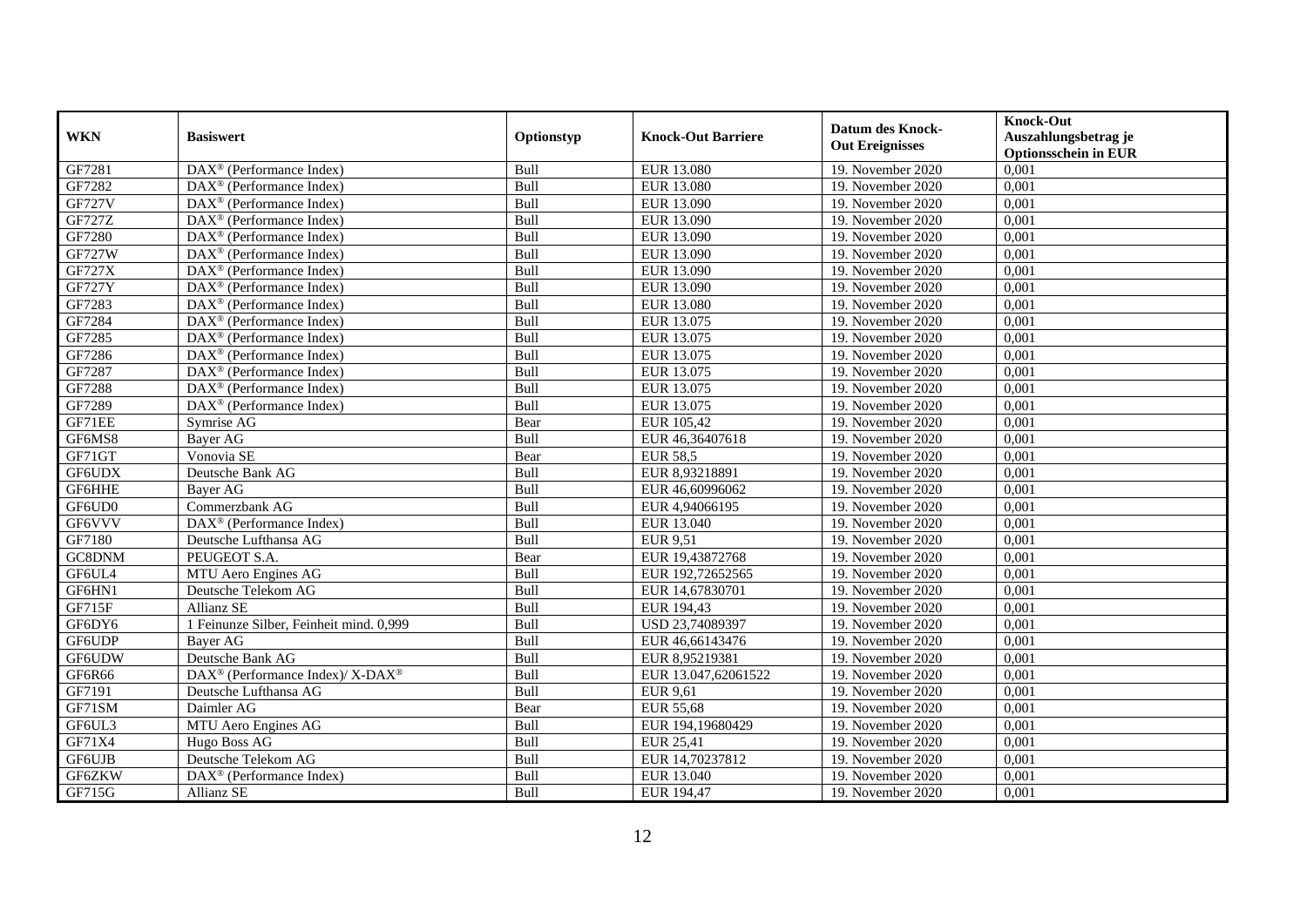| <b>WKN</b>    | <b>Basiswert</b>                                         | Optionstyp | <b>Knock-Out Barriere</b> | Datum des Knock-<br><b>Out Ereignisses</b> | <b>Knock-Out</b><br>Auszahlungsbetrag je<br><b>Optionsschein in EUR</b> |
|---------------|----------------------------------------------------------|------------|---------------------------|--------------------------------------------|-------------------------------------------------------------------------|
| GF6VVU        | $\overline{\text{DAX}^{\otimes}}$ (Performance Index)    | Bull       | EUR 13.050                | 19. November 2020                          | 0,001                                                                   |
| GF6DLU        | ThyssenKrupp AG                                          | Bull       | EUR 4,47388655            | 19. November 2020                          | 0,001                                                                   |
| GF7243        | ADYEN N.V.                                               | Bull       | EUR 1.588,83              | 19. November 2020                          | 0,001                                                                   |
| GF71YM        | Bechtle AG                                               | Bear       | EUR 180,34                | 19. November 2020                          | 0,001                                                                   |
| GF7192        | Deutsche Lufthansa AG                                    | Bull       | <b>EUR 9,59</b>           | 19. November 2020                          | 0,001                                                                   |
| GF6R67        | DAX <sup>®</sup> (Performance Index)/ X-DAX <sup>®</sup> | Bull       | EUR 13.042,61961076       | 19. November 2020                          | 0,001                                                                   |
| GF6ZKX        | $\text{DAX}^{\otimes}$ (Performance Index)               | Bull       | EUR 13.040                | 19. November 2020                          | 0,001                                                                   |
| GF71UM        | MTU Aero Engines AG                                      | Bull       | EUR 196,08                | 19. November 2020                          | 0,001                                                                   |
| <b>GF715K</b> | <b>Allianz SE</b>                                        | Bull       | EUR 194,51                | 19. November 2020                          | 0,001                                                                   |
| GF7244        | ADYEN N.V.                                               | Bull       | EUR 1.585,88              | 19. November 2020                          | 0,001                                                                   |
| GF6R68        | DAX <sup>®</sup> (Performance Index)/X-DAX <sup>®</sup>  | Bull       | EUR 13.037,61860631       | 19. November 2020                          | 0,001                                                                   |
| GF4WWY        | <b>Bechtle AG</b>                                        | Bear       | EUR 179,10374231          | 19. November 2020                          | 0,001                                                                   |
| GF718D        | Deutsche Lufthansa AG                                    | Bull       | <b>EUR 9,52</b>           | 19. November 2020                          | 0,001                                                                   |
| GF71UN        | MTU Aero Engines AG                                      | Bull       | EUR 194,89                | 19. November 2020                          | 0,001                                                                   |
| GF6DXJ        | 1 Feinunze Gold, Feinheit mind. 0,995, LBMA              | Bull       | USD 1.853,92042394        | 19. November 2020                          | 0,001                                                                   |
| GF6ZKE        | DAX <sup>®</sup> (Performance Index)                     | Bull       | EUR 13.070                | 19. November 2020                          | 0,001                                                                   |
| GF7175        | Allianz SE                                               | Bull       | EUR 194,68                | 19. November 2020                          | 0,001                                                                   |
| <b>GF718E</b> | Deutsche Lufthansa AG                                    | Bull       | <b>EUR 9,55</b>           | 19. November 2020                          | 0,001                                                                   |
| GF72FD        | DAX <sup>®</sup> (Performance Index)/ X-DAX <sup>®</sup> | Bull       | EUR 13.070                | 19. November 2020                          | 0,001                                                                   |
| GF6ZKF        | DAX <sup>®</sup> (Performance Index)                     | Bull       | EUR 13.070                | 19. November 2020                          | 0,001                                                                   |
| GF714S        | <b>Allianz SE</b>                                        | Bull       | EUR 194,34                | 19. November 2020                          | 0,001                                                                   |
| <b>GF718R</b> | Deutsche Lufthansa AG                                    | Bull       | <b>EUR 9,58</b>           | 19. November 2020                          | 0,001                                                                   |
| GF72FG        | DAX <sup>®</sup> (Performance Index)/ X-DAX <sup>®</sup> | Bull       | EUR 13.055                | 19. November 2020                          | 0,001                                                                   |
| GC954J        | <b>Tesco PLC</b>                                         | Bear       | GBP 2,3605785             | 19. November 2020                          | 0,001                                                                   |
| GF6ZKS        | DAX <sup>®</sup> (Performance Index)                     | Bull       | EUR 13.050                | 19. November 2020                          | 0,001                                                                   |
| GF718S        | Deutsche Lufthansa AG                                    | Bull       | <b>EUR 9,6</b>            | 19. November 2020                          | 0,001                                                                   |
| GF72FE        | DAX <sup>®</sup> (Performance Index)/ X-DAX <sup>®</sup> | Bull       | EUR 13.065                | 19. November 2020                          | 0,001                                                                   |
| GF3STT        | Alstom S.A.                                              | Bear       | EUR 44,43568042           | 19. November 2020                          | 0,001                                                                   |
| GF6ZKT        | DAX <sup>®</sup> (Performance Index)                     | Bull       | EUR 13.040                | 19. November 2020                          | 0,001                                                                   |
| GC8M77        | Electricite de France SA                                 | Bear       | EUR 11,84989553           | 19. November 2020                          | 0,001                                                                   |
| GF7187        | Deutsche Lufthansa AG                                    | Bull       | <b>EUR 9,56</b>           | 19. November 2020                          | 0,001                                                                   |
| GF72FF        | DAX <sup>®</sup> (Performance Index)/ X-DAX <sup>®</sup> | Bull       | EUR 13.060                | 19. November 2020                          | 0,001                                                                   |
| GF6ZKK        | DAX <sup>®</sup> (Performance Index)                     | Bull       | EUR 13.060                | 19. November 2020                          | 0,001                                                                   |
| GF7188        | Deutsche Lufthansa AG                                    | Bull       | <b>EUR 9,57</b>           | 19. November 2020                          | 0,001                                                                   |
| GF3STU        | Alstom S.A.                                              | Bear       | EUR 45,14436877           | 19. November 2020                          | 0,001                                                                   |
| GF724Z        | Edenred S.A.                                             | Bull       | EUR 45,04                 | 19. November 2020                          | 0,001                                                                   |
| GF71ZV        | Nokia Ovi                                                | Bull       | EUR 3,22                  | 19. November 2020                          | 0,001                                                                   |
| <b>GF717Y</b> | Deutsche Lufthansa AG                                    | Bull       | <b>EUR 9,5</b>            | 19. November 2020                          | 0,001                                                                   |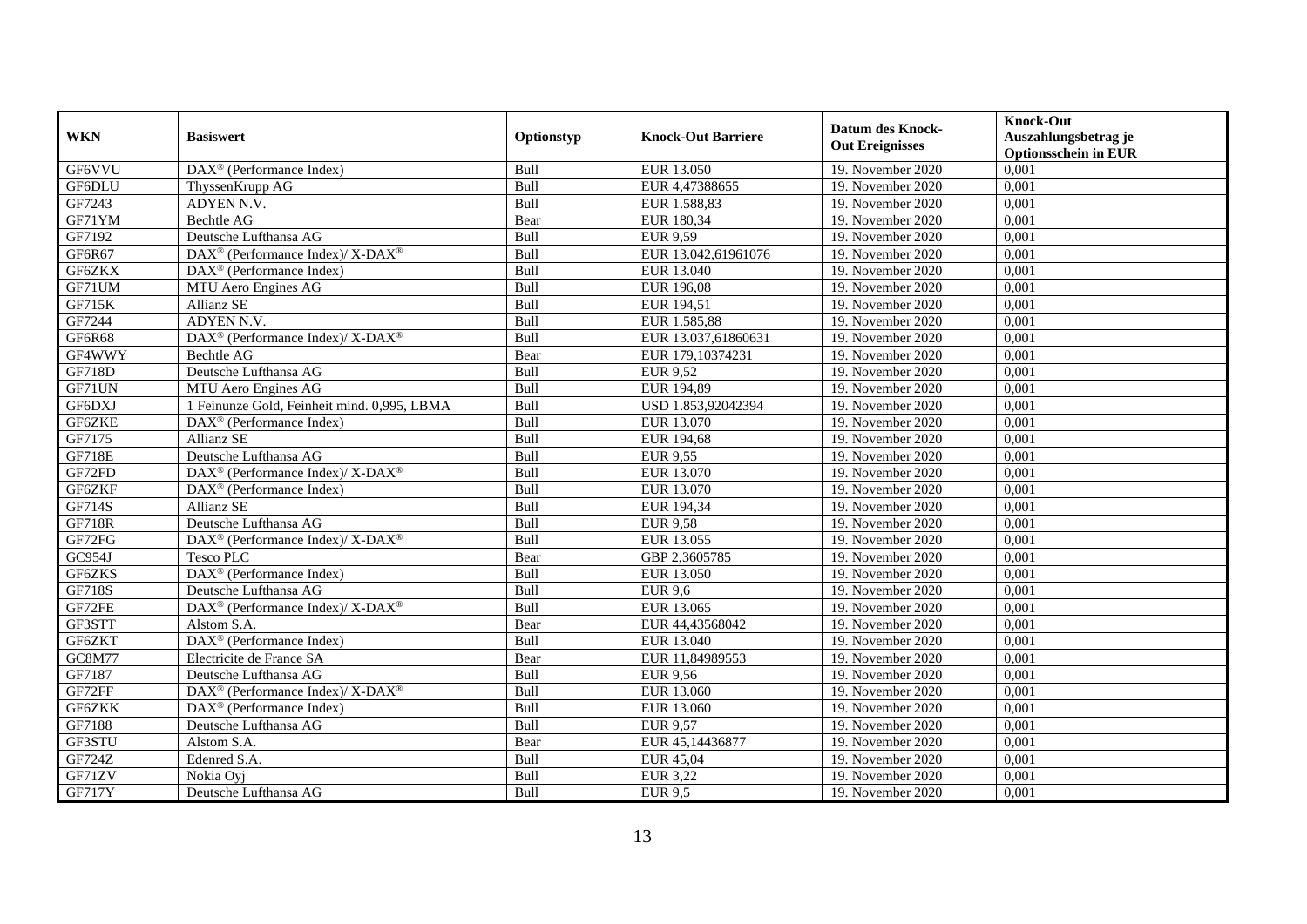|               |                                                         |                  |                           | <b>Datum des Knock-</b> | <b>Knock-Out</b>                                    |
|---------------|---------------------------------------------------------|------------------|---------------------------|-------------------------|-----------------------------------------------------|
| <b>WKN</b>    | <b>Basiswert</b>                                        | Optionstyp       | <b>Knock-Out Barriere</b> | <b>Out Ereignisses</b>  | Auszahlungsbetrag je<br><b>Optionsschein in EUR</b> |
| GF6ZKL        | $\overline{\text{DAX}^{\otimes}}$ (Performance Index)   | Bull             | EUR 13.060                | 19. November 2020       | 0,001                                               |
| GF716T        | Allianz SE                                              | Bull             | EUR 194,38                | 19. November 2020       | 0,001                                               |
| GF7190        | Deutsche Lufthansa AG                                   | Bull             | <b>EUR 9,61</b>           | 19. November 2020       | 0,001                                               |
| GF6ZKM        | $DAX^{\circledR}$ (Performance Index)                   | Bull             | EUR 13.060                | 19. November 2020       | 0,001                                               |
| GF6ZS0        | CAC 40 <sup>®</sup> Index                               | Bull             | EUR 5.450,37              | 19. November 2020       | 0,001                                               |
| GF715Z        | Allianz SE                                              | Bull             | <b>EUR 194,6</b>          | 19. November 2020       | 0,001                                               |
| GF723F        | $K+SAG$                                                 | Bull             | EUR 6,74                  | 19. November 2020       | 0,001                                               |
| GF6ULJ        | Aurubis AG                                              | Bull             | EUR 61,58680243           | 19. November 2020       | 0,001                                               |
| GF6ZKU        | DAX <sup>®</sup> (Performance Index)                    | Bull             | EUR 13.040                | 19. November 2020       | 0,001                                               |
| <b>GF717N</b> | <b>Allianz SE</b>                                       | Bull             | EUR 194,55                | 19. November 2020       | 0,001                                               |
| <b>GF718K</b> | Deutsche Lufthansa AG                                   | Bull             | <b>EUR 9,52</b>           | 19. November 2020       | 0,001                                               |
| GF6ZKV        | $\overline{\text{DAX}}^{\textcirc}$ (Performance Index) | Bull             | EUR 13.040                | 19. November 2020       | 0,001                                               |
| GF7156        | Allianz SE                                              | Bull             | EUR 194,64                | 19. November 2020       | 0,001                                               |
| <b>GF717W</b> | Deutsche Lufthansa AG                                   | Bull             | <b>EUR 9,51</b>           | 19. November 2020       | 0,001                                               |
| GF6ZKG        | DAX <sup>®</sup> (Performance Index)                    | Bull             | EUR 13.070                | 19. November 2020       | 0,001                                               |
| GF719Z        | Deutsche Lufthansa AG                                   | Bull             | <b>EUR 9,62</b>           | 19. November 2020       | 0,001                                               |
| GF6ZKH        | $\overline{\text{DAX}^{\otimes}}$ (Performance Index)   | Bull             | EUR 13.060                | 19. November 2020       | 0,001                                               |
| GF718Q        | Deutsche Lufthansa AG                                   | <b>Bull</b>      | <b>EUR 9,62</b>           | 19. November 2020       | 0,001                                               |
| GF6ZKJ        | $DAX^{\circledR}$ (Performance Index)                   | Bull             | EUR 13.060                | 19. November 2020       | 0,001                                               |
| GF718T        | Deutsche Lufthansa AG                                   | Bull             | <b>EUR 9,59</b>           | 19. November 2020       | 0,001                                               |
| <b>GF719W</b> | Deutsche Lufthansa AG                                   | Bull             | <b>EUR 9,54</b>           | 19. November 2020       | 0,001                                               |
| GF6ZKN        | DAX <sup>®</sup> (Performance Index)                    | Bull             | EUR 13.050                | 19. November 2020       | 0,001                                               |
| <b>GF718B</b> | Deutsche Lufthansa AG                                   | Bull             | <b>EUR 9,54</b>           | 19. November 2020       | 0,001                                               |
| GF6ZKP        | DAX <sup>®</sup> (Performance Index)                    | Bull             | EUR 13.050                | 19. November 2020       | 0,001                                               |
| GF718C        | Deutsche Lufthansa AG                                   | Bull             | <b>EUR 9,53</b>           | 19. November 2020       | 0,001                                               |
| GF6ZKQ        | DAX <sup>®</sup> (Performance Index)                    | Bull             | EUR 13.050                | 19. November 2020       | 0,001                                               |
| GF7189        | Deutsche Lufthansa AG                                   | $Bu\overline{l}$ | <b>EUR 9,57</b>           | 19. November 2020       | 0,001                                               |
| GF6ZKR        | DAX <sup>®</sup> (Performance Index)                    | Bull             | EUR 13.050                | 19. November 2020       | 0,001                                               |
| <b>GF718A</b> | Deutsche Lufthansa AG                                   | Bull             | <b>EUR 9,56</b>           | 19. November 2020       | 0,001                                               |
| <b>GF728B</b> | $DAX^{\circledR}$ (Performance Index)                   | Bull             | EUR 13.060                | 19. November 2020       | 0,001                                               |
| <b>GF728A</b> | DAX <sup>®</sup> (Performance Index)                    | Bull             | EUR 13.070                | 19. November 2020       | 0,001                                               |
| GF6VQU        | NASDAQ-100 Index®                                       | Bull             | <b>USD 11.888,51</b>      | 19. November 2020       | 0,001                                               |
| GF6VXD        | NASDAQ-100 Index®                                       | Bull             | <b>USD 11.870</b>         | 19. November 2020       | 0,001                                               |
| GF6VSP        | Dow Jones Industrial Average® Index                     | Bull             | <b>USD 29.300</b>         | 19. November 2020       | 0,001                                               |
| <b>GF6UFL</b> | Alphabet Inc. - Class C                                 | Bull             | USD 1.742,19828315        | 19. November 2020       | 0,001                                               |
| GF6VXE        | NASDAQ-100 Index®                                       | Bull             | <b>USD 11.860</b>         | 19. November 2020       | 0,001                                               |
| GF6VQV        | NASDAQ-100 Index®                                       | Bull             | USD 11.873,51             | 19. November 2020       | 0,001                                               |
| GF71F3        | Snap Inc.                                               | Bear             | <b>USD 40,82</b>          | 19. November 2020       | 0,001                                               |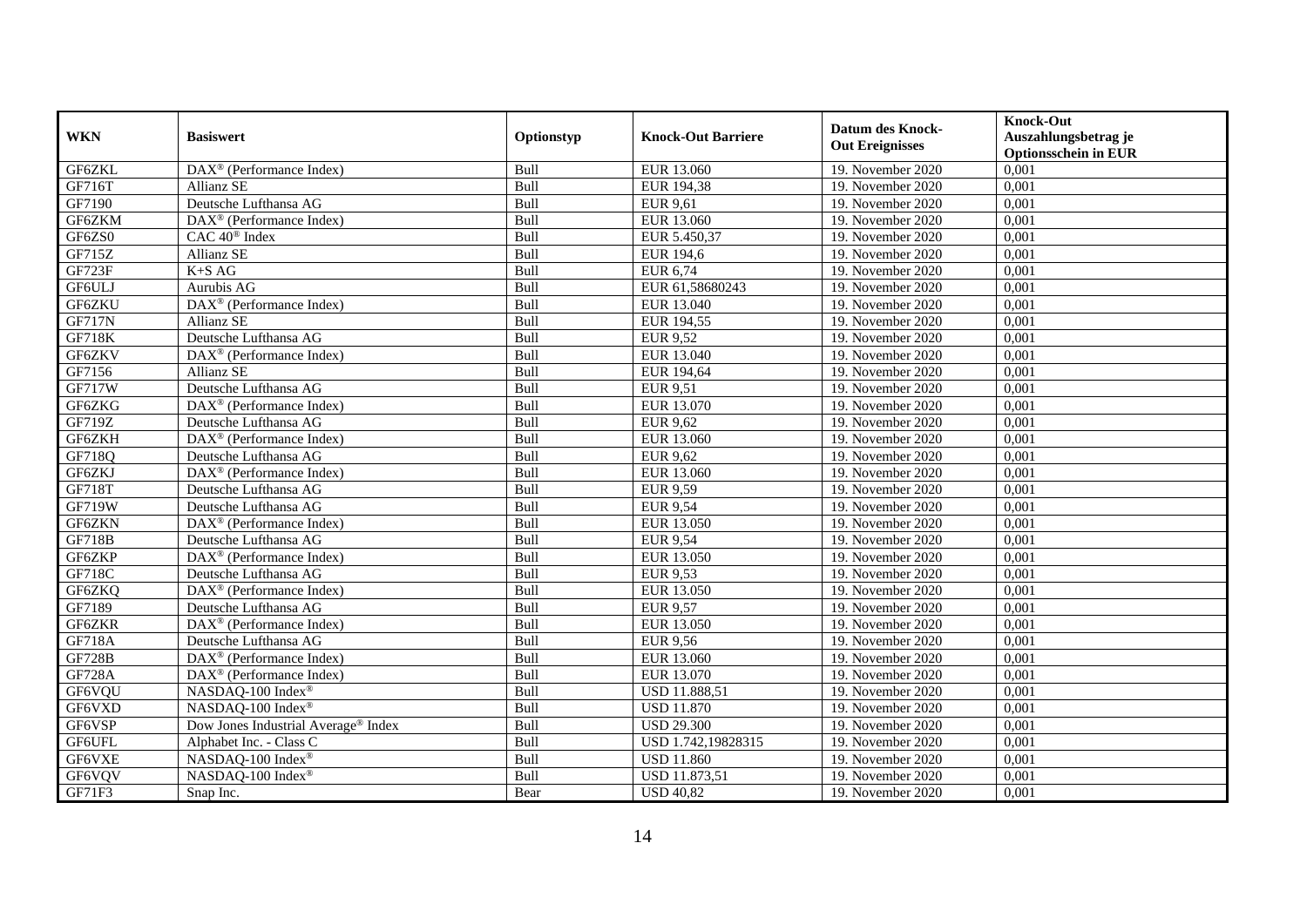| <b>WKN</b>    | <b>Basiswert</b>                                | Optionstyp | <b>Knock-Out Barriere</b> | <b>Datum des Knock-</b><br><b>Out Ereignisses</b> | <b>Knock-Out</b><br>Auszahlungsbetrag je<br><b>Optionsschein in EUR</b> |
|---------------|-------------------------------------------------|------------|---------------------------|---------------------------------------------------|-------------------------------------------------------------------------|
| GF6VSQ        | Dow Jones Industrial Average® Index             | Bull       | <b>USD 29.300</b>         | 19. November 2020                                 | 0,001                                                                   |
| GF6VJ4        | Dow Jones Industrial Average <sup>®</sup> Index | Bull       | USD 29.271,04594808       | 19. November 2020                                 | 0,001                                                                   |
| GF6VRE        | S&P 500 <sup>®</sup> Index                      | Bull       | USD 3.564,84824162        | 19. November 2020                                 | 0,001                                                                   |
| GF6VXB        | NASDAQ-100 Index®                               | Bull       | <b>USD 11.880</b>         | 19. November 2020                                 | 0,001                                                                   |
| GF6VQW        | NASDAQ-100 Index®                               | Bull       | USD 11.858,5              | 19. November 2020                                 | 0,001                                                                   |
| GF720H        | Alphabet Inc. - Class C                         | Bull       | USD 1.739,33              | 19. November 2020                                 | 0,001                                                                   |
| GF6MNG        | Microsoft Corporation                           | Bull       | USD 210,86889223          | 19. November 2020                                 | 0,001                                                                   |
| GF6UBD        | Amazon.com, Inc.                                | Bull       | USD 3.093,4514394         | 19. November 2020                                 | 0,001                                                                   |
| GF6VJ5        | Dow Jones Industrial Average® Index             | Bull       | USD 29.261,04423567       | 19. November 2020                                 | 0,001                                                                   |
| GF6VZ5        | S&P 500 <sup>®</sup> Index                      | Bull       | <b>USD 3.562,5</b>        | 19. November 2020                                 | 0,001                                                                   |
| GF71F1        | Snap Inc.                                       | Bear       | <b>USD 39,79</b>          | 19. November 2020                                 | 0,001                                                                   |
| <b>GF71B8</b> | Tesla Inc                                       | Bear       | <b>USD 456,91</b>         | 19. November 2020                                 | 0,001                                                                   |
| GF7257        | International Flavors & Fragrances Inc.         | Bull       | <b>USD 111,85</b>         | 19. November 2020                                 | 0,001                                                                   |
| GF6VST        | Dow Jones Industrial Average® Index             | Bull       | <b>USD 29.250</b>         | 19. November 2020                                 | 0,001                                                                   |
| GF55UW        | WEC Energy Group Inc.                           | Bull       | USD 96,64112232           | 19. November 2020                                 | 0,001                                                                   |
| GF6VRF        | S&P 500 <sup>®</sup> Index                      | Bull       | USD 3.562,34781352        | 19. November 2020                                 | 0,001                                                                   |
| GF6VXC        | NASDAQ-100 Index®                               | Bull       | <b>USD 11.870</b>         | 19. November 2020                                 | 0,001                                                                   |
| GF6VQX        | NASDAO-100 Index®                               | Bull       | <b>USD 11.848,5</b>       | 19. November 2020                                 | 0,001                                                                   |
| GF6VHP        | Dow Jones Industrial Average® Index             | Bull       | USD 29.421,07163409       | 19. November 2020                                 | 0,001                                                                   |
| GF71AM        | Tesla Inc                                       | Bear       | <b>USD 464,02</b>         | 19. November 2020                                 | 0,001                                                                   |
| GF6MNH        | Microsoft Corporation                           | Bull       | USD 210,38868556          | 19. November 2020                                 | 0,001                                                                   |
| GF6VZ6        | S&P 500 <sup>®</sup> Index                      | Bull       | <b>USD 3.562,5</b>        | 19. November 2020                                 | 0,001                                                                   |
| GF6HSS        | <b>Barrick Gold Corporation</b>                 | Bull       | USD 24,06675866           | 19. November 2020                                 | 0,001                                                                   |
| GF6VSU        | Dow Jones Industrial Average® Index             | Bull       | <b>USD 29.250</b>         | 19. November 2020                                 | 0,001                                                                   |
| GF4WUN        | Danaher Corporation                             | Bull       | USD 222,04723339          | 19. November 2020                                 | 0,001                                                                   |
| GF6VRG        | S&P 500 <sup>®</sup> Index                      | Bull       | USD 3.559,84738542        | 19. November 2020                                 | 0,001                                                                   |
| GF7263        | Dow Jones Industrial Average® Index             | Bull       | <b>USD 29.480</b>         | 19. November 2020                                 | 0,001                                                                   |
| GF71Q1        | The Charles Schwab Corporation                  | Bull       | <b>USD 46,86</b>          | 19. November 2020                                 | 0,001                                                                   |
| GF6VX8        | NASDAQ-100 Index®                               | Bull       | <b>USD 11.890</b>         | 19. November 2020                                 | 0,001                                                                   |
| GF6DH1        | Facebook, Inc.                                  | Bull       | USD 271,33617049          | 19. November 2020                                 | 0,001                                                                   |
| <b>GF71U8</b> | Plug Power Inc                                  | Bear       | <b>USD 23,06</b>          | 19. November 2020                                 | 0,001                                                                   |
| GF6VZ9        | S&P 500 <sup>®</sup> Index                      | Bull       | <b>USD 3.557,5</b>        | 19. November 2020                                 | 0,001                                                                   |
| GF6VJ0        | Dow Jones Industrial Average® Index             | Bull       | USD 29.311,05279768       | 19. November 2020                                 | 0,001                                                                   |
| GF71AR        | Tesla Inc                                       | Bear       | <b>USD 470,18</b>         | 19. November 2020                                 | 0,001                                                                   |
| GF6VSH        | Dow Jones Industrial Average® Index             | Bull       | <b>USD 29.380</b>         | 19. November 2020                                 | 0,001                                                                   |
| GF725Z        | Dow Jones Industrial Average® Index             | Bull       | USD 29.520                | 19. November 2020                                 | 0,001                                                                   |
| GF71Q0        | The Charles Schwab Corporation                  | Bull       | <b>USD 47,83</b>          | 19. November 2020                                 | 0,001                                                                   |
| GF6VX9        | NASDAQ-100 Index®                               | Bull       | <b>USD 11.890</b>         | 19. November 2020                                 | 0,001                                                                   |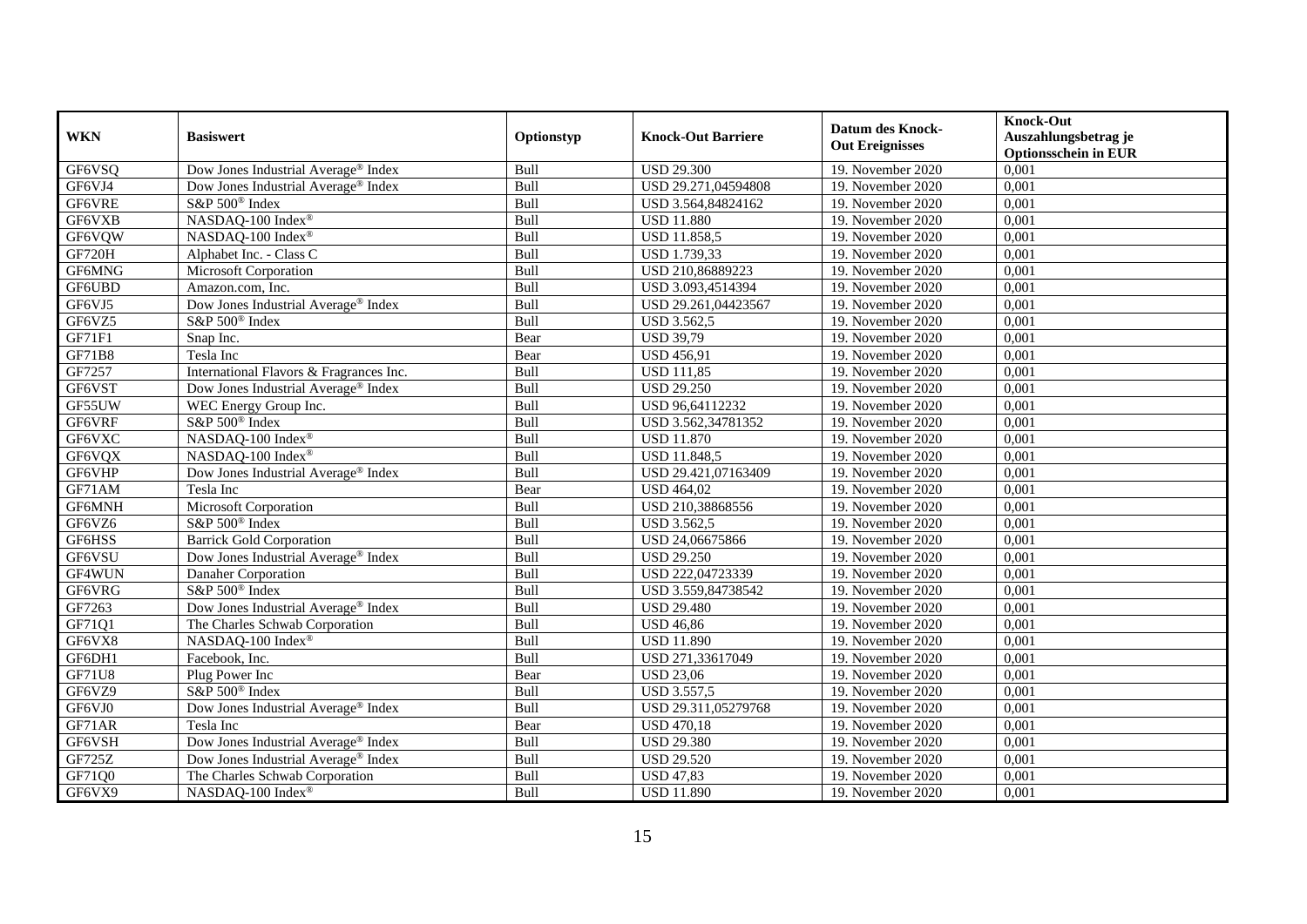| <b>WKN</b> | <b>Basiswert</b>                    | Optionstyp | <b>Knock-Out Barriere</b> | <b>Datum des Knock-</b><br><b>Out Ereignisses</b> | <b>Knock-Out</b><br>Auszahlungsbetrag je<br><b>Optionsschein in EUR</b> |
|------------|-------------------------------------|------------|---------------------------|---------------------------------------------------|-------------------------------------------------------------------------|
| GF6VRH     | S&P 500 <sup>®</sup> Index          | Bull       | USD 3.557,34695732        | 19. November 2020                                 | 0,001                                                                   |
| GF71VJ     | <b>Ballard Power Systems Inc</b>    | Bull       | <b>USD 16,86</b>          | 19. November 2020                                 | 0,001                                                                   |
| GF6VJ1     | Dow Jones Industrial Average® Index | Bull       | USD 29.301,05108528       | 19. November 2020                                 | 0,001                                                                   |
| GF71AS     | Tesla Inc                           | Bear       | <b>USD 470,88</b>         | 19. November 2020                                 | 0,001                                                                   |
| GF71U9     | Plug Power Inc                      | Bear       | <b>USD 23,51</b>          | 19. November 2020                                 | 0,001                                                                   |
| GF6VZA     | S&P 500 <sup>®</sup> Index          | Bull       | <b>USD 3.557,5</b>        | 19. November 2020                                 | 0,001                                                                   |
| GF6VSJ     | Dow Jones Industrial Average® Index | Bull       | <b>USD 29.380</b>         | 19. November 2020                                 | 0,001                                                                   |
| GF71NC     | Marathon Petroleum Corporation      | Bull       | <b>USD 39,89</b>          | 19. November 2020                                 | 0,001                                                                   |
| GF6UBB     | Amazon.com, Inc.                    | Bull       | USD 3.103,97382535        | 19. November 2020                                 | 0,001                                                                   |
| GF6ULE     | Microsoft Corporation               | Bull       | USD 210,05815877          | 19. November 2020                                 | 0,001                                                                   |
| GF5RYE     | Danaher Corporation                 | Bull       | USD 222,71142718          | 19. November 2020                                 | 0,001                                                                   |
| GF6VXA     | NASDAQ-100 Index®                   | Bull       | <b>USD 11.880</b>         | 19. November 2020                                 | 0,001                                                                   |
| GF7260     | Dow Jones Industrial Average® Index | Bull       | <b>USD 29.500</b>         | 19. November 2020                                 | 0,001                                                                   |
| GB5GJE     | Fiat Chrysler Automobiles NV        | Bear       | USD 15,28918264           | 19. November 2020                                 | 0,001                                                                   |
| GF71ZA     | Citizens Financial Group, Inc.      | Bull       | <b>USD 32,27</b>          | 19. November 2020                                 | 0,001                                                                   |
| GF6ZZK     | S&P 500 <sup>®</sup> Index          | Bull       | USD 3.550,10209035        | 19. November 2020                                 | 0,001                                                                   |
| GF6DH2     | Facebook, Inc.                      | Bull       | USD 270,34516181          | 19. November 2020                                 | 0,001                                                                   |
| GF71AV     | Tesla Inc                           | Bear       | <b>USD 489,83</b>         | 19. November 2020                                 | 0,001                                                                   |
| GF5FDE     | Public Service Enterprise Group Inc | Bull       | USD 57,09743899           | 19. November 2020                                 | 0,001                                                                   |
| GF71PL     | <b>Baker Hughes Company</b>         | Bull       | <b>USD 18,9</b>           | 19. November 2020                                 | 0,001                                                                   |
| GF71JT     | AT&T Inc.                           | Bull       | <b>USD 28,22</b>          | 19. November 2020                                 | 0,001                                                                   |
| GF6VZB     | S&P 500 <sup>®</sup> Index          | Bull       | <b>USD 3.555</b>          | 19. November 2020                                 | 0,001                                                                   |
| GF6VJ8     | Dow Jones Industrial Average® Index | Bull       | USD 29.231,03909847       | 19. November 2020                                 | 0,001                                                                   |
| GF6UBC     | Amazon.com, Inc.                    | Bull       | USD 3.099,19274123        | 19. November 2020                                 | 0,001                                                                   |
| GF71ND     | Marathon Petroleum Corporation      | Bull       | <b>USD 39,07</b>          | 19. November 2020                                 | 0,001                                                                   |
| GF725S     | Dow Jones Industrial Average® Index | Bull       | <b>USD 29.680</b>         | 19. November 2020                                 | 0,001                                                                   |
| GF6VRD     | S&P 500 <sup>®</sup> Index          | Bull       | USD 3.567,34866972        | 19. November 2020                                 | 0,001                                                                   |
| GF6VSM     | Dow Jones Industrial Average® Index | Bull       | <b>USD 29.320</b>         | 19. November 2020                                 | 0,001                                                                   |
| GF71AW     | Tesla Inc                           | Bear       | <b>USD 497,61</b>         | 19. November 2020                                 | 0,001                                                                   |
| GF6VZC     | S&P 500 <sup>®</sup> Index          | Bull       | <b>USD 3.555</b>          | 19. November 2020                                 | 0,001                                                                   |
| GF6VXF     | NASDAQ-100 Index®                   | Bull       | <b>USD 11.860</b>         | 19. November 2020                                 | 0,001                                                                   |
| GF71PM     | <b>Baker Hughes Company</b>         | Bull       | <b>USD 18,52</b>          | 19. November 2020                                 | 0,001                                                                   |
| GF71P7     | <b>Sysco Corporation</b>            | Bull       | <b>USD 71,15</b>          | 19. November 2020                                 | 0,001                                                                   |
| GF6VJ2     | Dow Jones Industrial Average® Index | Bull       | USD 29.291,04937288       | 19. November 2020                                 | 0,001                                                                   |
| GF4ZHT     | <b>Barrick Gold Corporation</b>     | Bull       | USD 24,23983876           | 19. November 2020                                 | 0,001                                                                   |
| GF725T     | Dow Jones Industrial Average® Index | Bull       | <b>USD 29.680</b>         | 19. November 2020                                 | 0,001                                                                   |
| GF71NE     | Marathon Petroleum Corporation      | Bull       | <b>USD 37,99</b>          | 19. November 2020                                 | 0,001                                                                   |
| GF6MPU     | Facebook, Inc.                      | Bull       | USD 269,95609474          | 19. November 2020                                 | 0,001                                                                   |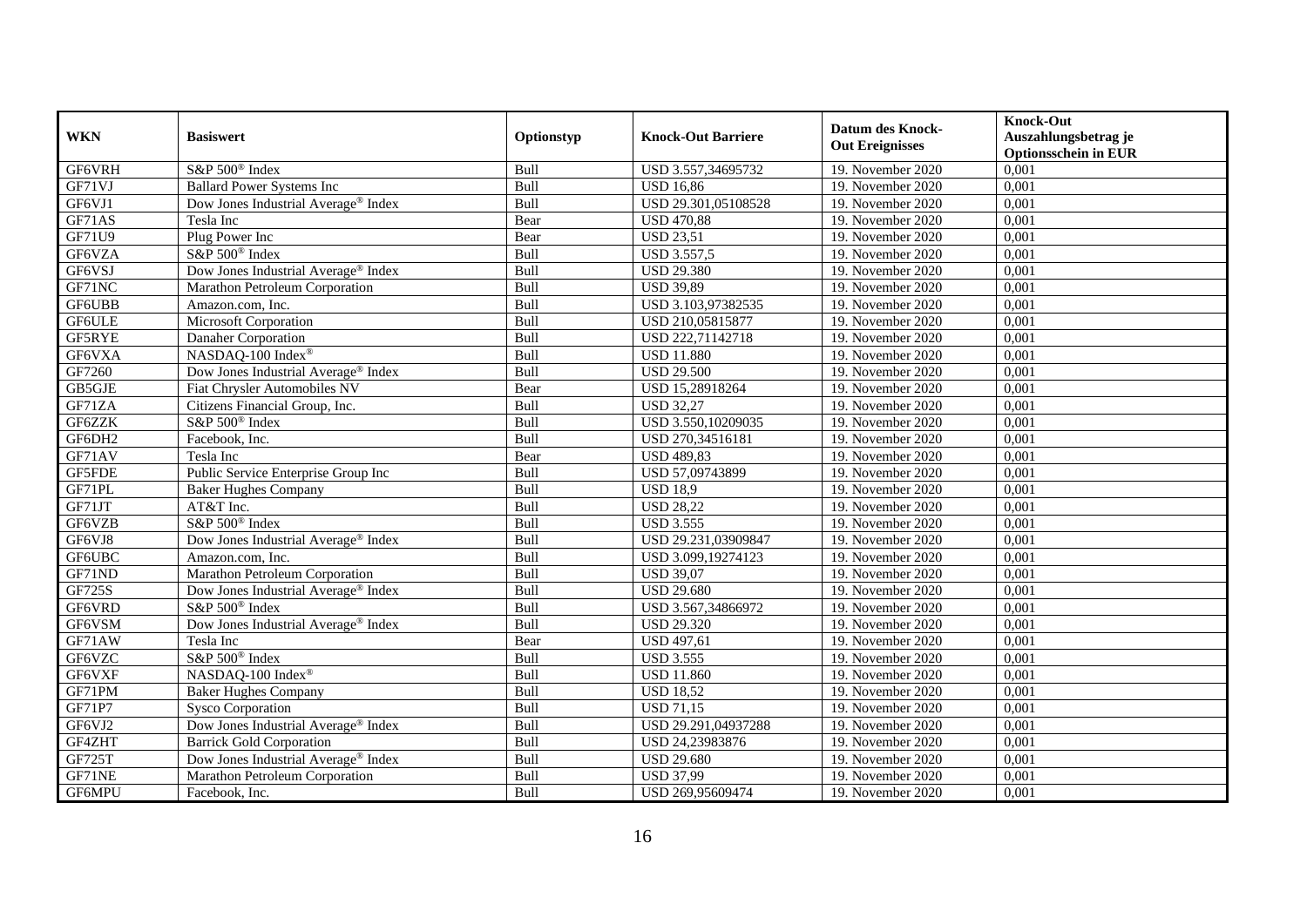| <b>WKN</b>    | <b>Basiswert</b>                                | Optionstyp | <b>Knock-Out Barriere</b> | <b>Datum des Knock-</b> | <b>Knock-Out</b><br>Auszahlungsbetrag je |
|---------------|-------------------------------------------------|------------|---------------------------|-------------------------|------------------------------------------|
|               |                                                 |            |                           | <b>Out Ereignisses</b>  | <b>Optionsschein in EUR</b>              |
| GF6ZZL        | S&P 500 <sup>®</sup> Index                      | Bull       | USD 3.547,60187631        | 19. November 2020       | 0,001                                    |
| GF6VSN        | Dow Jones Industrial Average® Index             | Bull       | <b>USD 29.320</b>         | 19. November 2020       | 0,001                                    |
| GF6VZ3        | S&P 500 <sup>®</sup> Index                      | Bull       | <b>USD 3.565</b>          | 19. November 2020       | 0,001                                    |
| <b>GF0YXQ</b> | Tesla Inc                                       | Bear       | USD 499,21287221          | 19. November 2020       | 0,001                                    |
| GF6VXG        | NASDAQ-100 Index®                               | Bull       | <b>USD 11.850</b>         | 19. November 2020       | 0,001                                    |
| GF71JR        | AT&T Inc.                                       | Bull       | <b>USD 28,62</b>          | 19. November 2020       | 0,001                                    |
| GF6MU4        | Activision Blizzard, Inc.                       | Bull       | USD 74,51068105           | 19. November 2020       | 0,001                                    |
| GF6VSR        | Dow Jones Industrial Average® Index             | Bull       | <b>USD 29.280</b>         | 19. November 2020       | 0,001                                    |
| GF6VJ3        | Dow Jones Industrial Average® Index             | Bull       | USD 29.281,04766048       | 19. November 2020       | 0,001                                    |
| <b>GF725U</b> | Dow Jones Industrial Average® Index             | Bull       | <b>USD 29.650</b>         | 19. November 2020       | 0,001                                    |
| GF7235        | Exxon Mobil Corporation                         | Bull       | <b>USD 37,19</b>          | 19. November 2020       | 0,001                                    |
| GF6ZZM        | S&P 500 <sup>®</sup> Index                      | Bull       | USD 3.545,10166226        | 19. November 2020       | 0,001                                    |
| GF6VXH        | NASDAQ-100 Index®                               | Bull       | <b>USD 11.850</b>         | 19. November 2020       | 0,001                                    |
| GF6MU3        | Activision Blizzard, Inc.                       | Bull       | USD 75,17113027           | 19. November 2020       | 0,001                                    |
| GF7221        | Pioneer Natural Resources Co                    | Bull       | <b>USD 94,08</b>          | 19. November 2020       | 0,001                                    |
| GF6VZ4        | S&P 500 <sup>®</sup> Index                      | Bull       | <b>USD 3.565</b>          | 19. November 2020       | 0,001                                    |
| GF71Y4        | The Walt Disney Company                         | Bull       | <b>USD 142,1</b>          | 19. November 2020       | 0,001                                    |
| GF71AP        | Tesla Inc                                       | Bear       | <b>USD 463,65</b>         | 19. November 2020       | 0,001                                    |
| GF6VHT        | Dow Jones Industrial Average® Index             | Bull       | USD 29.381,06478449       | 19. November 2020       | 0,001                                    |
| GF71W6        | Advanced Micro Devices, Inc.                    | Bull       | <b>USD 82,28</b>          | 19. November 2020       | 0,001                                    |
| GF6VSS        | Dow Jones Industrial Average <sup>®</sup> Index | Bull       | <b>USD 29.280</b>         | 19. November 2020       | 0,001                                    |
| GF7233        | <b>Exxon Mobil Corporation</b>                  | Bull       | <b>USD 37,97</b>          | 19. November 2020       | 0,001                                    |
| GF7261        | Dow Jones Industrial Average® Index             | Bull       | <b>USD 29.500</b>         | 19. November 2020       | 0,001                                    |
| <b>GF728H</b> | NASDAQ-100 Index®                               | Bull       | <b>USD 11.940</b>         | 19. November 2020       | 0,001                                    |
| GF725F        | Danaher Corporation                             | Bull       | <b>USD 226,77</b>         | 19. November 2020       | 0,001                                    |
| GF71W7        | Advanced Micro Devices, Inc.                    | Bull       | <b>USD 81,81</b>          | 19. November 2020       | 0,001                                    |
| GF6VZ7        | S&P 500 <sup>®</sup> Index                      | Bull       | <b>USD 3.560</b>          | 19. November 2020       | 0,001                                    |
| GF6VHU        | Dow Jones Industrial Average <sup>®</sup> Index | Bull       | USD 29.371,06307208       | 19. November 2020       | 0,001                                    |
| GF71AQ        | Tesla Inc                                       | Bear       | <b>USD</b> 467,18         | 19. November 2020       | 0,001                                    |
| GF7234        | <b>Exxon Mobil Corporation</b>                  | Bull       | <b>USD 37,63</b>          | 19. November 2020       | 0,001                                    |
| GF71P6        | <b>Sysco Corporation</b>                        | Bull       | <b>USD 72,63</b>          | 19. November 2020       | 0,001                                    |
| GF71EC        | JPMorgan Chase & Co.                            | Bull       | <b>USD 114</b>            | 19. November 2020       | 0,001                                    |
| GF6VSD        | Dow Jones Industrial Average® Index             | Bull       | <b>USD 29.420</b>         | 19. November 2020       | 0,001                                    |
| GF6NZ3        | S&P 500 <sup>®</sup> Index                      | Bull       | <b>USD 3.552,5</b>        | 19. November 2020       | 0,001                                    |
| GF725G        | Danaher Corporation                             | Bull       | <b>USD 225,05</b>         | 19. November 2020       | 0,001                                    |
| GF6UNU        | The Bank of New York Mellon Corporation         | Bull       | USD 38,22866836           | 19. November 2020       | 0,001                                    |
| GF71T7        | The Boeing Company                              | Bull       | <b>USD 201,49</b>         | 19. November 2020       | 0,001                                    |
| GF71MH        | M&T Bank Corporation                            | Bull       | <b>USD 122,91</b>         | 19. November 2020       | 0,001                                    |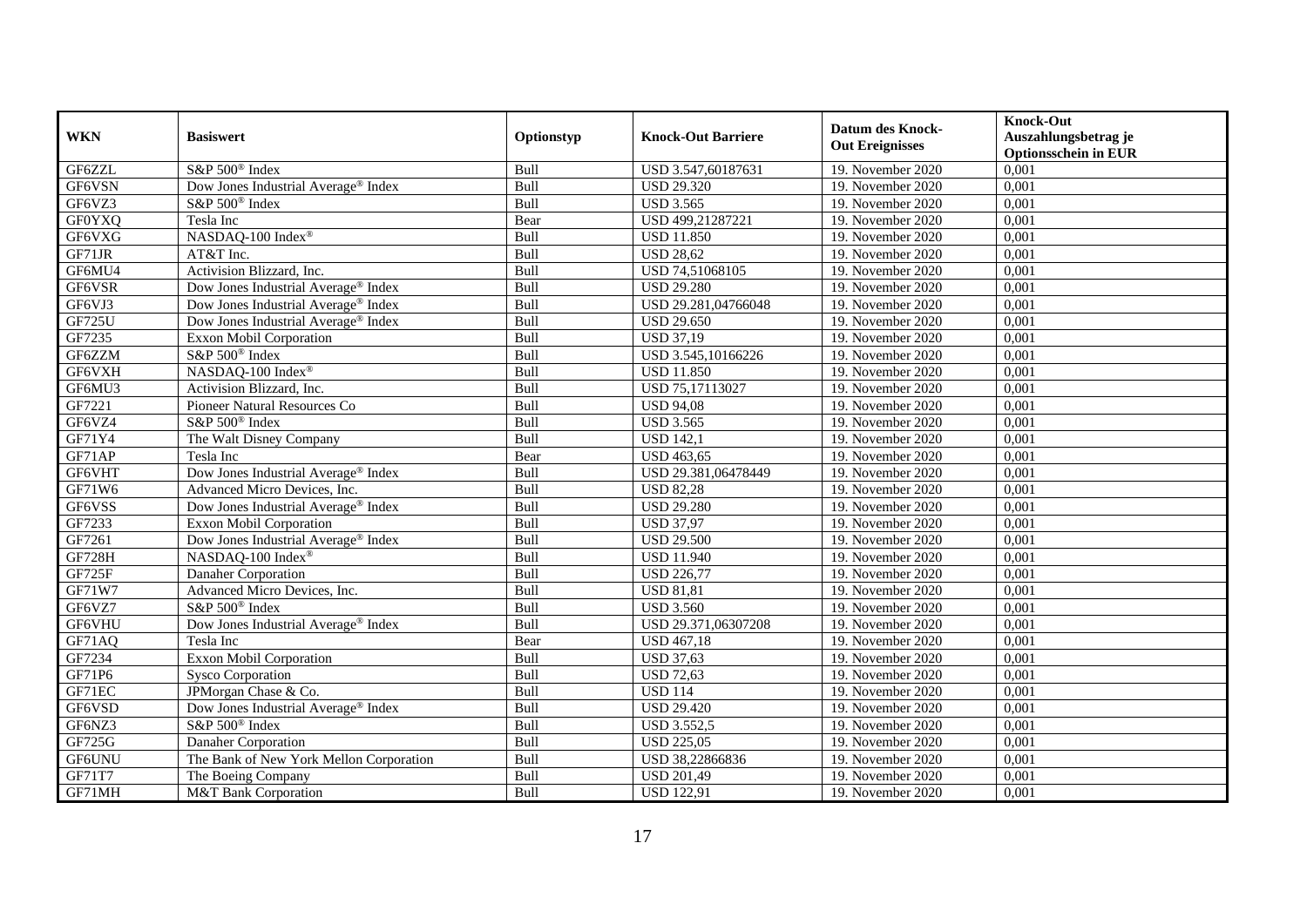| <b>WKN</b>    | <b>Basiswert</b>                                                                      | Optionstyp  | <b>Knock-Out Barriere</b> | <b>Datum des Knock-</b> | <b>Knock-Out</b><br>Auszahlungsbetrag je |
|---------------|---------------------------------------------------------------------------------------|-------------|---------------------------|-------------------------|------------------------------------------|
|               |                                                                                       |             |                           | <b>Out Ereignisses</b>  | <b>Optionsschein in EUR</b>              |
| GF6VZ8        | S&P 500 <sup>®</sup> Index                                                            | Bull        | <b>USD 3.560</b>          | 19. November 2020       | 0,001                                    |
| GF6VHV        | Dow Jones Industrial Average® Index                                                   | Bull        | USD 29.361,06135969       | 19. November 2020       | 0,001                                    |
| GF7262        | Dow Jones Industrial Average <sup>®</sup> Index                                       | Bull        | <b>USD 29.480</b>         | 19. November 2020       | 0,001                                    |
| GF6VSE        | Dow Jones Industrial Average® Index                                                   | Bull        | <b>USD 29.420</b>         | 19. November 2020       | 0,001                                    |
| GF6NZ4        | S&P 500 <sup>®</sup> Index                                                            | Bull        | <b>USD 3.552,5</b>        | 19. November 2020       | 0,001                                    |
| GF71MJ        | M&T Bank Corporation                                                                  | Bull        | <b>USD 120,4</b>          | 19. November 2020       | 0,001                                    |
| GF6UNV        | The Bank of New York Mellon Corporation                                               | Bull        | USD 37,96860938           | 19. November 2020       | 0,001                                    |
| GF6VJ6        | Dow Jones Industrial Average® Index                                                   | Bull        | USD 29.251,04252328       | 19. November 2020       | 0,001                                    |
| <b>GF728P</b> | S&P 500 <sup>®</sup> Index                                                            | Bull        | <b>USD 3.590</b>          | 19. November 2020       | 0,001                                    |
| GF71BA        | Tesla Inc                                                                             | Bear        | <b>USD 464,42</b>         | 19. November 2020       | 0,001                                    |
| GF5YPF        | <b>Newmont Corporation</b>                                                            | Bull        | USD 61,24134496           | 19. November 2020       | 0,001                                    |
| GF6UF9        | Apple Inc.                                                                            | Bull        | USD 117,7401584           | 19. November 2020       | 0,001                                    |
| <b>GF725X</b> | Dow Jones Industrial Average® Index                                                   | Bull        | <b>USD 29.640</b>         | 19. November 2020       | 0,001                                    |
| GF6VSK        | Dow Jones Industrial Average® Index                                                   | Bull        | <b>USD 29.350</b>         | 19. November 2020       | 0,001                                    |
| GF728G        | NASDAQ-100 Index®                                                                     | Bull        | <b>USD 11.940</b>         | 19. November 2020       | 0,001                                    |
| GF71T2        | The Boeing Company                                                                    | Bull        | <b>USD 212,29</b>         | 19. November 2020       | 0,001                                    |
| GF6VJ7        | Dow Jones Industrial Average® Index                                                   | Bull        | USD 29.241,04081087       | 19. November 2020       | 0,001                                    |
| GF728Q        | S&P 500 <sup>®</sup> Index                                                            | <b>Bull</b> | <b>USD 3.590</b>          | 19. November 2020       | 0,001                                    |
| GF71AT        | Tesla Inc                                                                             | Bear        | <b>USD 484,07</b>         | 19. November 2020       | 0,001                                    |
| GF725Y        | Dow Jones Industrial Average® Index                                                   | Bull        | <b>USD 29.520</b>         | 19. November 2020       | 0,001                                    |
| GF6MKS        | Apple Inc.                                                                            | Bull        | USD 116,92005609          | 19. November 2020       | 0,001                                    |
| GF6VSL        | Dow Jones Industrial Average® Index                                                   | Bull        | <b>USD 29.350</b>         | 19. November 2020       | 0,001                                    |
| GF6NZ7        | S&P 500 <sup>®</sup> Index                                                            | Bull        | <b>USD 3.547,5</b>        | 19. November 2020       | 0,001                                    |
| GF71T3        | The Boeing Company                                                                    | Bull        | <b>USD 211,57</b>         | 19. November 2020       | 0,001                                    |
| GF6VHQ        | Dow Jones Industrial Average® Index                                                   | Bull        | USD 29.411,06992169       | 19. November 2020       | 0,001                                    |
| GF71AU        | Tesla Inc                                                                             | Bear        | <b>USD 485,82</b>         | 19. November 2020       | 0,001                                    |
| GF71UV        | Royal Dutch Shell plc                                                                 | Bull        | <b>EUR 13,77</b>          | 19. November 2020       | 0,001                                    |
| <b>GF728R</b> | S&P 500 <sup>®</sup> Index                                                            | Bull        | <b>USD 3.587,5</b>        | 19. November 2020       | 0,001                                    |
| <b>GF725V</b> | Dow Jones Industrial Average® Index                                                   | Bull        | <b>USD 29.650</b>         | 19. November 2020       | 0,001                                    |
| GF6UF8        | Apple Inc.                                                                            | Bull        | USD 117,96019607          | 19. November 2020       | 0,001                                    |
| <b>GF728E</b> | $\ensuremath{\mathsf{NASDAQ\text{-}100}}$ $\ensuremath{\mathsf{Index}}^{\circledast}$ | Bull        | <b>USD 11.950</b>         | 19. November 2020       | 0,001                                    |
| GF6VSF        | Dow Jones Industrial Average® Index                                                   | Bull        | <b>USD 29.400</b>         | 19. November 2020       | 0,001                                    |
| GF71T4        | The Boeing Company                                                                    | Bull        | <b>USD 208,69</b>         | 19. November 2020       | 0,001                                    |
| GF6NL1        | S&P 500 <sup>®</sup> Index                                                            | Bull        | USD 3.553,07767381        | 19. November 2020       | 0,001                                    |
| GF6HV6        | Visa Inc. - Class A                                                                   | Bull        | USD 206,65374891          | 19. November 2020       | 0,001                                    |
| GF6MKQ        | Apple Inc.                                                                            | Bull        | USD 117,4103079           | 19. November 2020       | 0,001                                    |
| <b>GF725W</b> | Dow Jones Industrial Average® Index                                                   | Bull        | <b>USD 29.640</b>         | 19. November 2020       | 0,001                                    |
| <b>GF728S</b> | S&P 500 <sup>®</sup> Index                                                            | Bull        | <b>USD 3.587,5</b>        | 19. November 2020       | 0,001                                    |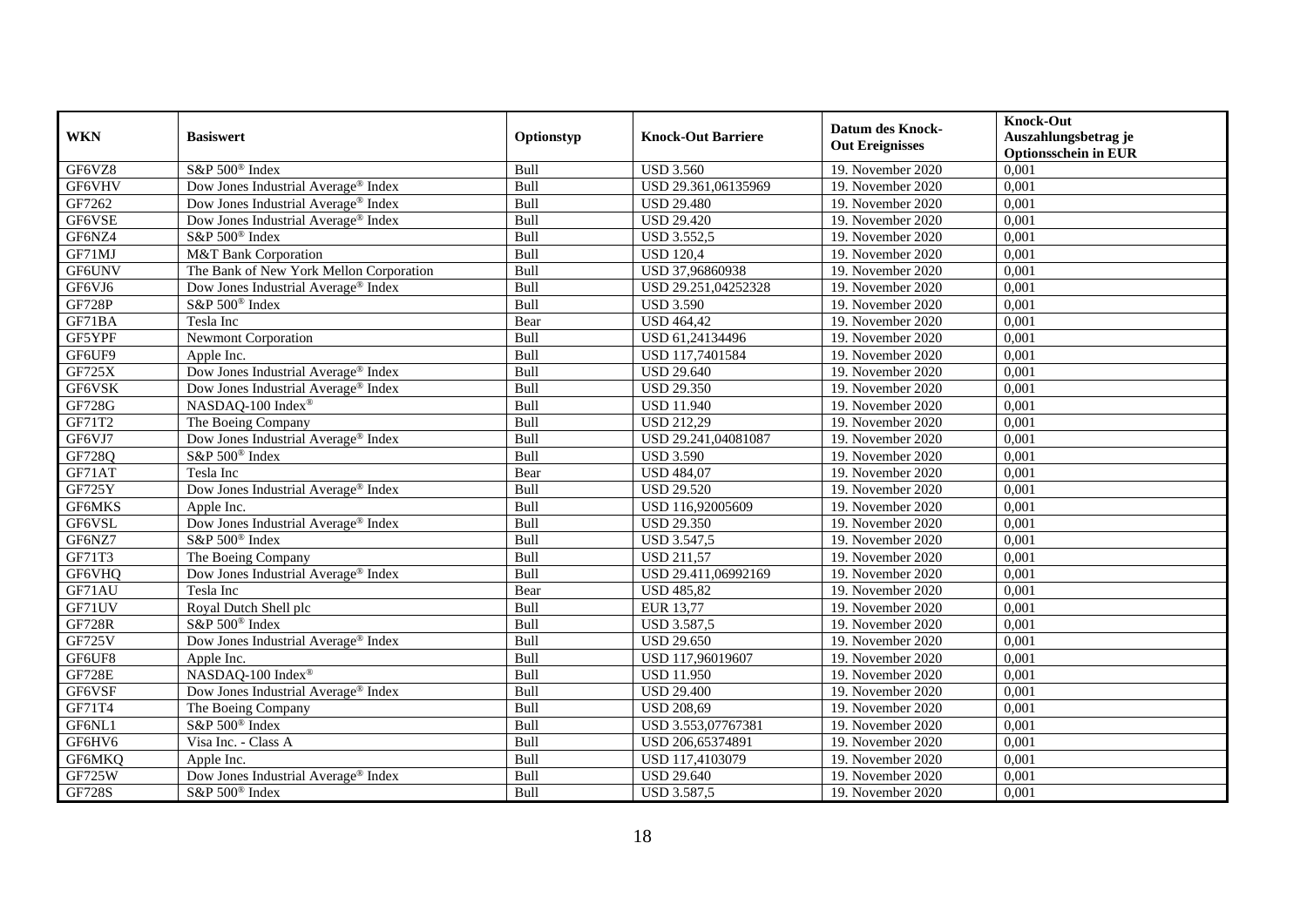| <b>WKN</b>    | <b>Basiswert</b>                        | Optionstyp | <b>Knock-Out Barriere</b> | <b>Datum des Knock-</b><br><b>Out Ereignisses</b> | <b>Knock-Out</b><br>Auszahlungsbetrag je<br><b>Optionsschein in EUR</b> |
|---------------|-----------------------------------------|------------|---------------------------|---------------------------------------------------|-------------------------------------------------------------------------|
| GF6VHR        | Dow Jones Industrial Average® Index     | Bull       | USD 29.401,0682093        | 19. November 2020                                 | 0,001                                                                   |
| GF6VSG        | Dow Jones Industrial Average® Index     | Bull       | <b>USD 29.400</b>         | 19. November 2020                                 | 0,001                                                                   |
| GF6NZ8        | S&P 500 <sup>®</sup> Index              | Bull       | <b>USD 3.547,5</b>        | 19. November 2020                                 | 0,001                                                                   |
| GF6MKR        | Apple Inc.                              | Bull       | USD 117,20019998          | 19. November 2020                                 | 0,001                                                                   |
| <b>GF728M</b> | S&P 500 <sup>®</sup> Index              | Bull       | <b>USD 3.592,5</b>        | 19. November 2020                                 | 0,001                                                                   |
| GF71QY        | Alibaba Group Holding Limited           | Bull       | <b>USD 254,56</b>         | 19. November 2020                                 | 0,001                                                                   |
| <b>GF728F</b> | NASDAQ-100 Index®                       | Bull       | <b>USD 11.950</b>         | 19. November 2020                                 | 0,001                                                                   |
| GF6VHS        | Dow Jones Industrial Average® Index     | Bull       | USD 29.391,06649689       | 19. November 2020                                 | 0,001                                                                   |
| GF71T5        | The Boeing Company                      | Bull       | <b>USD 207,25</b>         | 19. November 2020                                 | 0,001                                                                   |
| <b>GF728N</b> | S&P 500 <sup>®</sup> Index              | Bull       | <b>USD 3.592,5</b>        | 19. November 2020                                 | 0,001                                                                   |
| GF6NZ5        | S&P 500 <sup>®</sup> Index              | Bull       | <b>USD 3.550</b>          | 19. November 2020                                 | 0,001                                                                   |
| GF6VHY        | Dow Jones Industrial Average® Index     | Bull       | USD 29.331,05622248       | 19. November 2020                                 | 0,001                                                                   |
| <b>GF723P</b> | <b>DTE Energy Company</b>               | Bull       | <b>USD 129,91</b>         | 19. November 2020                                 | 0,001                                                                   |
| GF71T6        | The Boeing Company                      | Bull       | <b>USD 205,09</b>         | 19. November 2020                                 | 0,001                                                                   |
| GF6NZ6        | S&P 500 <sup>®</sup> Index              | Bull       | <b>USD 3.550</b>          | 19. November 2020                                 | 0,001                                                                   |
| GF6VHZ        | Dow Jones Industrial Average® Index     | Bull       | USD 29.321,05451008       | 19. November 2020                                 | 0,001                                                                   |
| GF6NZ9        | S&P 500 <sup>®</sup> Index              | Bull       | <b>USD 3.545</b>          | 19. November 2020                                 | 0,001                                                                   |
| GF6VHW        | Dow Jones Industrial Average® Index     | Bull       | USD 29.351,05964729       | 19. November 2020                                 | 0,001                                                                   |
| GF6VHX        | Dow Jones Industrial Average® Index     | Bull       | USD 29.341,05793488       | 19. November 2020                                 | 0,001                                                                   |
| GF6NZA        | S&P 500 <sup>®</sup> Index              | Bull       | <b>USD 3.545</b>          | 19. November 2020                                 | 0,001                                                                   |
| GF726Z        | DAX <sup>®</sup> (Performance Index)    | Bear       | EUR 13.130                | 19. November 2020                                 | 0,001                                                                   |
| GF71AX        | Tesla Inc                               | Bear       | <b>USD 500,84</b>         | 19. November 2020                                 | 0,001                                                                   |
| GF71WD        | Amazon.com, Inc.                        | Bull       | <b>USD 3.085,08</b>       | 19. November 2020                                 | 0,001                                                                   |
| GF6DVB        | The Estee Lauder Companies Inc.         | Bull       | USD 242,39981685          | 19. November 2020                                 | 0,001                                                                   |
| GF7219        | Salesforce.com, Inc.                    | Bear       | <b>USD 260,68</b>         | 19. November 2020                                 | 0,001                                                                   |
| GF6UH7        | Nvidia Corporation                      | Bull       | USD 526,38320489          | 19. November 2020                                 | 0,001                                                                   |
| GF6MXL        | Square Inc                              | Bear       | USD 191,48299262          | 19. November 2020                                 | 0,001                                                                   |
| GF6MJ9        | HelloFresh SE                           | Bear       | EUR 47,38792974           | 19. November 2020                                 | 0,001                                                                   |
| <b>GF720E</b> | eBav Inc.                               | Bear       | <b>USD 49,27</b>          | 19. November 2020                                 | 0,001                                                                   |
| GF72BW        | DAX <sup>®</sup> (Performance Index)    | Bear       | EUR 13.135                | 19. November 2020                                 | 0,001                                                                   |
| GF7003        | TecDAX <sup>®</sup> (Performance Index) | Bear       | EUR 3.029,69              | 19. November 2020                                 | 0,001                                                                   |
| GF5B2M        | <b>CMS</b> Energy Corporation           | Bull       | USD 60,4846301            | 19. November 2020                                 | 0,001                                                                   |
| GF72BY        | DAX <sup>®</sup> (Performance Index)    | Bear       | EUR 13.130                | 19. November 2020                                 | 0,001                                                                   |
| GF71UE        | Infineon Technologies AG                | Bear       | EUR 26,93                 | 19. November 2020                                 | 0,001                                                                   |
| GF71UF        | Infineon Technologies AG                | Bear       | <b>EUR 27,08</b>          | 19. November 2020                                 | 0,001                                                                   |
| GF721A        | Salesforce.com, Inc.                    | Bear       | <b>USD 262,87</b>         | 19. November 2020                                 | 0,001                                                                   |
| GF6UCE        | Plug Power Inc                          | Bear       | USD 24,61574702           | 19. November 2020                                 | 0,001                                                                   |
| GF6UPV        | <b>Edison International</b>             | Bull       | USD 63,7597687            | 19. November 2020                                 | 0,001                                                                   |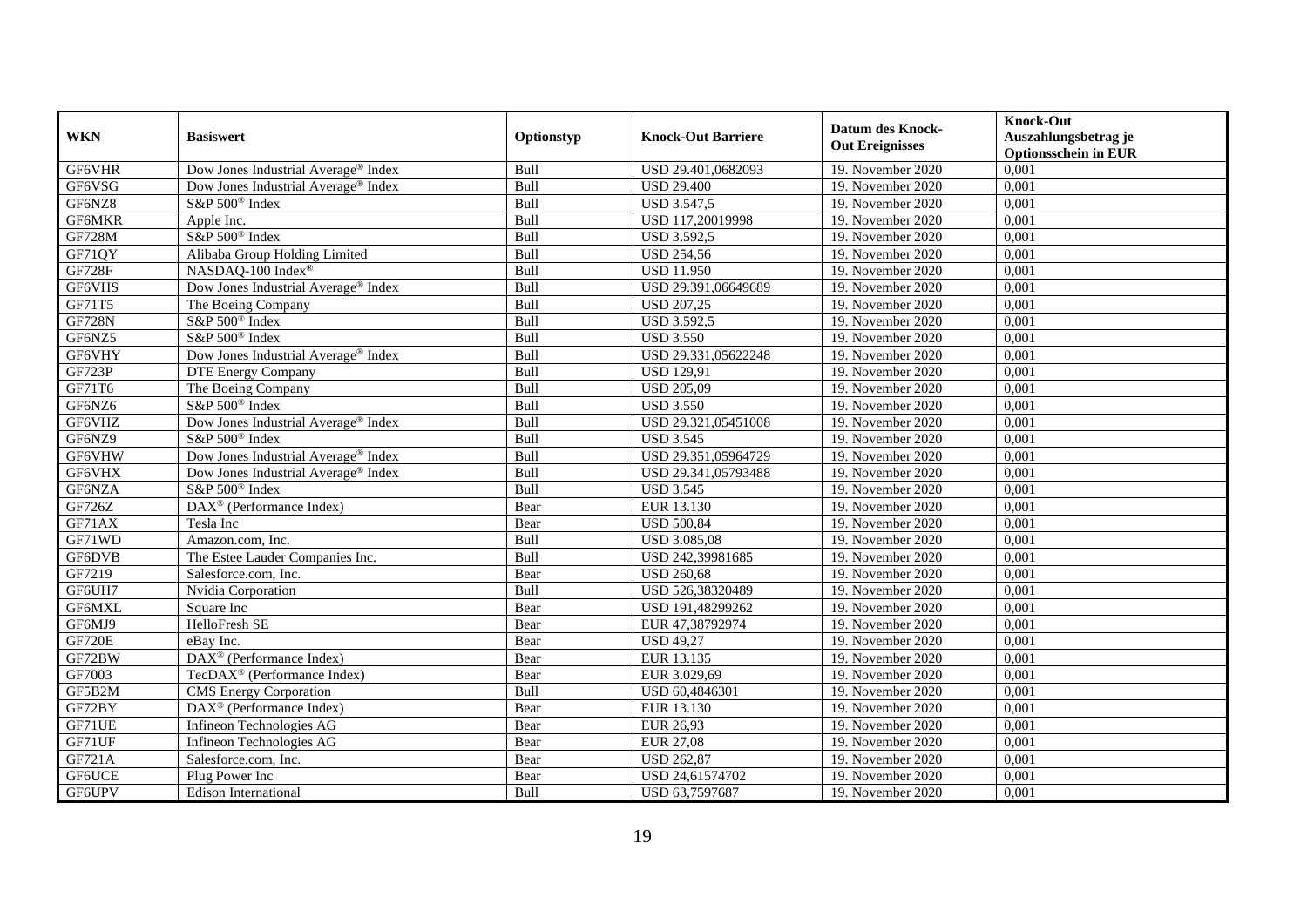| <b>WKN</b>    | <b>Basiswert</b>                                                          |            | <b>Knock-Out Barriere</b> | <b>Datum des Knock-</b> | <b>Knock-Out</b>                                    |
|---------------|---------------------------------------------------------------------------|------------|---------------------------|-------------------------|-----------------------------------------------------|
|               |                                                                           | Optionstyp |                           | <b>Out Ereignisses</b>  | Auszahlungsbetrag je<br><b>Optionsschein in EUR</b> |
| GF716E        | Allianz SE                                                                | Bull       | EUR 194,25                | 19. November 2020       | 0,001                                               |
| GF1V70        | Tesla Inc                                                                 | Bear       | USD 505,39563906          | 19. November 2020       | 0,001                                               |
| GF71RV        | Münchener Rückversicherungs-Gesellschaft AG                               | Bull       | EUR 237,4                 | 19. November 2020       | 0,001                                               |
| GF71W1        | Netflix, Inc.                                                             | Bear       | <b>USD 486,9</b>          | 19. November 2020       | 0,001                                               |
| GF71WB        | Advanced Micro Devices, Inc.                                              | Bear       | <b>USD 84,61</b>          | 19. November 2020       | 0,001                                               |
| GF71NS        | <b>DXC</b> Technology Company                                             | Bull       | <b>USD 21,59</b>          | 19. November 2020       | 0,001                                               |
| GF71RN        | Delivery Hero AG                                                          | Bear       | EUR 98,63                 | 19. November 2020       | 0,001                                               |
| GF6UPW        | <b>Edison International</b>                                               | Bull       | USD 63,63973148           | 19. November 2020       | 0,001                                               |
| GF7170        | Allianz SE                                                                | Bull       | EUR 194,08                | 19. November 2020       | 0,001                                               |
| GF71RW        | Münchener Rückversicherungs-Gesellschaft AG                               | Bull       | EUR 236,96                | 19. November 2020       | 0,001                                               |
| GF71RP        | Delivery Hero AG                                                          | Bear       | EUR 99,04                 | 19. November 2020       | 0,001                                               |
| GF71WC        | Advanced Micro Devices, Inc.                                              | Bear       | <b>USD 84,99</b>          | 19. November 2020       | 0,001                                               |
| <b>GF715B</b> | <b>Allianz SE</b>                                                         | Bull       | <b>EUR 194,3</b>          | 19. November 2020       | 0,001                                               |
| GF71RQ        | Delivery Hero AG                                                          | Bear       | EUR 99,76                 | 19. November 2020       | 0,001                                               |
| GF714U        | Allianz SE                                                                | Bull       | EUR 194,04                | 19. November 2020       | 0,001                                               |
| <b>GF714E</b> | Allianz SE                                                                | Bull       | EUR 193,91                | 19. November 2020       | 0,001                                               |
| GF715Q        | Allianz SE                                                                | Bull       | <b>EUR 194</b>            | 19. November 2020       | 0,001                                               |
| GF7152        | Allianz SE                                                                | Bull       | EUR 194,21                | 19. November 2020       | 0,001                                               |
| GF714R        | Allianz SE                                                                | Bull       | EUR 194,17                | 19. November 2020       | 0,001                                               |
| GF716W        | Allianz SE                                                                | Bull       | EUR 193,95                | 19. November 2020       | 0,001                                               |
| GF715D        | Allianz SE                                                                | Bull       | EUR 193,87                | 19. November 2020       | 0,001                                               |
| GF7168        | Allianz SE                                                                | Bull       | EUR 194,13                | 19. November 2020       | 0,001                                               |
| GF71FW        | Snap Inc.                                                                 | Bear       | <b>USD 41,85</b>          | 19. November 2020       | 0,001                                               |
| GF721B        | Salesforce.com, Inc.                                                      | Bear       | <b>USD 265,79</b>         | 19. November 2020       | 0,001                                               |
| GF71XC        | PayPal Holdings, Inc.                                                     | Bull       | <b>USD 189,65</b>         | 19. November 2020       | 0,001                                               |
| GF761U        | $DAX^{\circledast}$ (Performance Index)/ $\overline{X-DAX^{\circledast}}$ | Bear       | EUR 13.095                | 20. November 2020       | 0,001                                               |
| GF72EZ        | DAX <sup>®</sup> (Performance Index)/ X-DAX <sup>®</sup>                  | Bear       | EUR 13.140                | 19. November 2020       | 0,001                                               |
| <b>GF722K</b> | Corporacion Mapfre SA                                                     | Bull       | <b>EUR 1,59</b>           | 19. November 2020       | 0,001                                               |
| GF761W        | DAX <sup>®</sup> (Performance Index)/ X-DAX <sup>®</sup>                  | Bear       | EUR 13.085                | 20. November 2020       | 0,001                                               |
| GF761V        | DAX <sup>®</sup> (Performance Index)/ X-DAX <sup>®</sup>                  | Bear       | EUR 13.090                | 20. November 2020       | 0,001                                               |
| GF761X        | DAX <sup>®</sup> (Performance Index)/ X-DAX <sup>®</sup>                  | Bear       | <b>EUR 13.080</b>         | 20. November 2020       | 0,001                                               |
| <b>GF74N5</b> | 1 Feinunze Platin, Feinheit mind. 0,9995                                  | Bear       | <b>USD 956,974</b>        | 20. November 2020       | 0,001                                               |
| <b>GF74N6</b> | 1 Feinunze Platin, Feinheit mind. 0,9995                                  | Bear       | USD 959,059               | 20. November 2020       | 0,001                                               |
| GF6UR2        | Booking Holdings Inc.                                                     | Bull       | USD 2.015,33293754        | 19. November 2020       | 0,001                                               |
| <b>GF722U</b> | <b>Regions Financial Corporation</b>                                      | Bull       | <b>USD 15,32</b>          | 19. November 2020       | 0,001                                               |
| GF71F2        | Snap Inc.                                                                 | Bear       | <b>USD 42,36</b>          | 19. November 2020       | 0,001                                               |
| GC216A        | Regeneron Pharmaceuticals, Inc.                                           | Bull       | USD 515,5623251           | 19. November 2020       | 0,001                                               |
| <b>GF6URW</b> | Rockwell Automation, Inc.                                                 | Bear       | USD 250,39549098          | 19. November 2020       | 0,001                                               |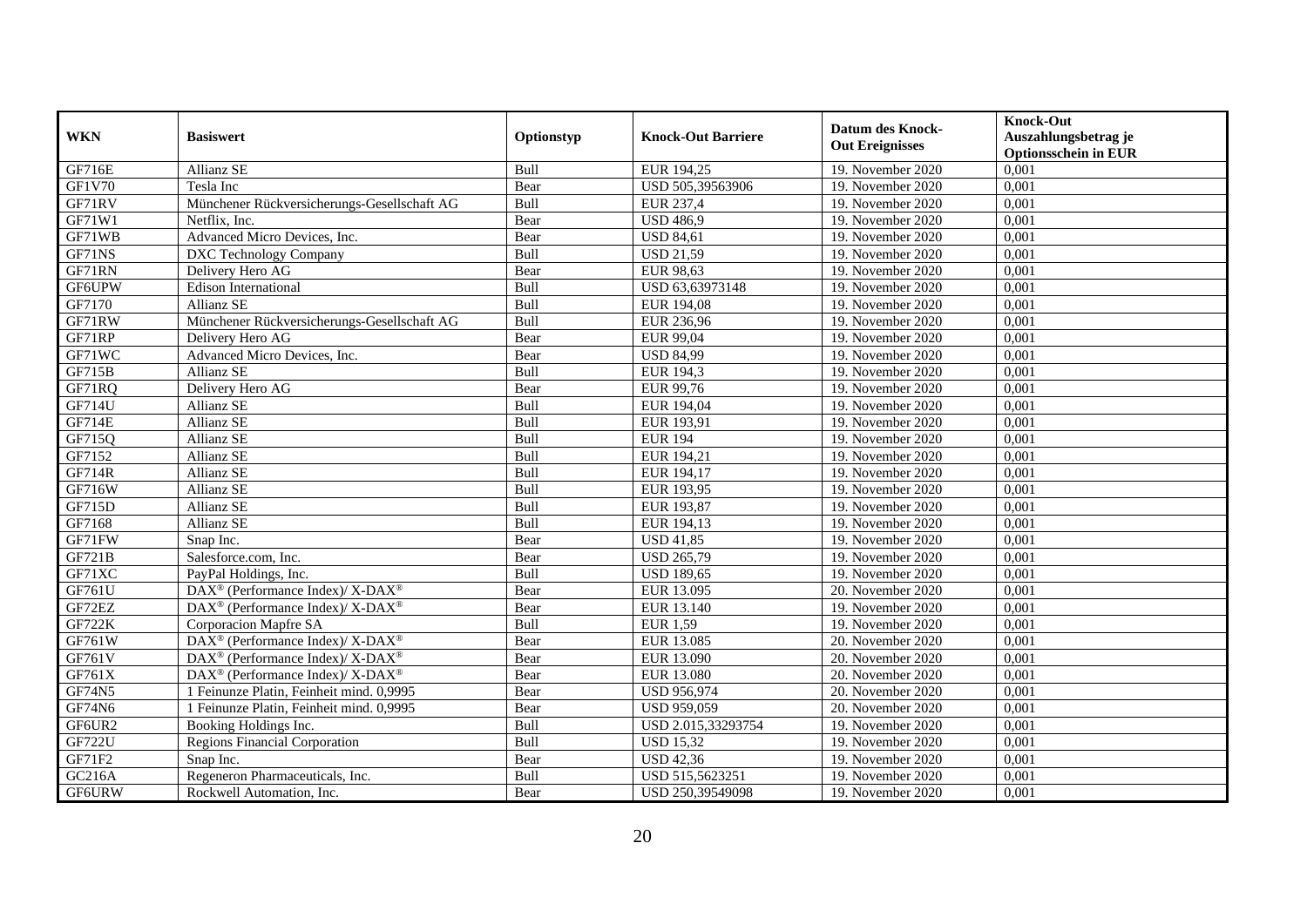| <b>WKN</b>    | <b>Basiswert</b>                                        | Optionstyp | <b>Knock-Out Barriere</b> | <b>Datum des Knock-</b><br><b>Out Ereignisses</b> | <b>Knock-Out</b><br>Auszahlungsbetrag je<br><b>Optionsschein in EUR</b> |
|---------------|---------------------------------------------------------|------------|---------------------------|---------------------------------------------------|-------------------------------------------------------------------------|
| GF75AU        | $\text{DAX}^{\textcircled{}}$ (Performance Index)       | Bear       | EUR 13.090                | 20. November 2020                                 | 0,001                                                                   |
| GF762J        | $DAX^{\circledR}$ (Performance Index)                   | Bull       | EUR 13.285                | 20. November 2020                                 | 0,001                                                                   |
| GF75B9        | $DAX^{\circledR}$ (Performance Index)                   | Bull       | EUR 13.075                | 20. November 2020                                 | 0,001                                                                   |
| GF75TN        | Infineon Technologies AG                                | Bear       | <b>EUR 26,89</b>          | 20. November 2020                                 | 0,001                                                                   |
| GF75B7        | DAX <sup>®</sup> (Performance Index)                    | Bull       | EUR 13.075                | 20. November 2020                                 | 0,001                                                                   |
| GF75B0        | $\text{DAX}^{\textcircled{}}$ (Performance Index)       | Bull       | EUR 13.080                | 20. November 2020                                 | 0,001                                                                   |
| GF75BC        | $DAX^{\circledR}$ (Performance Index)                   | Bear       | EUR 13.070                | 20. November 2020                                 | 0,001                                                                   |
| GF765D        | $\overline{\text{DAX}^{\otimes}}$ (Performance Index)   | Bear       | EUR 13.045                | $20.$ November 2020                               | 0,001                                                                   |
| GF75AL        | DAX <sup>®</sup> (Performance Index)                    | Bull       | EUR 13.100                | 20. November 2020                                 | 0,001                                                                   |
| GF75BB        | DAX <sup>®</sup> (Performance Index)                    | Bull       | EUR 13.070                | 20. November 2020                                 | 0,001                                                                   |
| GF75R1        | HelloFresh SE                                           | Bear       | EUR 47,23                 | 20. November 2020                                 | 0,001                                                                   |
| GF75RH        | HelloFresh SE                                           | Bear       | EUR 47,07                 | 20. November 2020                                 | 0,001                                                                   |
| GF75QR        | HelloFresh SE                                           | Bear       | EUR 47,17                 | 20. November 2020                                 | 0,001                                                                   |
| GF75QQ        | HelloFresh SE                                           | Bear       | EUR 47,12                 | 20. November 2020                                 | 0,001                                                                   |
| GF75AZ        | DAX <sup>®</sup> (Performance Index)                    | Bear       | EUR 13.090                | 20. November 2020                                 | 0,001                                                                   |
| GF71RR        | Delivery Hero AG                                        | Bear       | EUR 100,81294852          | 20. November 2020                                 | 0,001                                                                   |
| GF7638        | DAX <sup>®</sup> (Performance Index)                    | Bull       | EUR 13.225                | 20. November 2020                                 | 0,001                                                                   |
| GF75R5        | HelloFresh SE                                           | Bear       | EUR 47,31                 | 20. November 2020                                 | 0,001                                                                   |
| GF75AV        | $DAX^{\circledR}$ (Performance Index)                   | Bear       | EUR 13.090                | 20. November 2020                                 | 0,001                                                                   |
| GF7651        | DAX <sup>®</sup> (Performance Index)                    | Bear       | EUR 13.075                | 20. November 2020                                 | 0,001                                                                   |
| GF75QU        | HelloFresh SE                                           | Bear       | EUR 47,15                 | 20. November 2020                                 | 0,001                                                                   |
| GF75B4        | DAX <sup>®</sup> (Performance Index)                    | Bull       | EUR 13.075                | 20. November 2020                                 | 0,001                                                                   |
| GF75AX        | $DAX^{\circledR}$ (Performance Index)                   | Bear       | EUR 13.090                | 20. November 2020                                 | 0,001                                                                   |
| GF75BA        | $DAX^{\circledR}$ (Performance Index)                   | Bull       | EUR 13.075                | 20. November 2020                                 | 0,001                                                                   |
| GF7002        | TecDAX <sup>®</sup> (Performance Index)                 | Bear       | EUR 3.034,38              | 20. November 2020                                 | 0,001                                                                   |
| GF766X        | DAX <sup>®</sup> (Performance Index)                    | Bear       | EUR 12.915                | 20. November 2020                                 | 0,001                                                                   |
| GF75B5        | $DAX^{\circledR}$ (Performance Index)                   | Bear       | EUR 13.075                | 20. November 2020                                 | 0,001                                                                   |
| GF765H        | $\overline{\text{DAX}}^{\textcirc}$ (Performance Index) | Bear       | EUR 13.035                | 20. November 2020                                 | 0,001                                                                   |
| GF763L        | DAX <sup>®</sup> (Performance Index)                    | Bull       | EUR 13.195                | 20. November 2020                                 | 0,001                                                                   |
| GF75B6        | DAX <sup>®</sup> (Performance Index)                    | Bull       | EUR 13.075                | 20. November 2020                                 | 0,001                                                                   |
| GF75QL        | HelloFresh SE                                           | Bear       | EUR 47,1                  | 20. November 2020                                 | 0,001                                                                   |
| GF75B3        | DAX <sup>®</sup> (Performance Index)                    | Bear       | EUR 13.080                | 20. November 2020                                 | 0,001                                                                   |
| GF75QP        | HelloFresh SE                                           | Bear       | EUR 47,13                 | 20. November 2020                                 | 0,001                                                                   |
| <b>GF767R</b> | DAX <sup>®</sup> (Performance Index)                    | Bear       | EUR 12.845                | $20.$ November 2020                               | 0,001                                                                   |
| GF75R4        | HelloFresh SE                                           | Bear       | EUR 47,27                 | 20. November 2020                                 | 0,001                                                                   |
| GF767X        | $\text{DAX}^{\otimes}$ (Performance Index)              | Bear       | EUR 12.830                | 20. November 2020                                 | 0,001                                                                   |
| GF75AW        | DAX <sup>®</sup> (Performance Index)                    | Bear       | EUR 13.090                | 20. November 2020                                 | 0,001                                                                   |
| GF7636        | $\text{DAX}^{\circledast}$ (Performance Index)          | Bull       | EUR 13.230                | 20. November 2020                                 | 0,001                                                                   |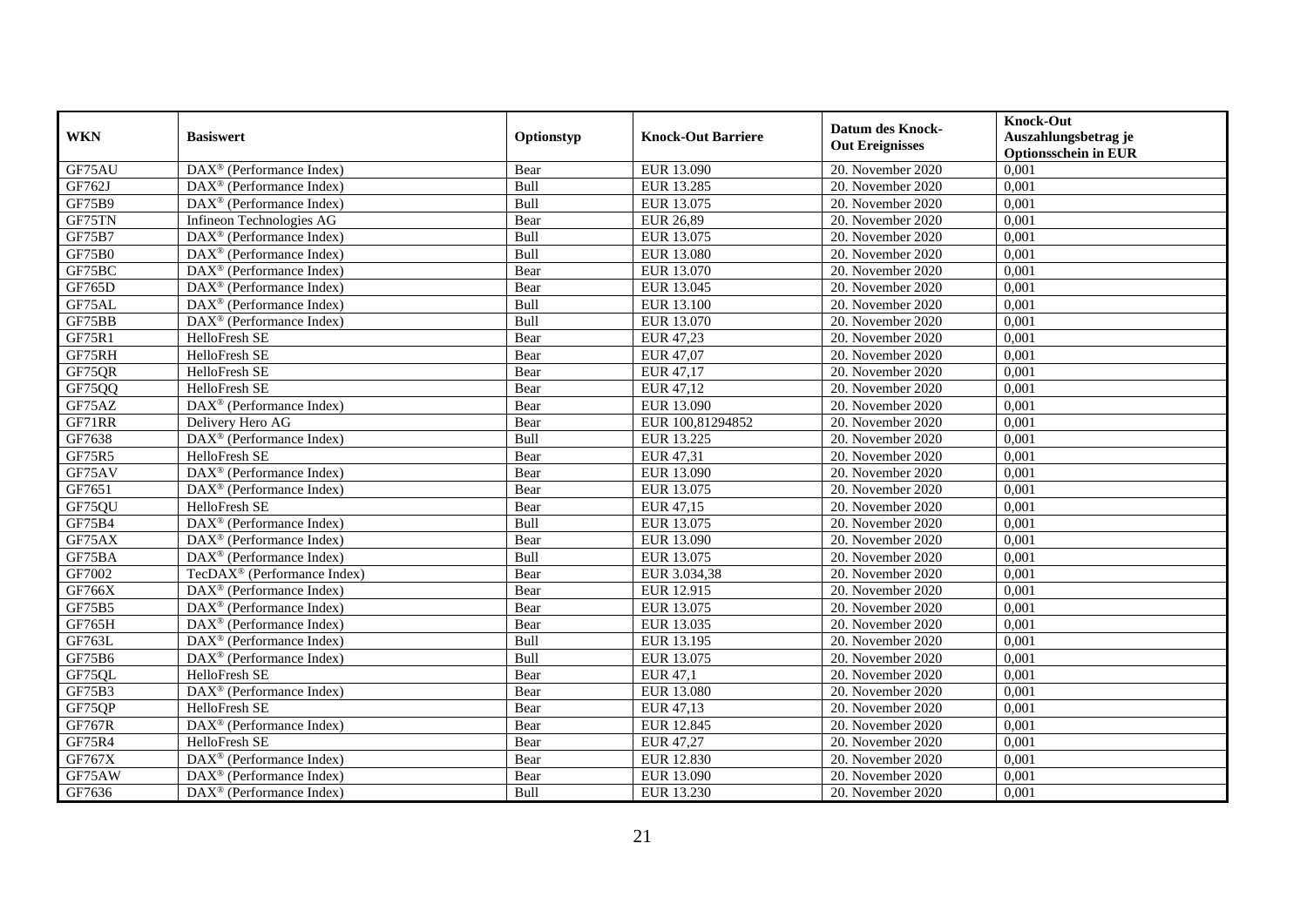| <b>WKN</b>    | <b>Basiswert</b>                                             | Optionstyp | <b>Knock-Out Barriere</b> | <b>Datum des Knock-</b><br><b>Out Ereignisses</b> | <b>Knock-Out</b><br>Auszahlungsbetrag je<br><b>Optionsschein in EUR</b> |
|---------------|--------------------------------------------------------------|------------|---------------------------|---------------------------------------------------|-------------------------------------------------------------------------|
| <b>GF767V</b> | $\overline{\text{DAX}^{\otimes}}$ (Performance Index)        | Bear       | EUR 12.835                | 20. November 2020                                 | 0,001                                                                   |
| GF75B1        | $DAX^{\circledR}$ (Performance Index)                        | Bear       | EUR 13.080                | 20. November 2020                                 | 0,001                                                                   |
| GF75QZ        | HelloFresh SE                                                | Bear       | EUR 47,19                 | 20. November 2020                                 | 0,001                                                                   |
| GF762N        | DAX <sup>®</sup> (Performance Index)                         | Bull       | EUR 13.275                | 20. November 2020                                 | 0,001                                                                   |
| GF75R2        | HelloFresh SE                                                | Bear       | EUR 47,25                 | 20. November 2020                                 | 0,001                                                                   |
| GF7624        | DAX <sup>®</sup> (Performance Index)                         | Bull       | EUR 13.320                | 20. November 2020                                 | 0,001                                                                   |
| GF75TK        | Infineon Technologies AG                                     | Bear       | <b>EUR 26,88</b>          | 20. November 2020                                 | 0,001                                                                   |
| GF7673        | $DAX^{\circledR}$ (Performance Index)                        | Bear       | <b>EUR 12.900</b>         | 20. November 2020                                 | 0,001                                                                   |
| GF7630        | $DAX^{\circledR}$ (Performance Index)                        | Bull       | EUR 13.245                | 20. November 2020                                 | 0,001                                                                   |
| <b>GF766M</b> | $DAX^{\circledR}$ (Performance Index)                        | Bear       | EUR 12.940                | 20. November 2020                                 | 0,001                                                                   |
| GF75BD        | $\overline{\text{DAX}^{\otimes}(\text{Performance Index})}$  | Bull       | EUR 13.070                | 20. November 2020                                 | 0,001                                                                   |
| GF7626        | $\overline{\text{DAX}^{\otimes}}$ (Performance Index)        | Bull       | EUR 13.315                | 20. November 2020                                 | 0,001                                                                   |
| GF767Z        | $\overline{\text{DAX}^{\otimes}}$ (Performance Index)        | Bear       | EUR 12.825                | 20. November 2020                                 | 0,001                                                                   |
| GF7622        | $DAX^{\circledR}$ (Performance Index)                        | Bull       | EUR 13.325                | 20. November 2020                                 | 0,001                                                                   |
| GF765M        | $DAX^{\circledast}$ (Performance Index)                      | Bear       | EUR 13.025                | 20. November 2020                                 | 0,001                                                                   |
| GF763A        | $DAX^{\circledast}$ (Performance Index)                      | Bull       | EUR 13.220                | 20. November 2020                                 | 0,001                                                                   |
| GF7628        | DAX <sup>®</sup> (Performance Index)                         | Bull       | EUR 13.310                | 20. November 2020                                 | 0,001                                                                   |
| <b>GF765P</b> | $DAX^{\circledcirc}$ (Performance Index)                     | Bear       | EUR 13.020                | 20. November 2020                                 | 0,001                                                                   |
| GF763Q        | $\overline{\text{DAX}}^{\textcircled{}}$ (Performance Index) | Bull       | EUR 13.185                | 20. November 2020                                 | 0,001                                                                   |
| GF75TL        | Infineon Technologies AG                                     | Bear       | <b>EUR 26,88</b>          | 20. November 2020                                 | 0,001                                                                   |
| GF7642        | DAX <sup>®</sup> (Performance Index)                         | Bull       | EUR 13.155                | 20. November 2020                                 | 0,001                                                                   |
| <b>GF767P</b> | $\text{DAX}^{\textcircled{}}$ (Performance Index)            | Bear       | EUR 12.850                | 20. November 2020                                 | 0,001                                                                   |
| GF7634        | $\overline{\text{DAX}^{\otimes}}$ (Performance Index)        | Bull       | EUR 13.235                | 20. November 2020                                 | 0,001                                                                   |
| <b>GF766P</b> | DAX <sup>®</sup> (Performance Index)                         | Bear       | EUR 12.935                | 20. November 2020                                 | 0,001                                                                   |
| GF766D        | $DAX^{\circledR}$ (Performance Index)                        | Bear       | EUR 12.960                | 20. November 2020                                 | 0,001                                                                   |
| GF765B        | $\text{DAX}^{\otimes}$ (Performance Index)                   | Bear       | EUR 13.050                | 20. November 2020                                 | 0,001                                                                   |
| GF762G        | DAX <sup>®</sup> (Performance Index)                         | Bull       | EUR 13.290                | 20. November 2020                                 | 0,001                                                                   |
| GF0JR7        | <b>BAE</b> Systems plc                                       | Bear       | GBP 5,30405421            | 20. November 2020                                 | 0,001                                                                   |
| <b>GF766R</b> | $DAX^{\circledR}$ (Performance Index)                        | Bear       | EUR 12.930                | $20.$ November 2020                               | 0,001                                                                   |
| <b>GF765F</b> | $DAX^{\otimes}$ (Performance Index)                          | Bear       | EUR 13.040                | 20. November 2020                                 | 0,001                                                                   |
| GF762L        | $DAX^{\circledR}$ (Performance Index)                        | Bull       | EUR 13.280                | 20. November 2020                                 | 0,001                                                                   |
| GF767M        | DAX <sup>®</sup> (Performance Index)                         | Bear       | EUR 12.855                | 20. November 2020                                 | 0,001                                                                   |
| <b>GF766H</b> | $\overline{\text{DAX}^{\otimes}}$ (Performance Index)        | Bear       | EUR 12.950                | 20. November 2020                                 | 0,001                                                                   |
| GF765X        | $\text{DAX}^{\circledast}$ (Performance Index)               | Bear       | <b>EUR 13.000</b>         | 20. November 2020                                 | 0,001                                                                   |
| GF765Z        | $\text{DAX}^{\otimes}$ (Performance Index)                   | Bear       | EUR 12.995                | 20. November 2020                                 | 0,001                                                                   |
| <b>GF766K</b> | DAX <sup>®</sup> (Performance Index)                         | Bear       | EUR 12.945                | 20. November 2020                                 | 0,001                                                                   |
| GF7657        | $DAX^{\circledast}$ (Performance Index)                      | Bear       | EUR 13.060                | 20. November 2020                                 | 0,001                                                                   |
| GF7665        | $\overline{\text{DAX}}^{\textcirc}$ (Performance Index)      | Bear       | EUR 12.980                | 20. November 2020                                 | 0,001                                                                   |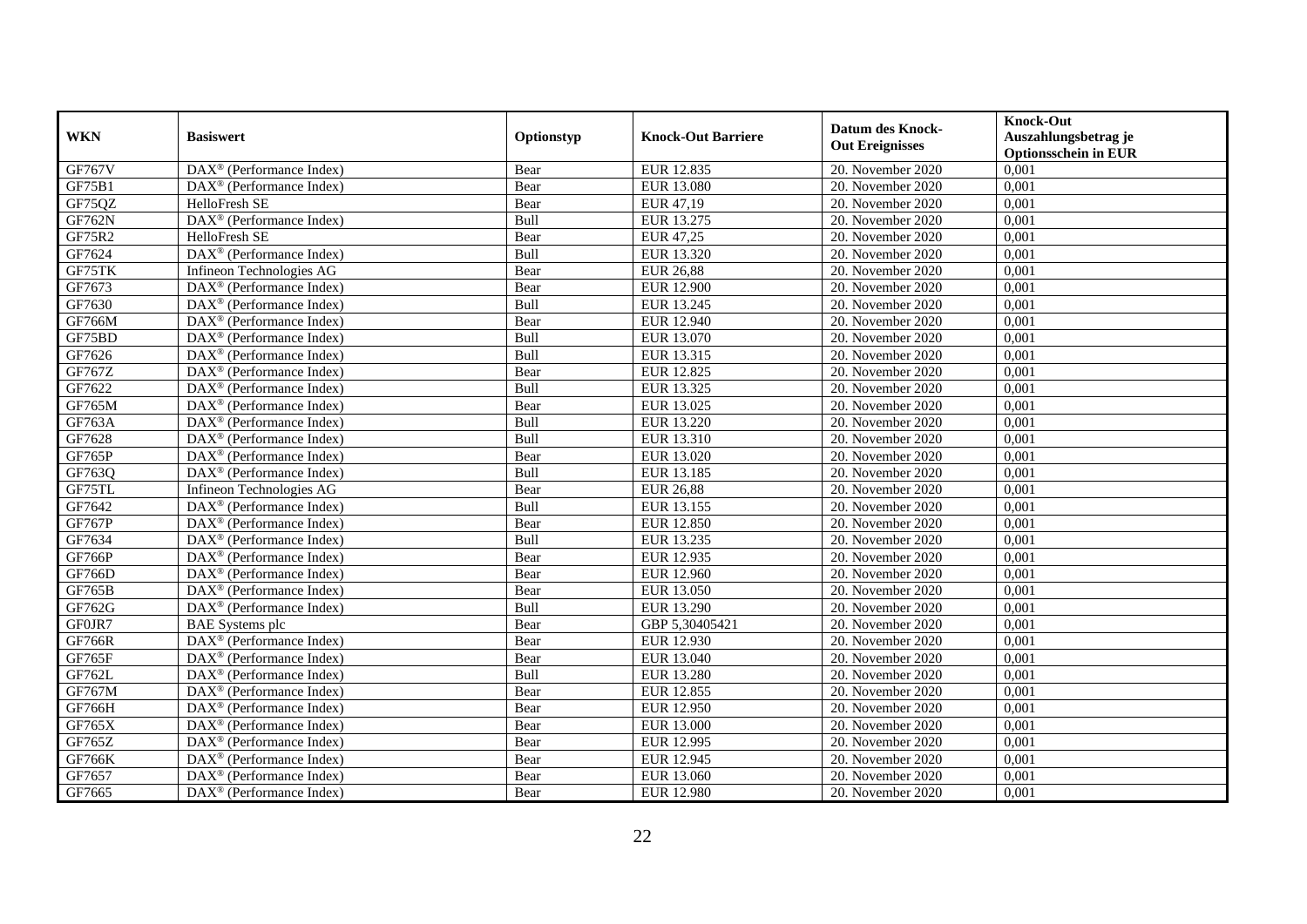|               | <b>Basiswert</b>                                      |            |                           | <b>Datum des Knock-</b> | <b>Knock-Out</b>                                    |
|---------------|-------------------------------------------------------|------------|---------------------------|-------------------------|-----------------------------------------------------|
| <b>WKN</b>    |                                                       | Optionstyp | <b>Knock-Out Barriere</b> | <b>Out Ereignisses</b>  | Auszahlungsbetrag je<br><b>Optionsschein in EUR</b> |
| GF75TH        | Infineon Technologies AG                              | Bear       | <b>EUR 26,87</b>          | 20. November 2020       | 0,001                                               |
| <b>GF765K</b> | $DAX^{\circledR}$ (Performance Index)                 | Bear       | EUR 13.030                | 20. November 2020       | 0,001                                               |
| GF75AT        | $DAX^{\circledR}$ (Performance Index)                 | Bull       | EUR 13.090                | 20. November 2020       | 0,001                                               |
| GF767F        | DAX <sup>®</sup> (Performance Index)                  | Bear       | EUR 12.870                | 20. November 2020       | 0,001                                               |
| GF6UJJ        | HeidelbergCement AG                                   | Bull       | EUR 58,30900415           | 20. November 2020       | 0,001                                               |
| GF7655        | DAX <sup>®</sup> (Performance Index)                  | Bear       | EUR 13.065                | 20. November 2020       | 0,001                                               |
| GF762A        | $DAX^{\circledast}$ (Performance Index)               | Bull       | EUR 13.305                | 20. November 2020       | 0,001                                               |
| GF75R7        | HelloFresh SE                                         | Bear       | EUR 47,29                 | 20. November 2020       | 0,001                                               |
| GF7681        | DAX <sup>®</sup> (Performance Index)                  | Bear       | <b>EUR 12.820</b>         | 20. November 2020       | 0,001                                               |
| GF765T        | DAX <sup>®</sup> (Performance Index)                  | Bear       | EUR 13.010                | 20. November 2020       | 0,001                                               |
| GF763Y        | DAX <sup>®</sup> (Performance Index)                  | Bull       | EUR 13.165                | 20. November 2020       | 0,001                                               |
| GF7669        | $\overline{\text{DAX}^{\otimes}}$ (Performance Index) | Bear       | EUR 12.970                | 20. November 2020       | 0,001                                               |
| <b>GF766B</b> | DAX <sup>®</sup> (Performance Index)                  | Bear       | EUR 12.965                | 20. November 2020       | 0,001                                               |
| GF7640        | $DAX^{\circledcirc}$ (Performance Index)              | Bull       | EUR 13.160                | 20. November 2020       | 0,001                                               |
| GF75B2        | DAX <sup>®</sup> (Performance Index)                  | Bear       | EUR 13.080                | 20. November 2020       | 0,001                                               |
| <b>GF766V</b> | DAX <sup>®</sup> (Performance Index)                  | Bear       | EUR 12.920                | 20. November 2020       | 0,001                                               |
| GF762U        | DAX <sup>®</sup> (Performance Index)                  | Bull       | EUR 13.260                | 20. November 2020       | 0,001                                               |
| GF764Z        | $DAX^{\circledcirc}$ (Performance Index)              | Bear       | EUR 13.080                | 20. November 2020       | 0,001                                               |
| GF7648        | $DAX^{\circledR}$ (Performance Index)                 | Bull       | EUR 13.140                | 20. November 2020       | 0,001                                               |
| <b>GF767K</b> | DAX <sup>®</sup> (Performance Index)                  | Bear       | EUR 12.860                | 20. November 2020       | 0,001                                               |
| GF763G        | DAX <sup>®</sup> (Performance Index)                  | Bull       | EUR 13.205                | 20. November 2020       | 0,001                                               |
| GF763S        | DAX <sup>®</sup> (Performance Index)                  | Bull       | EUR 13.180                | 20. November 2020       | 0,001                                               |
| GF75TC        | HelloFresh SE                                         | Bear       | <b>EUR 47,08</b>          | 20. November 2020       | 0,001                                               |
| GF7675        | $DAX^{\circledast}$ (Performance Index)               | Bear       | EUR 12.895                | 20. November 2020       | 0,001                                               |
| GF71BF        | Evotec AG                                             | Bear       | EUR 25,04367626           | 20. November 2020       | 0,001                                               |
| GF75TJ        | Infineon Technologies AG                              | Bear       | <b>EUR 26,87</b>          | 20. November 2020       | 0,001                                               |
| GF75B8        | DAX <sup>®</sup> (Performance Index)                  | Bull       | EUR 13.075                | 20. November 2020       | 0,001                                               |
| GF7644        | $DAX^{\otimes}$ (Performance Index)                   | Bull       | EUR 13.150                | 20. November 2020       | 0,001                                               |
| <b>GF764V</b> | $DAX^{\circledR}$ (Performance Index)                 | Bear       | EUR 13.090                | 20. November 2020       | 0,001                                               |
| GF7661        | $DAX^{\circledast}$ (Performance Index)               | Bear       | EUR 12.990                | 20. November 2020       | 0,001                                               |
| GF766Z        | DAX <sup>®</sup> (Performance Index)                  | Bear       | EUR 12.910                | 20. November 2020       | 0,001                                               |
| GF7667        | DAX <sup>®</sup> (Performance Index)                  | Bear       | EUR 12.975                | 20. November 2020       | 0,001                                               |
| GF762Y        | $\overline{\text{DAX}^{\otimes}}$ (Performance Index) | Bull       | EUR 13.250                | 20. November 2020       | 0,001                                               |
| GF763U        | $DAX^{\otimes}$ (Performance Index)                   | Bull       | EUR 13.175                | 20. November 2020       | 0,001                                               |
| GF71BE        | Evotec AG                                             | Bear       | EUR 25,1936384            | 20. November 2020       | 0,001                                               |
| GF763J        | DAX <sup>®</sup> (Performance Index)                  | Bull       | <b>EUR 13.200</b>         | 20. November 2020       | 0,001                                               |
| GF762S        | $DAX^{\circledast}$ (Performance Index)               | Bull       | EUR 13.265                | 20. November 2020       | 0,001                                               |
| GF7671        | $\text{DAX}^{\circledast}$ (Performance Index)        | Bear       | EUR 12.905                | 20. November 2020       | 0,001                                               |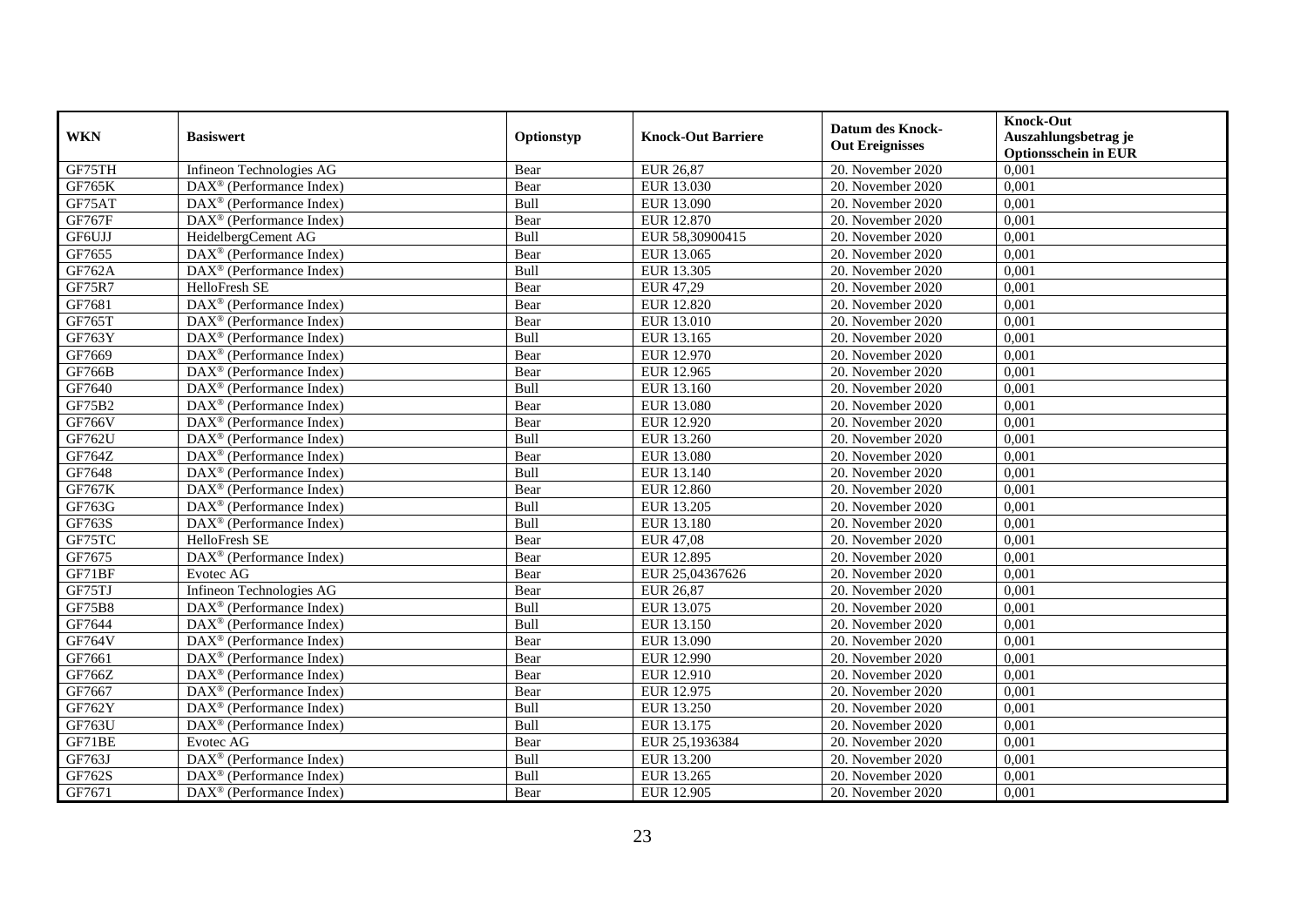| <b>WKN</b>    | <b>Basiswert</b>                                        | Optionstyp | <b>Knock-Out Barriere</b> | <b>Datum des Knock-</b><br><b>Out Ereignisses</b> | <b>Knock-Out</b><br>Auszahlungsbetrag je<br><b>Optionsschein in EUR</b> |
|---------------|---------------------------------------------------------|------------|---------------------------|---------------------------------------------------|-------------------------------------------------------------------------|
| <b>GF762E</b> | $DAX^{\circledR}$ (Performance Index)                   | Bull       | EUR 13.295                | 20. November 2020                                 | 0,001                                                                   |
| GF7677        | $DAX^{\circledR}$ (Performance Index)                   | Bear       | <b>EUR 12.890</b>         | 20. November 2020                                 | 0,001                                                                   |
| GF7679        | $DAX^{\circledcirc}$ (Performance Index)                | Bear       | <b>EUR 12.885</b>         | 20. November 2020                                 | 0,001                                                                   |
| GF7646        | $\text{DAX}^{\otimes}$ (Performance Index)              | Bull       | EUR 13.145                | 20. November 2020                                 | 0,001                                                                   |
| <b>GF765R</b> | DAX <sup>®</sup> (Performance Index)                    | Bear       | EUR 13.015                | 20. November 2020                                 | 0,001                                                                   |
| GF763W        | $DAX^{\circledR}$ (Performance Index)                   | Bull       | EUR 13.170                | 20. November 2020                                 | 0,001                                                                   |
| GF75AY        | $DAX^{\circledcirc}$ (Performance Index)                | Bear       | EUR 13.090                | 20. November 2020                                 | 0,001                                                                   |
| GF767D        | $\overline{\text{DAX}^{\otimes}}$ (Performance Index)   | Bear       | EUR 12.875                | 20. November 2020                                 | 0,001                                                                   |
| <b>GF766F</b> | $DAX^{\circledast}$ (Performance Index)                 | Bear       | EUR 12.955                | 20. November 2020                                 | 0,001                                                                   |
| GF762C        | DAX <sup>®</sup> (Performance Index)                    | Bull       | EUR 13.300                | 20. November 2020                                 | 0,001                                                                   |
| GF7659        | $\overline{\text{DAX}^{\otimes}}$ (Performance Index)   | Bear       | EUR 13.055                | 20. November 2020                                 | 0,001                                                                   |
| GF766T        | DAX <sup>®</sup> (Performance Index)                    | Bear       | EUR 12.925                | 20. November 2020                                 | 0,001                                                                   |
| GF762Q        | DAX <sup>®</sup> (Performance Index)                    | Bull       | EUR 13.270                | 20. November 2020                                 | 0,001                                                                   |
| GF75QX        | HelloFresh SE                                           | Bear       | EUR 47,2                  | 20. November 2020                                 | 0,001                                                                   |
| GF763C        | $DAX^{\circledast}$ (Performance Index)                 | Bull       | EUR 13.215                | 20. November 2020                                 | 0,001                                                                   |
| GF71JC        | Novartis AG                                             | Bear       | CHF 79,77379178           | 20. November 2020                                 | 0,001                                                                   |
| <b>GF767B</b> | $\overline{\text{DAX}^{\otimes}}$ (Performance Index)   | Bear       | <b>EUR 12.880</b>         | 20. November 2020                                 | 0,001                                                                   |
| GF7653        | $DAX^{\circledcirc}$ (Performance Index)                | Bear       | EUR 13.070                | 20. November 2020                                 | 0,001                                                                   |
| GF7632        | $\text{DAX}^{\circledR}$ (Performance Index)            | Bull       | EUR 13.240                | 20. November 2020                                 | 0,001                                                                   |
| <b>GF767T</b> | DAX <sup>®</sup> (Performance Index)                    | Bear       | EUR 12.840                | 20. November 2020                                 | 0,001                                                                   |
| GF75QN        | HelloFresh SE                                           | Bear       | EUR 47,11                 | 20. November 2020                                 | 0,001                                                                   |
| GF762W        | DAX <sup>®</sup> (Performance Index)                    | Bull       | EUR 13.255                | 20. November 2020                                 | 0,001                                                                   |
| <b>GF767H</b> | $DAX^{\circledR}$ (Performance Index)                   | Bear       | EUR 12.865                | 20. November 2020                                 | 0,001                                                                   |
| <b>GF765V</b> | $\overline{\text{DAX}}^{\textcirc}$ (Performance Index) | Bear       | EUR 13.005                | 20. November 2020                                 | 0,001                                                                   |
| GF7663        | DAX <sup>®</sup> (Performance Index)                    | Bear       | EUR 12.985                | 20. November 2020                                 | 0,001                                                                   |
| GF6UA1        | Münchener Rückversicherungs-Gesellschaft AG             | Bull       | EUR 234,47712171          | 20. November 2020                                 | 0,001                                                                   |
| GF7620        | $DAX^{\circledR}$ (Performance Index)                   | Bull       | EUR 13.330                | 20. November 2020                                 | 0,001                                                                   |
| <b>GF763N</b> | $\overline{\text{DAX}^{\otimes}}$ (Performance Index)   | Bull       | EUR 13.190                | 20. November 2020                                 | 0,001                                                                   |
| GF75TM        | Infineon Technologies AG                                | Bear       | <b>EUR 26,86</b>          | 20. November 2020                                 | 0,001                                                                   |
| GF763E        | $DAX^{\circledast}$ (Performance Index)                 | Bull       | EUR 13.210                | 20. November 2020                                 | 0,001                                                                   |
| <b>GF75R0</b> | HelloFresh SE                                           | Bear       | EUR 47,22                 | 20. November 2020                                 | 0,001                                                                   |
| GF764X        | DAX <sup>®</sup> (Performance Index)                    | Bear       | EUR 13.085                | 20. November 2020                                 | 0,001                                                                   |
| GF71RX        | Münchener Rückversicherungs-Gesellschaft AG             | Bull       | EUR 235,77579592          | 20. November 2020                                 | 0,001                                                                   |
| GF75QS        | HelloFresh SE                                           | Bear       | EUR 47,16                 | 20. November 2020                                 | 0,001                                                                   |
| <b>GF764R</b> | DAX <sup>®</sup> (Performance Index)                    | Bear       | EUR 13.100                | 20. November 2020                                 | 0,001                                                                   |
| GF75AG        | $DAX^{\circledast}$ (Performance Index)                 | Bear       | EUR 13.110                | 20. November 2020                                 | 0,001                                                                   |
| GF75AR        | $DAX^{\circledast}$ (Performance Index)                 | Bear       | EUR 13.100                | 20. November 2020                                 | 0,001                                                                   |
| GF75AS        | $\text{DAX}^{\textcircled{}}$ (Performance Index)       | Bear       | EUR 13.100                | 20. November 2020                                 | 0,001                                                                   |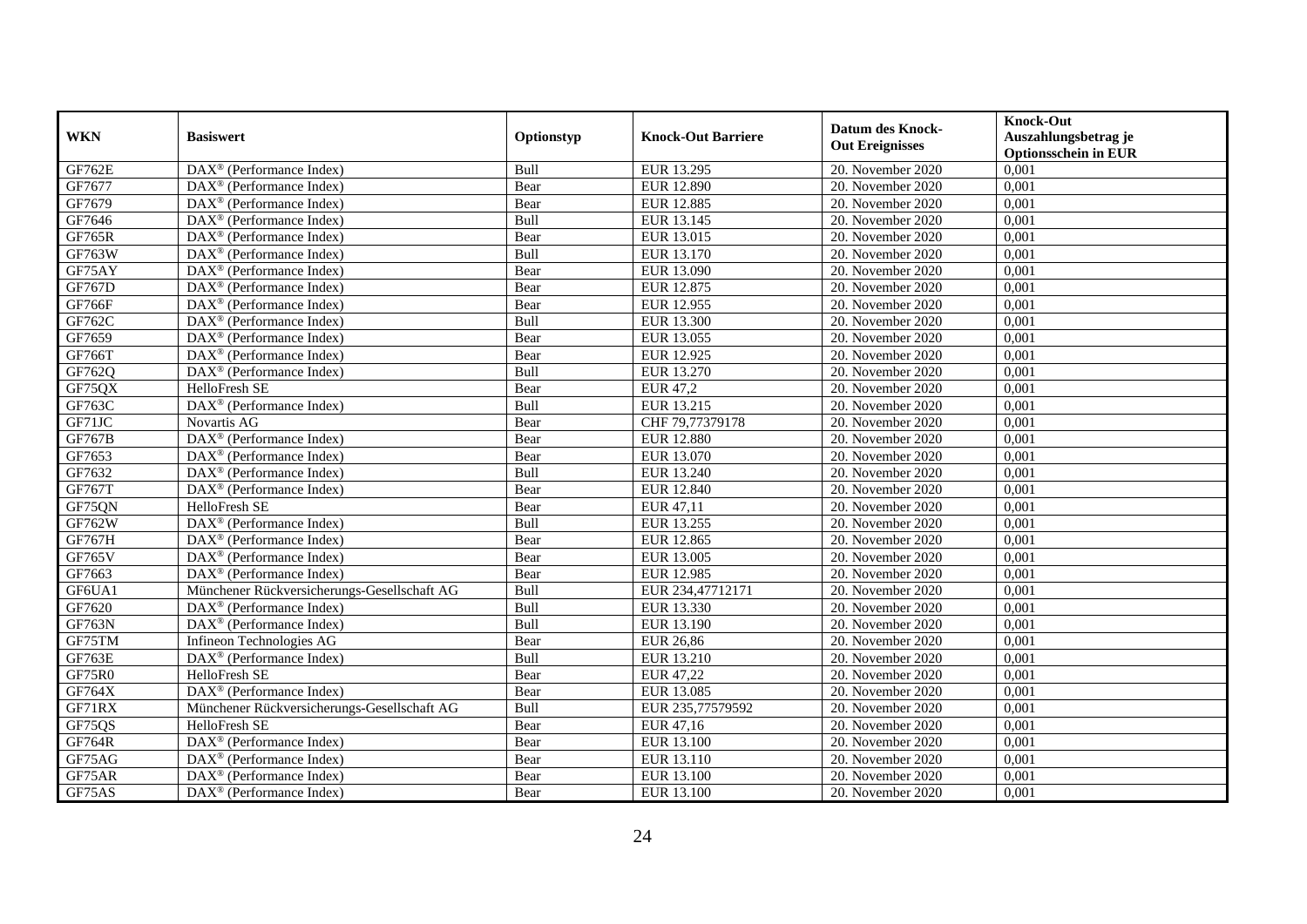| <b>WKN</b>    | <b>Basiswert</b>                                            | Optionstyp | <b>Knock-Out Barriere</b> | <b>Datum des Knock-</b><br><b>Out Ereignisses</b> | <b>Knock-Out</b><br>Auszahlungsbetrag je<br><b>Optionsschein in EUR</b> |
|---------------|-------------------------------------------------------------|------------|---------------------------|---------------------------------------------------|-------------------------------------------------------------------------|
| GF6ZY6        | $MDAX^{\circledR}$ (Performance Index)                      | Bear       | EUR 28.844,2476849        | 20. November 2020                                 | 0,001                                                                   |
| GF75AH        | $DAX^{\otimes}$ (Performance Index)                         | Bear       | EUR 13.110                | 20. November 2020                                 | 0,001                                                                   |
| GF75AM        | $DAX^{\circledR}$ (Performance Index)                       | Bear       | EUR 13.100                | 20. November 2020                                 | 0,001                                                                   |
| GF7001        | TecDAX <sup>®</sup> (Performance Index)                     | Bear       | EUR 3.039,38              | 20. November 2020                                 | 0,001                                                                   |
| GF75AK        | DAX <sup>®</sup> (Performance Index)                        | Bear       | EUR 13.110                | 20. November $2020$                               | 0,001                                                                   |
| GF761R        | DAX <sup>®</sup> (Performance Index)/ X-DAX <sup>®</sup>    | Bear       | EUR 13.110                | 20. November 2020                                 | 0,001                                                                   |
| GF764M        | $\text{DAX}^{\circledast}$ (Performance Index)              | Bear       | EUR 13.110                | 20. November 2020                                 | 0,001                                                                   |
| GF761T        | DAX <sup>®</sup> (Performance Index)/ X-DAX <sup>®</sup>    | Bear       | EUR 13.100                | 20. November 2020                                 | 0,001                                                                   |
| GF761S        | DAX <sup>®</sup> (Performance Index)/ X-DAX <sup>®</sup>    | Bear       | EUR 13.105                | 20. November 2020                                 | 0,001                                                                   |
| GF75AF        | $DAX^{\circledR}$ (Performance Index)                       | Bear       | EUR 13.110                | 20. November 2020                                 | 0,001                                                                   |
| GF75AE        | $\overline{\text{DAX}^{\otimes}(\text{Performance Index})}$ | Bear       | EUR 13.110                | 20. November 2020                                 | 0,001                                                                   |
| GF75AQ        | $\overline{\text{DAX}^{\otimes}}$ (Performance Index)       | Bear       | EUR 13.100                | 20. November 2020                                 | 0,001                                                                   |
| GF764T        | $\overline{\text{DAX}^{\otimes}}$ (Performance Index)       | Bear       | EUR 13.095                | 20. November 2020                                 | 0,001                                                                   |
| GF75CD        | DAX <sup>®</sup> (Performance Index)/ X-DAX <sup>®</sup>    | Bear       | EUR 13.100                | 20. November 2020                                 | 0,001                                                                   |
| GF75TP        | Infineon Technologies AG                                    | Bear       | EUR 27,19                 | 20. November 2020                                 | 0,001                                                                   |
| GF75AP        | DAX <sup>®</sup> (Performance Index)                        | Bear       | EUR 13.100                | 20. November 2020                                 | 0,001                                                                   |
| GF764P        | DAX <sup>®</sup> (Performance Index)                        | Bear       | EUR 13.105                | 20. November 2020                                 | 0,001                                                                   |
| GF75AN        | $DAX^{\circledcirc}$ (Performance Index)                    | Bear       | EUR 13.100                | 20. November 2020                                 | 0,001                                                                   |
| GF75AJ        | $DAX^{\otimes}$ (Performance Index)                         | Bear       | EUR 13.110                | 20. November 2020                                 | 0,001                                                                   |
| GF75CE        | DAX <sup>®</sup> (Performance Index)/ X-DAX <sup>®</sup>    | Bear       | EUR 13.100                | 20. November 2020                                 | 0,001                                                                   |
| GF71UG        | Infineon Technologies AG                                    | Bear       | EUR 27,12654243           | 20. November 2020                                 | 0,001                                                                   |
| GF71PN        | <b>Baker Hughes Company</b>                                 | Bull       | USD 18,00204119           | 20. November 2020                                 | 0,001                                                                   |
| <b>GF759V</b> | DAX <sup>®</sup> (Performance Index)                        | Bear       | EUR 13.150                | 20. November 2020                                 | 0,001                                                                   |
| GF71RS        | Delivery Hero AG                                            | Bear       | EUR 101,56282169          | 20. November 2020                                 | 0,001                                                                   |
| GF72BS        | $DAX^{\circledR}$ (Performance Index)                       | Bear       | EUR 13.143,68988166       | 20. November 2020                                 | 0,001                                                                   |
| GF6MYW        | Siltronic AG                                                | Bear       | EUR 94,77925875           | 20. November 2020                                 | 0,001                                                                   |
| GF75A7        | DAX <sup>®</sup> (Performance Index)                        | Bear       | EUR 13.125                | 20. November 2020                                 | 0,001                                                                   |
| GF6DPR        | HelloFresh SE                                               | Bear       | EUR 48,27041326           | 20. November 2020                                 | 0,001                                                                   |
| GF75AD        | $DAX^{\circledR}$ (Performance Index)                       | Bear       | EUR 13.120                | $20.$ November 2020                               | 0,001                                                                   |
| GF726X        | $DAX^{\circledR}$ (Performance Index)                       | Bear       | EUR 13.140                | 20. November 2020                                 | 0,001                                                                   |
| GF761Q        | DAX <sup>®</sup> (Performance Index)/ X-DAX <sup>®</sup>    | Bear       | EUR 13.115                | 20. November 2020                                 | 0,001                                                                   |
| GF75SF        | Advanced Micro Devices, Inc.                                | Bear       | <b>USD 84,86</b>          | 20. November 2020                                 | 0,001                                                                   |
| GF72BU        | DAX <sup>®</sup> (Performance Index)                        | Bear       | EUR 13.138,69038          | 20. November 2020                                 | 0,001                                                                   |
| GF75FN        | Tesla Inc                                                   | Bear       | <b>USD 495,49</b>         | 20. November 2020                                 | 0,001                                                                   |
| GF75DD        | S&P 500 <sup>®</sup> Index                                  | Bear       | <b>USD 3.580</b>          | 20. November 2020                                 | 0,001                                                                   |
| <b>GF724X</b> | MorphoSys AG                                                | Bear       | EUR 89,60359954           | 20. November 2020                                 | 0,001                                                                   |
| GF6HGA        | HelloFresh SE                                               | Bear       | EUR 48,94827164           | 20. November 2020                                 | 0,001                                                                   |
| GF4U5T        | LVMH Moët Hennessy Louis Vuitton SE                         | Bear       | EUR 490,98360681          | 20. November 2020                                 | 0,001                                                                   |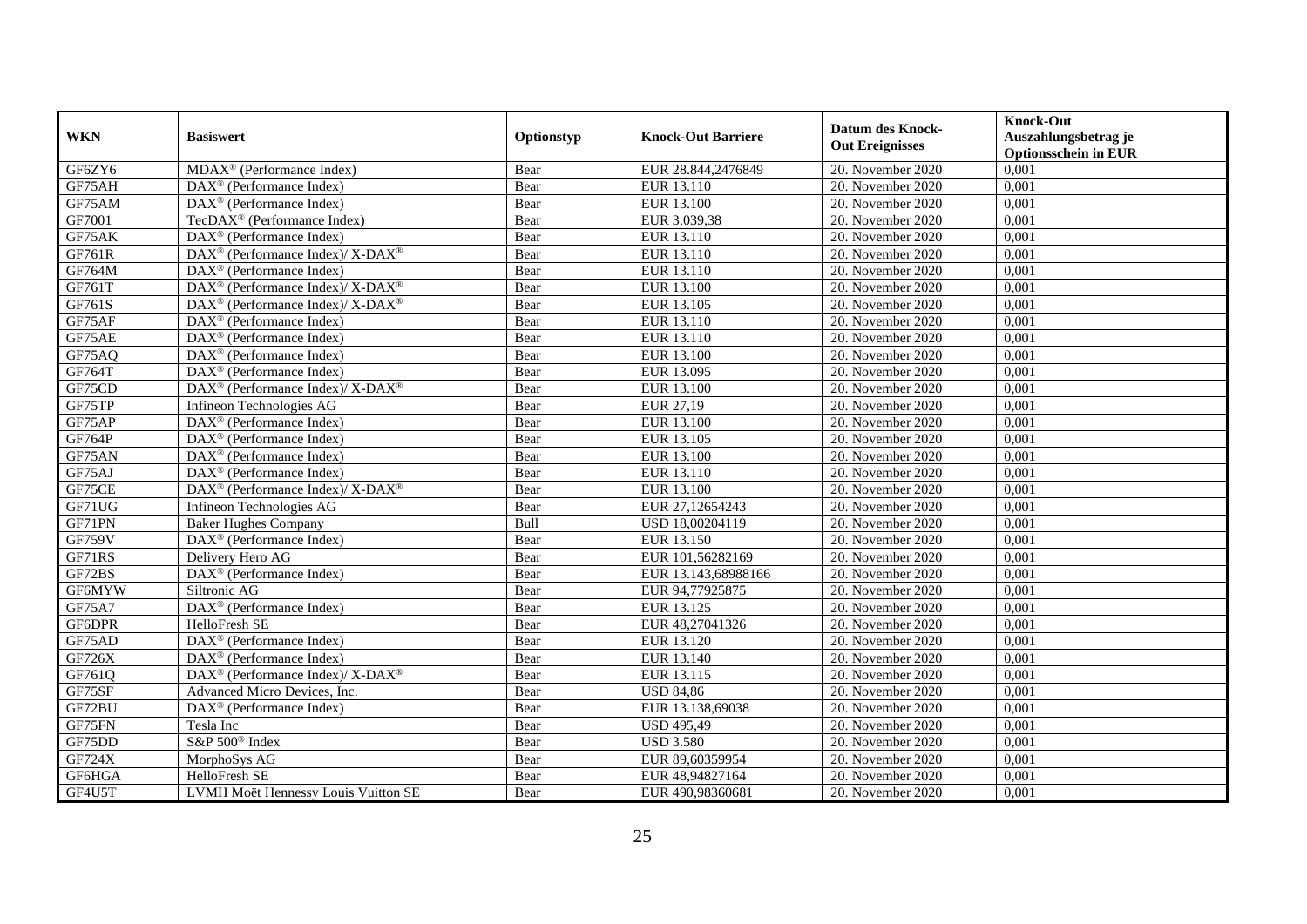| <b>WKN</b>    | <b>Basiswert</b>                                         | Optionstyp | <b>Knock-Out Barriere</b> | <b>Datum des Knock-</b><br><b>Out Ereignisses</b> | <b>Knock-Out</b><br>Auszahlungsbetrag je<br><b>Optionsschein in EUR</b> |
|---------------|----------------------------------------------------------|------------|---------------------------|---------------------------------------------------|-------------------------------------------------------------------------|
| <b>GF75A8</b> | $DAX^{\circledast}$ (Performance Index)                  | Bear       | EUR 13.120                | 20. November 2020                                 | 0,001                                                                   |
| GF726U        | $\text{DAX}^{\otimes}$ (Performance Index)               | Bear       | EUR 13.140                | 20. November 2020                                 | 0,001                                                                   |
| GM2EWU        | $MDAX^{\circledR}$ (Performance Index)                   | Bear       | EUR 28.913,80732546       | 20. November 2020                                 | 0,001                                                                   |
| GC7WK0        | Siltronic AG                                             | Bear       | EUR 97,47854024           | 20. November 2020                                 | 0,001                                                                   |
| <b>GF759R</b> | DAX <sup>®</sup> (Performance Index)                     | Bear       | EUR 13.160                | 20. November 2020                                 | 0,001                                                                   |
| GF75SK        | Advanced Micro Devices, Inc.                             | Bear       | <b>USD 85,81</b>          | 20. November 2020                                 | 0,001                                                                   |
| GF75T2        | Advanced Micro Devices, Inc.                             | Bear       | <b>USD 83,77</b>          | 20. November 2020                                 | 0,001                                                                   |
| GF71WW        | Airbus SE                                                | Bear       | EUR 89,91853892           | 20. November 2020                                 | 0,001                                                                   |
| GF7211        | Deutsche Post AG                                         | Bear       | EUR 39,57495574           | 20. November 2020                                 | 0,001                                                                   |
| GF75FM        | Tesla Inc                                                | Bear       | <b>USD 494,66</b>         | $20.$ November 2020                               | 0,001                                                                   |
| GF721M        | <b>OMV AG</b>                                            | Bear       | EUR 28,66515158           | 20. November 2020                                 | 0,001                                                                   |
| <b>GF726V</b> | DAX <sup>®</sup> (Performance Index)                     | Bear       | EUR 13.140                | 20. November 2020                                 | 0,001                                                                   |
| GF75DE        | S&P 500 <sup>®</sup> Index                               | Bear       | <b>USD 3.577,5</b>        | 20. November 2020                                 | 0,001                                                                   |
| GF6UEH        | Nordex SE                                                | Bear       | EUR 18,25768863           | 20. November 2020                                 | 0,001                                                                   |
| GF75HU        | Alibaba Group Holding Limited                            | Bear       | <b>USD 262,54</b>         | 20. November 2020                                 | 0,001                                                                   |
| GF3HWA        | Mediobanca S.p.A.                                        | Bear       | EUR 7,72739513            | 20. November 2020                                 | 0,001                                                                   |
| GF4KT9        | Siltronic AG                                             | Bear       | EUR 95,34304129           | 20. November 2020                                 | 0,001                                                                   |
| GF759H        | DAX <sup>®</sup> (Performance Index)                     | Bear       | EUR 13.170                | 20. November 2020                                 | 0,001                                                                   |
| GF75DG        | S&P 500 <sup>®</sup> Index                               | Bear       | <b>USD 3.575</b>          | 20. November 2020                                 | 0,001                                                                   |
| GF759T        | DAX <sup>®</sup> (Performance Index)                     | Bear       | EUR 13.160                | 20. November 2020                                 | 0,001                                                                   |
| GF7212        | Deutsche Post AG                                         | Bear       | EUR 39,64494682           | 20. November 2020                                 | 0,001                                                                   |
| GF6MXM        | Square Inc                                               | Bear       | USD 194,94350028          | 20. November 2020                                 | 0,001                                                                   |
| <b>GF758N</b> | Dow Jones Industrial Average® Index                      | Bear       | <b>USD 29.440</b>         | 20. November 2020                                 | 0,001                                                                   |
| <b>GF764K</b> | $DAX^{\circledR}$ (Performance Index)                    | Bear       | EUR 13.115                | 20. November 2020                                 | 0,001                                                                   |
| <b>GF726W</b> | DAX <sup>®</sup> (Performance Index)                     | Bear       | EUR 13.140                | 20. November 2020                                 | 0,001                                                                   |
| GF75BY        | NASDAQ-100 Index®                                        | Bear       | <b>USD 11.970</b>         | 20. November 2020                                 | 0,001                                                                   |
| GF4WWZ        | Bechtle AG                                               | Bear       | EUR 181,2348818           | 20. November 2020                                 | 0,001                                                                   |
| GF6HLB        | Nordex SE                                                | Bear       | EUR 18,38691479           | 20. November 2020                                 | 0,001                                                                   |
| GF75DH        | S&P 500 <sup>®</sup> Index                               | Bear       | <b>USD 3.575</b>          | 20. November 2020                                 | 0,001                                                                   |
| GF3Q8G        | STMicroelectronics N.V.                                  | Bear       | EUR 30,67955686           | 20. November 2020                                 | 0,001                                                                   |
| GF75HT        | Alibaba Group Holding Limited                            | Bear       | <b>USD 262,63</b>         | 20. November 2020                                 | 0,001                                                                   |
| GF6UBW        | Volkswagen AG                                            | Bull       | EUR 151,13296279          | 20. November 2020                                 | 0,001                                                                   |
| GF72EY        | DAX <sup>®</sup> (Performance Index)/ X-DAX <sup>®</sup> | Bear       | EUR 13.158,68838666       | $20.$ November 2020                               | 0,001                                                                   |
| GF6UEU        | Infineon Technologies AG                                 | Bear       | EUR 27,21959016           | $20.$ November 2020                               | 0,001                                                                   |
| GF75T4        | Advanced Micro Devices, Inc.                             | Bear       | <b>USD 83,71</b>          | 20. November 2020                                 | 0,001                                                                   |
| GF75A3        | DAX <sup>®</sup> (Performance Index)                     | Bear       | EUR 13.125                | 20. November 2020                                 | 0,001                                                                   |
| GF71R5        | Alibaba Group Holding Limited                            | Bear       | USD 262,074               | 20. November 2020                                 | 0,001                                                                   |
| GF764H        | DAX <sup>®</sup> (Performance Index)                     | Bear       | EUR 13.120                | 20. November 2020                                 | 0,001                                                                   |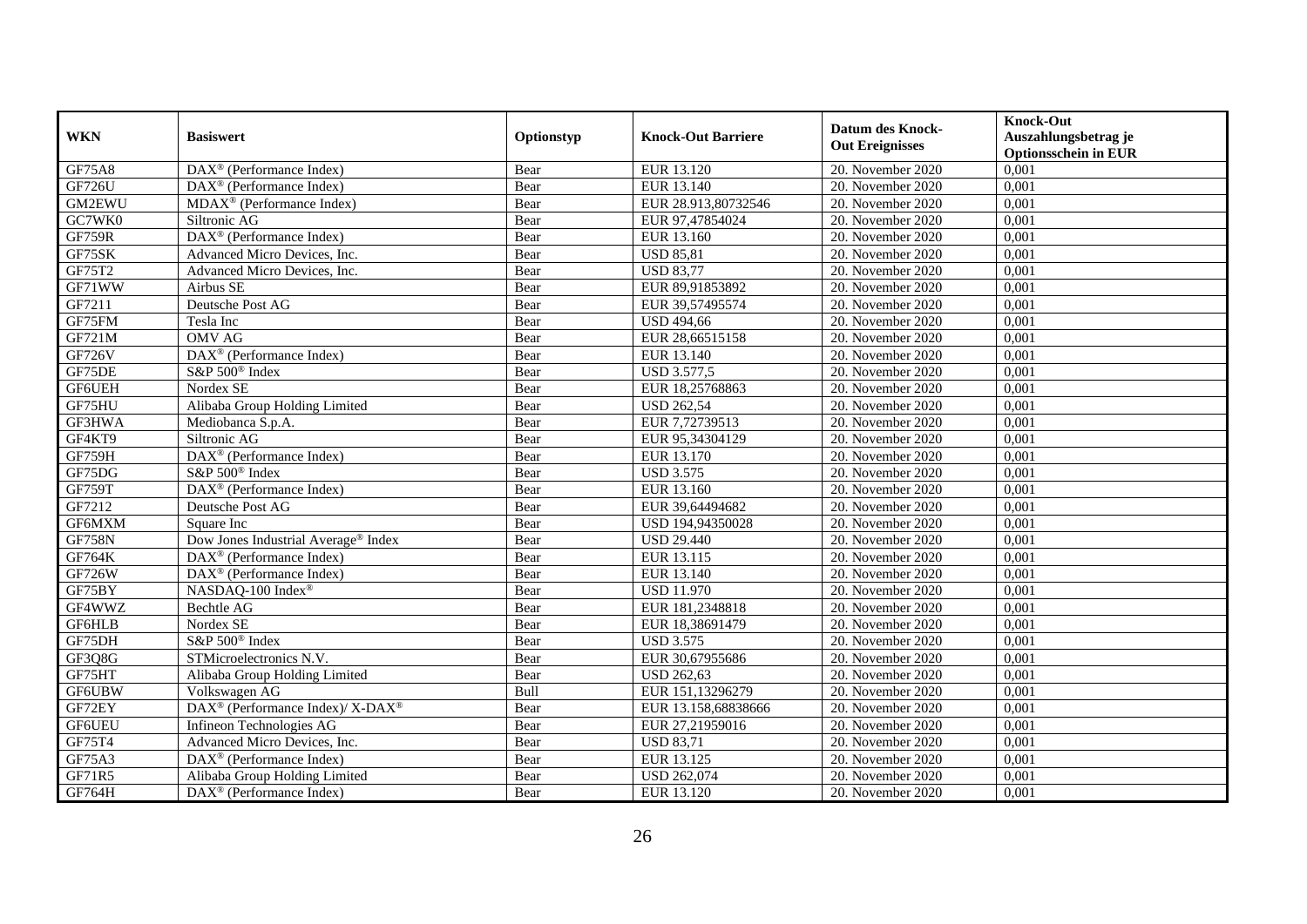| <b>WKN</b>    | <b>Basiswert</b>                                         | Optionstyp | <b>Knock-Out Barriere</b> | <b>Datum des Knock-</b><br><b>Out Ereignisses</b> | <b>Knock-Out</b><br>Auszahlungsbetrag je<br><b>Optionsschein in EUR</b> |
|---------------|----------------------------------------------------------|------------|---------------------------|---------------------------------------------------|-------------------------------------------------------------------------|
| GF75A6        | $\overline{\text{DAX}}^{\textcirc}$ (Performance Index)  | Bear       | EUR 13.125                | 20. November 2020                                 | 0,001                                                                   |
| GF759Y        | $DAX^{\circledR}$ (Performance Index)                    | Bear       | EUR 13.150                | 20. November 2020                                 | 0,001                                                                   |
| GF75A4        | DAX <sup>®</sup> (Performance Index)                     | Bear       | EUR 13.125                | 20. November 2020                                 | 0,001                                                                   |
| GF75FU        | Tesla Inc                                                | Bear       | <b>USD 501,57</b>         | 20. November 2020                                 | 0,001                                                                   |
| GF75BW        | NASDAQ-100 Index®                                        | Bear       | <b>USD 11.980</b>         | 20. November 2020                                 | 0,001                                                                   |
| GF6HNT        | Deutsche Post AG                                         | Bear       | EUR 39,53965874           | 20. November 2020                                 | 0,001                                                                   |
| GF75HS        | Alibaba Group Holding Limited                            | Bear       | <b>USD 261,76</b>         | 20. November 2020                                 | 0,001                                                                   |
| GF726S        | $DAX^{\circledR}$ (Performance Index)                    | Bear       | EUR 13.140                | 20. November 2020                                 | 0,001                                                                   |
| GF75A9        | $DAX^{\circledR}$ (Performance Index)                    | Bear       | EUR 13.120                | 20. November 2020                                 | 0,001                                                                   |
| GF75HW        | Alibaba Group Holding Limited                            | Bear       | <b>USD 263,01</b>         | 20. November 2020                                 | 0,001                                                                   |
| <b>GF6UEG</b> | Nordex SE                                                | Bear       | EUR 18,1077897            | 20. November 2020                                 | 0,001                                                                   |
| GF75SC        | Advanced Micro Devices, Inc.                             | Bear       | <b>USD 84,79</b>          | 20. November 2020                                 | 0,001                                                                   |
| GF75AC        | $\overline{\text{DAX}^{\otimes}}$ (Performance Index)    | Bear       | EUR 13.120                | 20. November 2020                                 | 0,001                                                                   |
| GF75AA        | DAX <sup>®</sup> (Performance Index)                     | Bear       | EUR 13.120                | 20. November 2020                                 | 0,001                                                                   |
| GF761M        | DAX <sup>®</sup> (Performance Index)/ X-DAX <sup>®</sup> | Bear       | EUR 13.130                | 20. November 2020                                 | 0,001                                                                   |
| <b>GF759U</b> | DAX <sup>®</sup> (Performance Index)                     | Bear       | EUR 13.150                | 20. November 2020                                 | 0,001                                                                   |
| GF75TR        | Infineon Technologies AG                                 | Bear       | <b>EUR 27,27</b>          | 20. November 2020                                 | 0,001                                                                   |
| GF75C7        | NASDAO-100 Index®                                        | Bear       | <b>USD 11.910</b>         | 20. November 2020                                 | 0,001                                                                   |
| GF758M        | Dow Jones Industrial Average® Index                      | Bear       | <b>USD 29.440</b>         | 20. November 2020                                 | 0,001                                                                   |
| GF71EK        | Symrise AG                                               | Bear       | EUR 106,3349692           | 20. November 2020                                 | 0,001                                                                   |
| GF74N9        | 1 Feinunze Silber, Feinheit mind. 0,999                  | Bear       | <b>USD 24,29</b>          | 20. November 2020                                 | 0,001                                                                   |
| GF71R6        | Alibaba Group Holding Limited                            | Bear       | <b>USD 263,543</b>        | 20. November 2020                                 | 0,001                                                                   |
| <b>GF759Z</b> | DAX <sup>®</sup> (Performance Index)                     | Bear       | EUR 13.150                | 20. November 2020                                 | 0,001                                                                   |
| GF6DLA        | Infineon Technologies AG                                 | Bear       | EUR 27,30865131           | 20. November 2020                                 | 0,001                                                                   |
| GF75LR        | Alibaba Group Holding Limited                            | Bear       | <b>USD 261,43</b>         | 20. November 2020                                 | 0,001                                                                   |
| GF761P        | DAX <sup>®</sup> (Performance Index)/ X-DAX <sup>®</sup> | Bear       | EUR 13.120                | 20. November 2020                                 | 0,001                                                                   |
| GF75T3        | Advanced Micro Devices, Inc.                             | Bear       | <b>USD 83,84</b>          | 20. November 2020                                 | 0,001                                                                   |
| GF75FK        | Tesla Inc                                                | Bear       | <b>USD 495,21</b>         | 20. November 2020                                 | 0,001                                                                   |
| GF75HR        | Alibaba Group Holding Limited                            | Bear       | <b>USD 262,45</b>         | $20.$ November 2020                               | 0,001                                                                   |
| GF75DK        | $S\&P 500^{\circ}$ Index                                 | Bear       | <b>USD 3.572,5</b>        | 20. November 2020                                 | 0,001                                                                   |
| GF74NB        | 1 Feinunze Silber, Feinheit mind. 0,999                  | Bear       | <b>USD 24,47</b>          | 20. November 2020                                 | 0,001                                                                   |
| GF75C1        | NASDAQ-100 Index®                                        | Bear       | <b>USD 11.960</b>         | 20. November 2020                                 | 0,001                                                                   |
| GF75DZ        | Roche Holding AG                                         | Bull       | CHF 302,32                | 20. November 2020                                 | 0,001                                                                   |
| GF75KN        | Alibaba Group Holding Limited                            | Bear       | <b>USD 260,24</b>         | 20. November 2020                                 | 0,001                                                                   |
| GF75HV        | Alibaba Group Holding Limited                            | Bear       | <b>USD 262,82</b>         | 20. November 2020                                 | 0,001                                                                   |
| GF75G3        | Tesla Inc                                                | Bear       | <b>USD 499,91</b>         | 20. November 2020                                 | 0,001                                                                   |
| GF75TQ        | Infineon Technologies AG                                 | Bear       | EUR 27,26                 | 20. November 2020                                 | 0,001                                                                   |
| GF75LX        | Alibaba Group Holding Limited                            | Bear       | <b>USD 260,5</b>          | 20. November 2020                                 | 0,001                                                                   |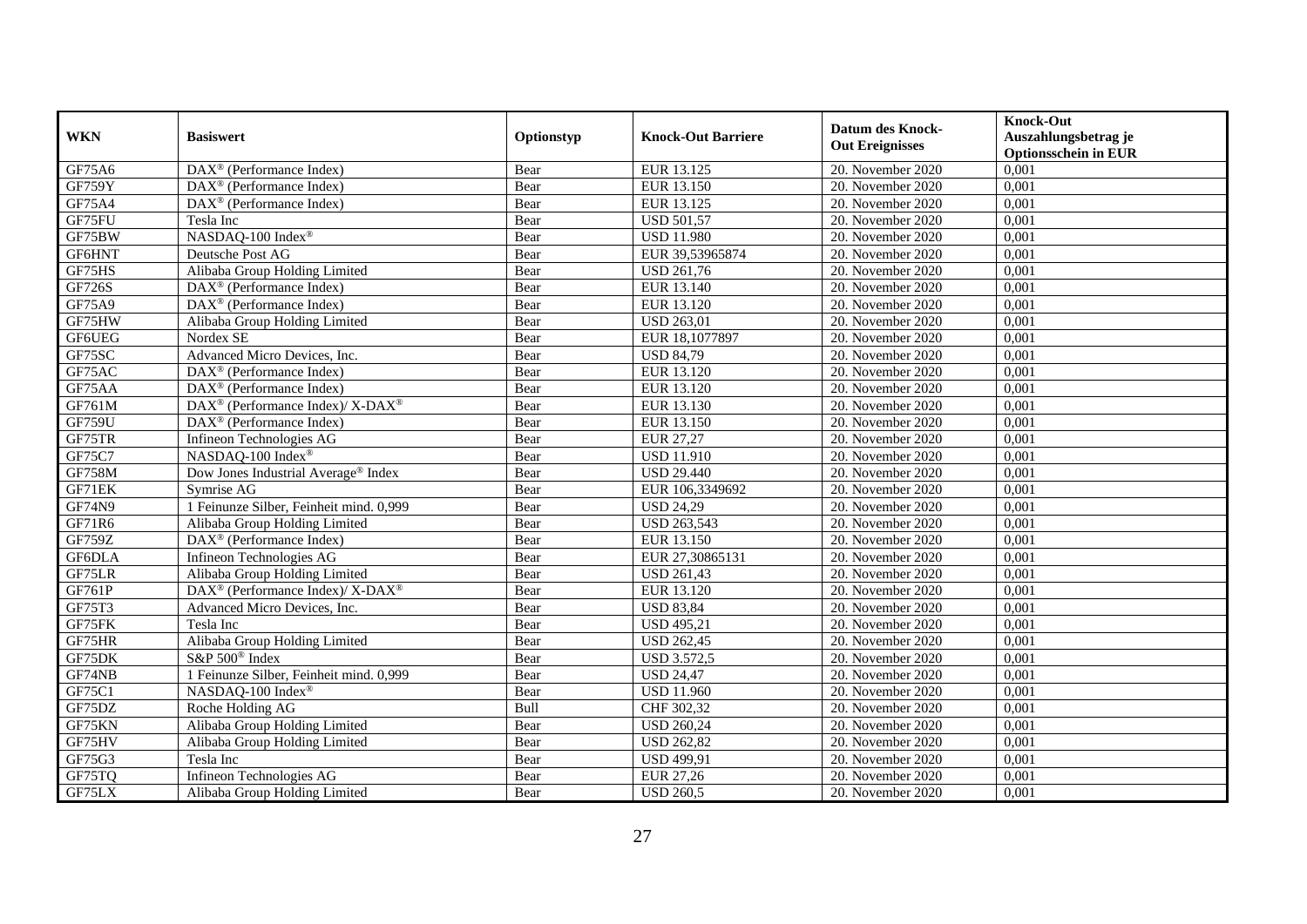| <b>WKN</b>    | <b>Basiswert</b>                                         | Optionstyp | <b>Knock-Out Barriere</b> | <b>Datum des Knock-</b><br><b>Out Ereignisses</b> | <b>Knock-Out</b><br>Auszahlungsbetrag je<br><b>Optionsschein in EUR</b> |
|---------------|----------------------------------------------------------|------------|---------------------------|---------------------------------------------------|-------------------------------------------------------------------------|
| <b>GF758L</b> | Dow Jones Industrial Average® Index                      | Bear       | <b>USD 29.450</b>         | 20. November 2020                                 | 0,001                                                                   |
| GF75A1        | $DAX^{\circledR}$ (Performance Index)                    | Bear       | EUR 13.130                | 20. November 2020                                 | 0,001                                                                   |
| GF764F        | $DAX^{\circledcirc}$ (Performance Index)                 | Bear       | EUR 13.125                | 20. November 2020                                 | 0,001                                                                   |
| GF726T        | DAX <sup>®</sup> (Performance Index)                     | Bear       | EUR 13.140                | 20. November 2020                                 | 0,001                                                                   |
| GF75UB        | Advanced Micro Devices, Inc.                             | Bear       | <b>USD 85,26</b>          | 20. November 2020                                 | 0,001                                                                   |
| GF764D        | DAX <sup>®</sup> (Performance Index)                     | Bear       | EUR 13.130                | 20. November 2020                                 | 0,001                                                                   |
| GF761N        | DAX <sup>®</sup> (Performance Index)/ X-DAX <sup>®</sup> | Bear       | EUR 13.125                | 20. November 2020                                 | 0,001                                                                   |
| GF75T6        | Advanced Micro Devices, Inc.                             | Bear       | <b>USD 83,91</b>          | 20. November 2020                                 | 0,001                                                                   |
| GF75BX        | NASDAQ-100 Index®                                        | Bear       | <b>USD 11.980</b>         | 20. November 2020                                 | 0,001                                                                   |
| GF75E2        | Roche Holding AG                                         | Bull       | CHF 302,15                | 20. November 2020                                 | 0,001                                                                   |
| GF5NF6        | <b>AIXTRON SE</b>                                        | Bear       | EUR 10,85547696           | 20. November 2020                                 | 0,001                                                                   |
| GF75JH        | Alibaba Group Holding Limited                            | Bear       | <b>USD 260,37</b>         | 20. November 2020                                 | 0,001                                                                   |
| GF75C5        | NASDAQ-100 Index®                                        | Bear       | <b>USD 11.920</b>         | 20. November 2020                                 | 0,001                                                                   |
| GF6MU0        | Snap Inc.                                                | Bear       | USD 42,54614886           | 20. November 2020                                 | 0,001                                                                   |
| GF4NEC        | Firstenergy                                              | Bull       | <b>USD 28,04</b>          | 20. November 2020                                 | 0,001                                                                   |
| GF6HM4        | Advanced Micro Devices, Inc.                             | Bear       | USD 85,62825084           | 20. November 2020                                 | 0,001                                                                   |
| GF75KM        | Alibaba Group Holding Limited                            | Bear       | <b>USD 260,04</b>         | 20. November 2020                                 | 0,001                                                                   |
| GC6A24        | Microchip Technology Incorporated                        | Bear       | USD 131,89378807          | 20. November 2020                                 | 0,001                                                                   |
| GF75J3        | Alibaba Group Holding Limited                            | Bear       | <b>USD 261,17</b>         | 20. November 2020                                 | 0,001                                                                   |
| <b>GF71R7</b> | Alibaba Group Holding Limited                            | Bear       | <b>USD 264,013</b>        | 20. November 2020                                 | 0,001                                                                   |
| GF75JL        | Alibaba Group Holding Limited                            | Bear       | <b>USD 260,7</b>          | 20. November 2020                                 | 0,001                                                                   |
| GF75J5        | Alibaba Group Holding Limited                            | Bear       | <b>USD 261,03</b>         | 20. November 2020                                 | 0,001                                                                   |
| GF75FL        | Tesla Inc                                                | Bear       | <b>USD 494,93</b>         | 20. November 2020                                 | 0,001                                                                   |
| GF74NA        | 1 Feinunze Silber, Feinheit mind. 0,999                  | Bear       | <b>USD 24,359</b>         | 20. November 2020                                 | 0,001                                                                   |
| GF75J1        | Alibaba Group Holding Limited                            | Bear       | <b>USD 261,1</b>          | 20. November 2020                                 | 0,001                                                                   |
| GF75JG        | Alibaba Group Holding Limited                            | Bear       | <b>USD 260,11</b>         | 20. November 2020                                 | 0,001                                                                   |
| <b>GF759N</b> | DAX <sup>®</sup> (Performance Index)                     | Bear       | EUR 13.160                | 20. November 2020                                 | 0,001                                                                   |
| <b>GF75C8</b> | NASDAQ-100 Index®                                        | Bear       | <b>USD 11.900</b>         | 20. November 2020                                 | 0,001                                                                   |
| GF75FS        | Tesla Inc                                                | Bear       | <b>USD 496,04</b>         | $20.$ November 2020                               | 0,001                                                                   |
| GF75JK        | Alibaba Group Holding Limited                            | Bear       | <b>USD 260,57</b>         | 20. November 2020                                 | 0,001                                                                   |
| GF75DC        | S&P 500 <sup>®</sup> Index                               | Bear       | <b>USD 3.580</b>          | 20. November 2020                                 | 0,001                                                                   |
| GF75SG        | Advanced Micro Devices, Inc.                             | Bear       | <b>USD 85,33</b>          | 20. November 2020                                 | 0,001                                                                   |
| GF75DF        | S&P 500 <sup>®</sup> Index                               | Bear       | <b>USD 3.577,5</b>        | 20. November 2020                                 | 0,001                                                                   |
| GF75FR        | Tesla Inc                                                | Bear       | <b>USD 495,76</b>         | 20. November 2020                                 | 0,001                                                                   |
| GF75DU        | Roche Holding AG                                         | Bull       | CHF 302,07                | 20. November 2020                                 | 0,001                                                                   |
| GF71B1        | <b>AIXTRON SE</b>                                        | Bear       | EUR 10,94738781           | 20. November 2020                                 | 0,001                                                                   |
| GF75T5        | Advanced Micro Devices, Inc.                             | Bear       | <b>USD 83,64</b>          | 20. November 2020                                 | 0,001                                                                   |
| GF75JJ        | Alibaba Group Holding Limited                            | Bear       | <b>USD 260,44</b>         | 20. November 2020                                 | 0,001                                                                   |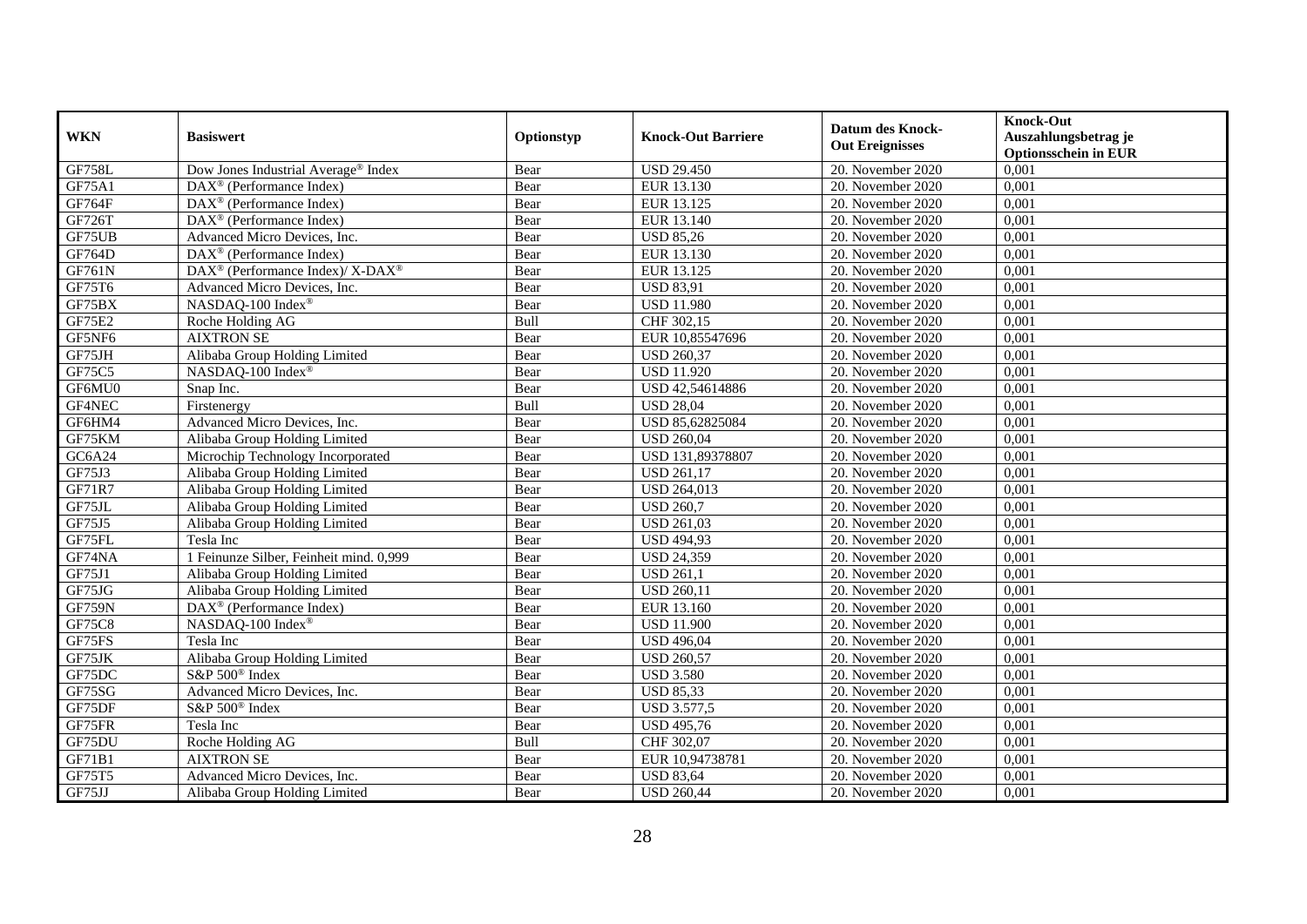| <b>WKN</b>    | <b>Basiswert</b>                                             |            |                           | <b>Datum des Knock-</b>         | <b>Knock-Out</b>            |
|---------------|--------------------------------------------------------------|------------|---------------------------|---------------------------------|-----------------------------|
|               |                                                              | Optionstyp | <b>Knock-Out Barriere</b> | <b>Out Ereignisses</b>          | Auszahlungsbetrag je        |
|               |                                                              |            |                           |                                 | <b>Optionsschein in EUR</b> |
| <b>GF75J8</b> | Alibaba Group Holding Limited                                | Bear       | <b>USD 261,5</b>          | 20. November 2020               | 0,001                       |
| GF75T8        | Advanced Micro Devices, Inc.                                 | Bear       | <b>USD 84,05</b>          | 20. November 2020               | 0,001                       |
| GF75FT        | Tesla Inc                                                    | Bear       | <b>USD 500,18</b>         | 20. November 2020               | 0,001                       |
| GF75SH        | Advanced Micro Devices, Inc.                                 | Bear       | <b>USD 85,2</b>           | 20. November 2020               | 0,001                       |
| GF6MV1        | The Bank of New York Mellon Corporation                      | Bull       | USD 37,82000998           | 20. November 2020               | 0,001                       |
| GF75J9        | Alibaba Group Holding Limited                                | Bear       | <b>USD 261,56</b>         | 20. November 2020               | 0,001                       |
| GF75C4        | NASDAQ-100 Index®                                            | Bear       | <b>USD 11.920</b>         | $\overline{20}$ . November 2020 | 0,001                       |
| GF75J6        | Alibaba Group Holding Limited                                | Bear       | <b>USD 261,23</b>         | 20. November 2020               | 0,001                       |
| GF764B        | DAX <sup>®</sup> (Performance Index)                         | Bear       | EUR 13.135                | 20. November 2020               | 0,001                       |
| GF622D        | Roche Holding AG                                             | Bull       | CHF 302,72833689          | 20. November 2020               | 0,001                       |
| GF75SA        | Advanced Micro Devices, Inc.                                 | Bear       | <b>USD 84,18</b>          | 20. November 2020               | 0,001                       |
| GF75KR        | Alibaba Group Holding Limited                                | Bear       | <b>USD 260,31</b>         | 20. November 2020               | 0,001                       |
| GF75A0        | DAX <sup>®</sup> (Performance Index)                         | Bear       | EUR 13.130                | 20. November 2020               | 0,001                       |
| <b>GF759L</b> | $DAX^{\circledR}$ (Performance Index)                        | Bear       | EUR 13.170                | 20. November 2020               | 0,001                       |
| GF75AB        | DAX <sup>®</sup> (Performance Index)                         | Bear       | EUR 13.120                | 20. November 2020               | 0,001                       |
| GF75T7        | Advanced Micro Devices, Inc.                                 | Bear       | <b>USD 83,98</b>          | 20. November 2020               | 0,001                       |
| GF75KL        | Alibaba Group Holding Limited                                | Bear       | <b>USD 261,63</b>         | 20. November 2020               | 0,001                       |
| GF759Q        | $\overline{\text{DAX}}^{\textcircled{}}$ (Performance Index) | Bear       | EUR 13.160                | 20. November 2020               | 0,001                       |
| GF75FJ        | Tesla Inc                                                    | Bear       | <b>USD 493,28</b>         | 20. November 2020               | 0,001                       |
| GF75FH        | Tesla Inc                                                    | Bear       | <b>USD 493</b>            | 20. November 2020               | 0,001                       |
| GF75JD        | Alibaba Group Holding Limited                                | Bear       | <b>USD 260,83</b>         | 20. November 2020               | 0,001                       |
| GF759P        | $DAX^{\circledast}$ (Performance Index)                      | Bear       | EUR 13.160                | 20. November 2020               | 0,001                       |
| GF75SD        | Advanced Micro Devices, Inc.                                 | Bear       | <b>USD 85,13</b>          | 20. November 2020               | 0,001                       |
| GF75J7        | Alibaba Group Holding Limited                                | Bear       | <b>USD 261,36</b>         | 20. November 2020               | 0,001                       |
| GF75SM        | Advanced Micro Devices, Inc.                                 | Bear       | <b>USD 86,09</b>          | 20. November 2020               | 0,001                       |
| GF75SN        | Advanced Micro Devices, Inc.                                 | Bear       | <b>USD 85,94</b>          | 20. November 2020               | 0,001                       |
| GF75A5        | DAX <sup>®</sup> (Performance Index)                         | Bear       | EUR 13.125                | 20. November 2020               | 0,001                       |
| <b>GF758K</b> | Dow Jones Industrial Average <sup>®</sup> Index              | Bear       | <b>USD 29.450</b>         | 20. November 2020               | 0,001                       |
| GF75HX        | Alibaba Group Holding Limited                                | Bear       | <b>USD 263,22</b>         | $\overline{20}$ . November 2020 | 0,001                       |
| GF75J0        | Alibaba Group Holding Limited                                | Bear       | <b>USD 260,9</b>          | 20. November 2020               | 0,001                       |
| GF75C0        | NASDAQ-100 Index®                                            | Bear       | <b>USD 11.960</b>         | 20. November 2020               | 0,001                       |
| GF761K        | DAX <sup>®</sup> (Performance Index)/ X-DAX <sup>®</sup>     | Bear       | EUR 13.170                | 20. November 2020               | 0,001                       |
| <b>GF759X</b> | DAX <sup>®</sup> (Performance Index)                         | Bear       | EUR 13.150                | 20. November 2020               | 0,001                       |
| GF75SL        | Advanced Micro Devices, Inc.                                 | Bear       | <b>USD 85,47</b>          | 20. November 2020               | 0,001                       |
| GF75GY        | Tesla Inc                                                    | Bear       | <b>USD 496,87</b>         | 20. November 2020               | 0,001                       |
| GF75SE        | Advanced Micro Devices, Inc.                                 | Bear       | <b>USD 84,25</b>          | 20. November 2020               | 0,001                       |
| GF761L        | DAX <sup>®</sup> (Performance Index)/ X-DAX <sup>®</sup>     | Bear       | EUR 13.150                | 20. November 2020               | 0,001                       |
| GF75HZ        | Alibaba Group Holding Limited                                | Bear       | <b>USD 260,97</b>         | 20. November 2020               | 0,001                       |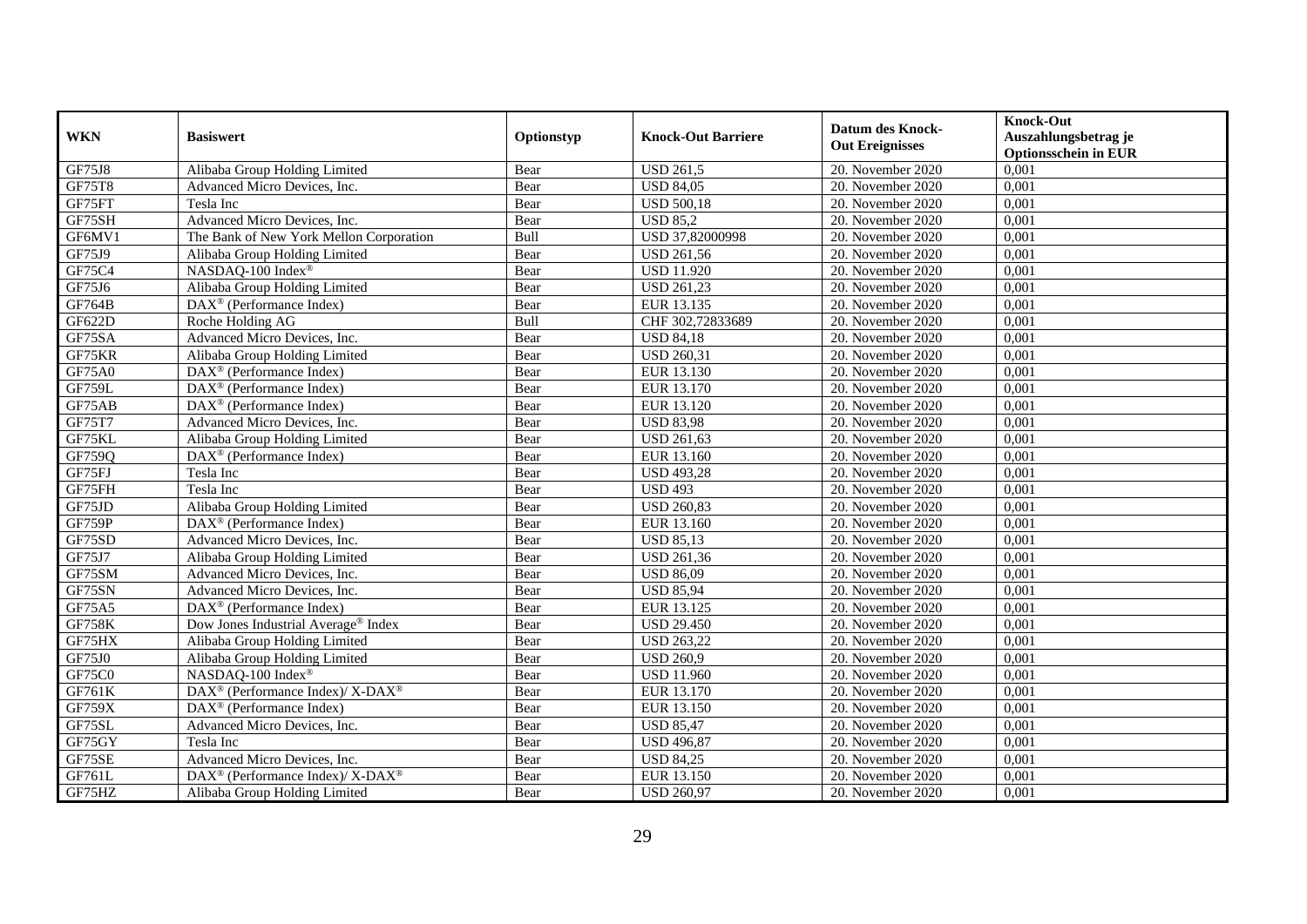| <b>WKN</b>    | <b>Basiswert</b>                                      | Optionstyp | <b>Knock-Out Barriere</b> | <b>Datum des Knock-</b><br><b>Out Ereignisses</b> | <b>Knock-Out</b><br>Auszahlungsbetrag je<br><b>Optionsschein in EUR</b> |
|---------------|-------------------------------------------------------|------------|---------------------------|---------------------------------------------------|-------------------------------------------------------------------------|
| GF75FQ        | Tesla Inc                                             | Bear       | <b>USD 496,32</b>         | 20. November 2020                                 | 0,001                                                                   |
| <b>GF75E8</b> | Roche Holding AG                                      | Bull       | CHF 302,24                | 20. November 2020                                 | 0,001                                                                   |
| GF75C9        | NASDAQ-100 Index®                                     | Bear       | <b>USD 11.900</b>         | 20. November 2020                                 | 0,001                                                                   |
| GF75FV        | Tesla Inc                                             | Bear       | <b>USD 498,53</b>         | 20. November 2020                                 | 0,001                                                                   |
| GF75HY        | Alibaba Group Holding Limited                         | Bear       | <b>USD 260,77</b>         | 20. November 2020                                 | 0,001                                                                   |
| GF75HP        | Alibaba Group Holding Limited                         | Bear       | <b>USD 261,7</b>          | 20. November 2020                                 | 0,001                                                                   |
| GF75DL        | S&P 500 <sup>®</sup> Index                            | Bear       | <b>USD 3.570</b>          | 20. November 2020                                 | 0,001                                                                   |
| GF6MV2        | The Bank of New York Mellon Corporation               | Bull       | USD 37,68990673           | 20. November 2020                                 | 0,001                                                                   |
| GF75FP        | Tesla Inc                                             | Bear       | <b>USD 496,59</b>         | 20. November 2020                                 | 0,001                                                                   |
| GF75JM        | Alibaba Group Holding Limited                         | Bear       | <b>USD 260,64</b>         | 20. November 2020                                 | 0,001                                                                   |
| GF75SJ        | Advanced Micro Devices, Inc.                          | Bear       | <b>USD 85,4</b>           | 20. November 2020                                 | 0,001                                                                   |
| <b>GF759S</b> | DAX <sup>®</sup> (Performance Index)                  | Bear       | EUR 13.160                | 20. November 2020                                 | 0,001                                                                   |
| GF75DJ        | S&P 500 <sup>®</sup> Index                            | Bear       | <b>USD 3.572,5</b>        | 20. November 2020                                 | 0,001                                                                   |
| GF75DM        | S&P 500 <sup>®</sup> Index                            | Bear       | <b>USD 3.570</b>          | 20. November 2020                                 | 0,001                                                                   |
| GF75C6        | NASDAQ-100 Index®                                     | Bear       | <b>USD 11.910</b>         | 20. November 2020                                 | 0,001                                                                   |
| GF74NC        | 1 Feinunze Silber, Feinheit mind. 0,999               | Bear       | <b>USD 24,523</b>         | 20. November 2020                                 | 0,001                                                                   |
| <b>GF759M</b> | DAX <sup>®</sup> (Performance Index)                  | Bear       | EUR 13.170                | 20. November 2020                                 | 0,001                                                                   |
| GF75T0        | Advanced Micro Devices, Inc.                          | Bear       | <b>USD 83,57</b>          | 20. November 2020                                 | 0,001                                                                   |
| <b>GF759K</b> | $DAX^{\circledR}$ (Performance Index)                 | Bear       | EUR 13.170                | 20. November 2020                                 | 0,001                                                                   |
| GF759J        | $DAX^{\circledast}$ (Performance Index)               | Bear       | EUR 13.170                | 20. November 2020                                 | 0,001                                                                   |
| GF75C2        | NASDAQ-100 Index®                                     | Bear       | <b>USD 11.930</b>         | 20. November 2020                                 | 0,001                                                                   |
| GF624Z        | <b>NESTE OYJ</b>                                      | Bear       | EUR 54,89346631           | 20. November 2020                                 | 0,001                                                                   |
| GF759G        | $\overline{\text{DAX}^{\otimes}}$ (Performance Index) | Bear       | EUR 13.170                | 20. November 2020                                 | 0,001                                                                   |
| GF75A2        | $DAX^{\circledast}$ (Performance Index)               | Bear       | EUR 13.125                | 20. November 2020                                 | 0,001                                                                   |
| GF75C3        | NASDAQ-100 Index®                                     | Bear       | <b>USD 11.930</b>         | 20. November 2020                                 | 0,001                                                                   |
| GF75JF        | Alibaba Group Holding Limited                         | Bear       | <b>USD 260,17</b>         | 20. November 2020                                 | 0,001                                                                   |
| <b>GF759W</b> | DAX <sup>®</sup> (Performance Index)                  | Bear       | EUR 13.150                | 20. November 2020                                 | 0,001                                                                   |
| GF75KE        | Alibaba Group Holding Limited                         | Bear       | <b>USD 261,3</b>          | 20. November 2020                                 | 0,001                                                                   |
| GF75T9        | Advanced Micro Devices, Inc.                          | Bear       | <b>USD 84,11</b>          | 20. November 2020                                 | 0,001                                                                   |
| GF75BZ        | NASDAQ-100 Index®                                     | Bear       | <b>USD 11.970</b>         | 20. November 2020                                 | 0,001                                                                   |
| GF75FX        | Tesla Inc                                             | Bear       | <b>USD 502,4</b>          | 20. November 2020                                 | 0,001                                                                   |
| <b>GF717X</b> | Deutsche Lufthansa AG                                 | Bull       | EUR 9,4407636             | 20. November 2020                                 | 0,001                                                                   |
| GF71R8        | Alibaba Group Holding Limited                         | Bear       | <b>USD 264,583</b>        | 20. November 2020                                 | 0,001                                                                   |
| GF6VRR        | TecDAX <sup>®</sup> (Performance Index)               | Bear       | EUR 3.049,07              | 20. November 2020                                 | 0,001                                                                   |
| GF6MX4        | Dialog Semiconductor PLC                              | Bear       | EUR 36,90908651           | 20. November 2020                                 | 0,001                                                                   |
| GF6HV7        | Visa Inc. - Class A                                   | Bull       | USD 205,23775186          | 20. November 2020                                 | 0,001                                                                   |
| GF75FW        | Tesla Inc                                             | Bear       | <b>USD 502,12</b>         | 20. November 2020                                 | 0,001                                                                   |
| GC7BKL        | Discovery Inc.                                        | Bear       | USD 22,72753541           | 20. November 2020                                 | 0,001                                                                   |